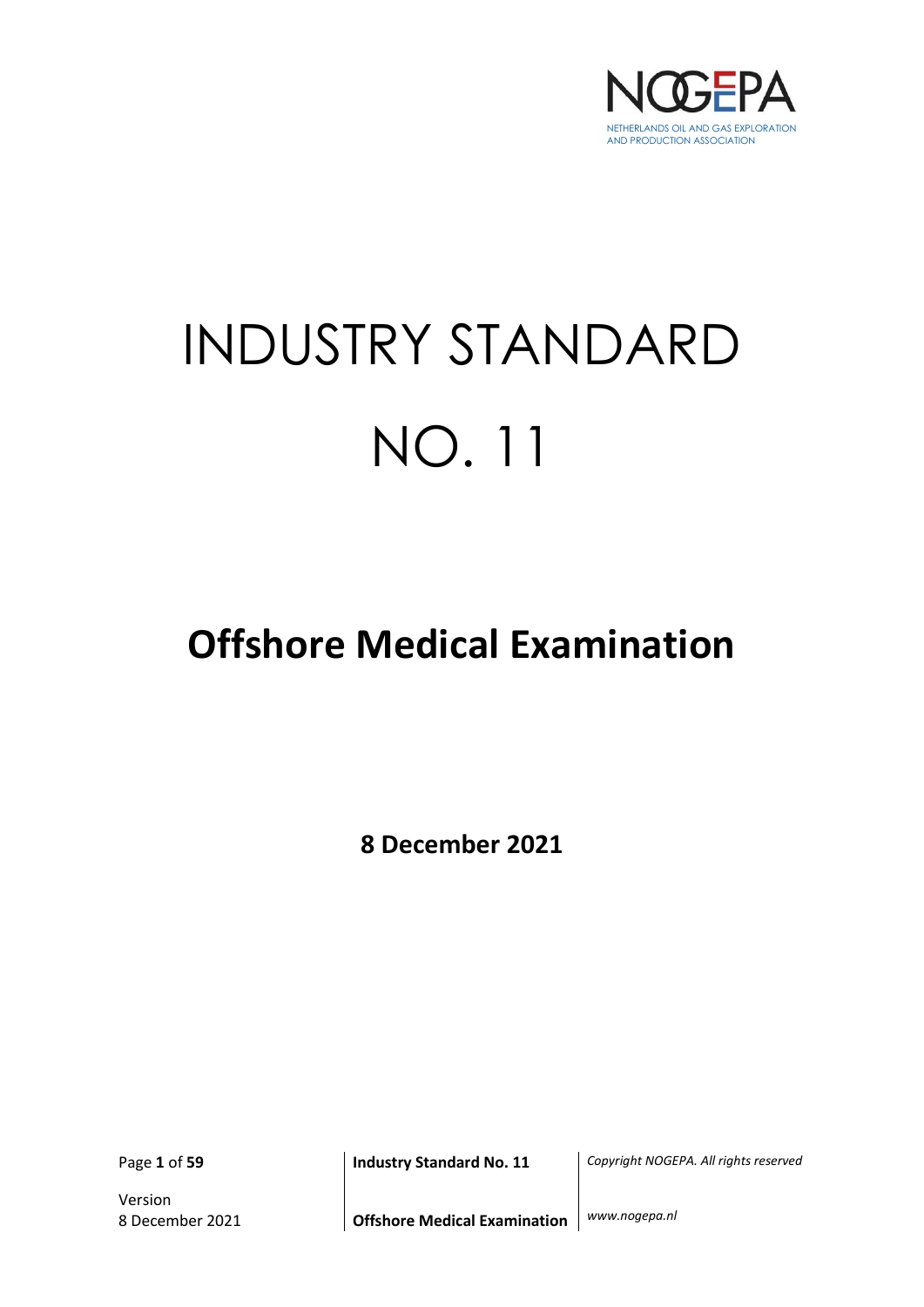

## Index

| 1. |       |  |  |  |  |
|----|-------|--|--|--|--|
| 2. |       |  |  |  |  |
|    | 2.1   |  |  |  |  |
|    | 2.2   |  |  |  |  |
| 3. |       |  |  |  |  |
|    | 3.1   |  |  |  |  |
|    | 3.1.1 |  |  |  |  |
|    | 3.1.2 |  |  |  |  |
|    | 3.2   |  |  |  |  |
|    | 3.3   |  |  |  |  |
|    | 3.4   |  |  |  |  |
|    | 3.5   |  |  |  |  |
|    | 3.6   |  |  |  |  |
|    | 3.6.1 |  |  |  |  |
|    | 3.6.2 |  |  |  |  |
|    | 3.6.3 |  |  |  |  |
|    | 3.6.4 |  |  |  |  |
|    | 3.6.5 |  |  |  |  |
| 4. |       |  |  |  |  |
|    | 4.1   |  |  |  |  |
|    | 4.1.1 |  |  |  |  |
|    | 4.1.2 |  |  |  |  |
|    | 4.1.3 |  |  |  |  |
|    | 4.2   |  |  |  |  |
|    | 4.2.1 |  |  |  |  |

**Industry Standard No. 11** 

Copyright NOGEPA. All rights reserved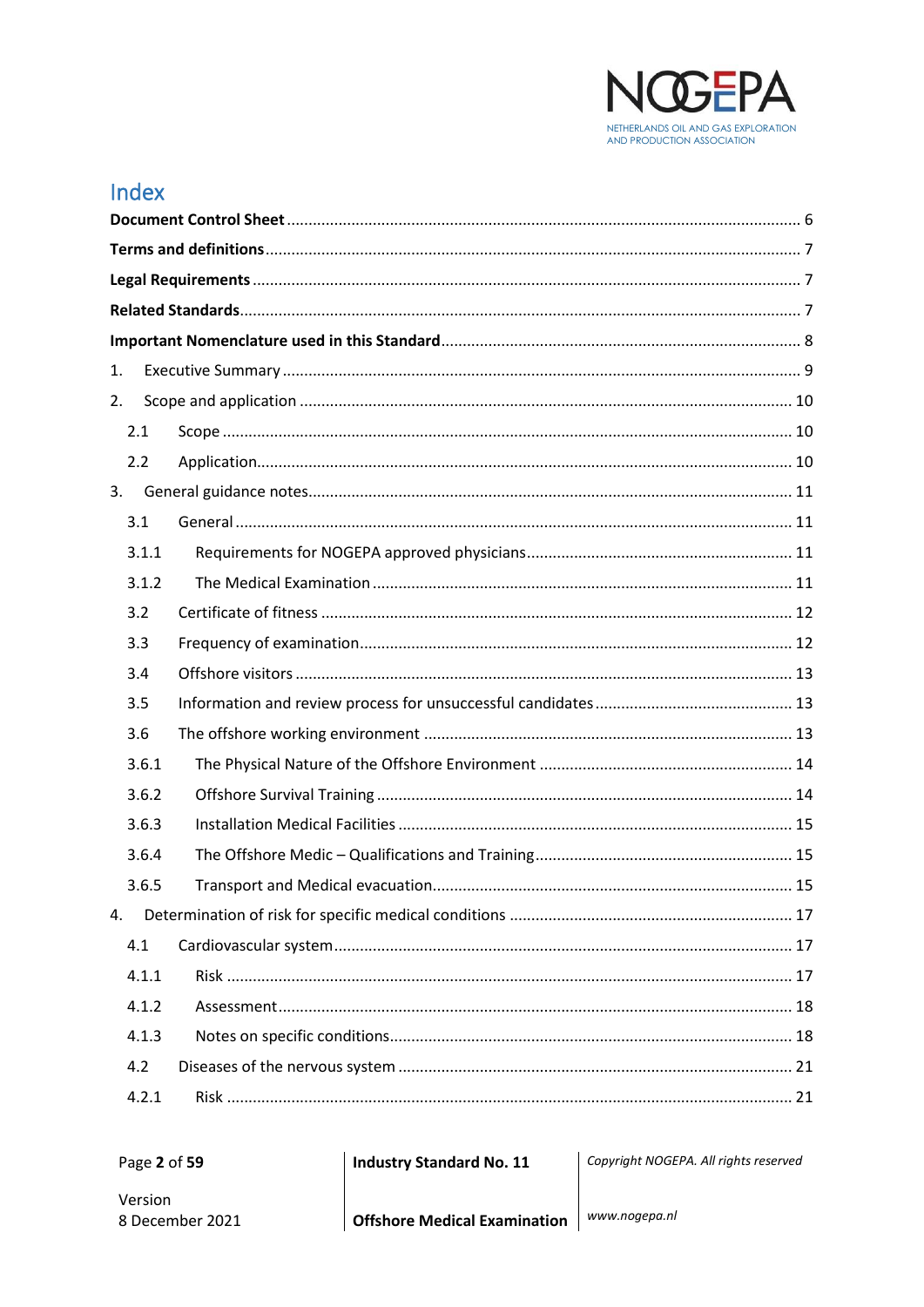

| 4.2.2  |  |
|--------|--|
| 4.2.3  |  |
| 4.3    |  |
| 4.3.1  |  |
| 4.3.2  |  |
| 4.3.3  |  |
| 4.4    |  |
| 4.4.1  |  |
| 4.4.2  |  |
| 4.5    |  |
| 4.5.1  |  |
| 4.5.2  |  |
| 4.6    |  |
| 4.6.1  |  |
| 4.6.2  |  |
| 4.6.3  |  |
| 4.7    |  |
| 4.7.1  |  |
| 4.7.2  |  |
| 4.7.3  |  |
| 4.8    |  |
| 4.8.1  |  |
| 4.8.2  |  |
| 4.9    |  |
| 4.9.1  |  |
| 4.9.2  |  |
| 4.9.3  |  |
| 4.10   |  |
| 4.10.1 |  |
| 4.10.2 |  |
| 4.10.3 |  |

Page 3 of 59

**Industry Standard No. 11** 

Copyright NOGEPA. All rights reserved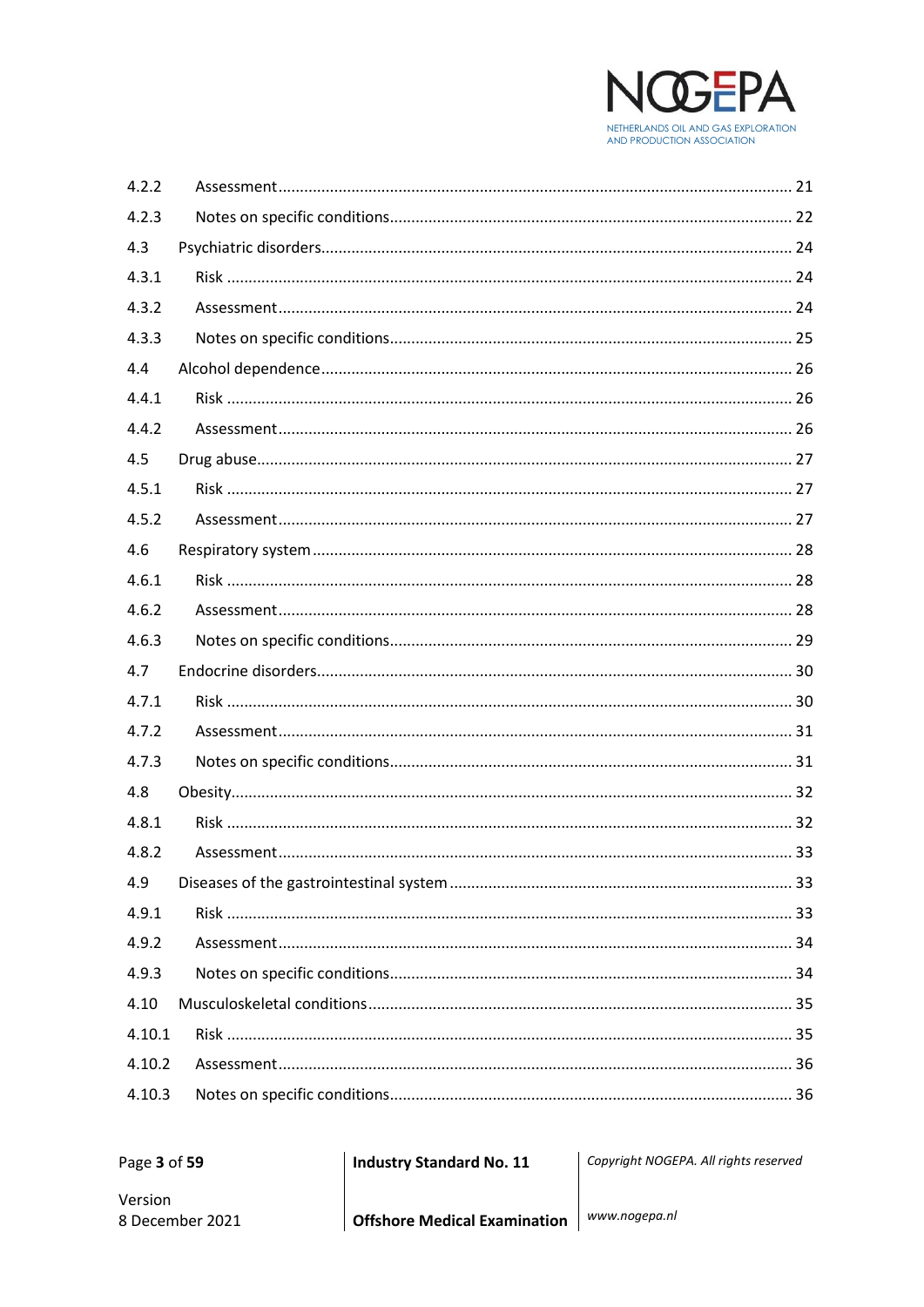

| 4.11   |  |
|--------|--|
| 4.11.1 |  |
| 4.11.2 |  |
| 4.11.3 |  |
| 4.12   |  |
| 4.12.1 |  |
| 4.12.2 |  |
| 4.12.3 |  |
| 4.13   |  |
| 4.13.1 |  |
| 4.13.2 |  |
| 4.13.2 |  |
| 4.14   |  |
| 4.14.1 |  |
| 4.15   |  |
| 4.15.1 |  |
| 4.15.2 |  |
| 4.16   |  |
| 4.16.1 |  |
| 4.16.2 |  |
| 4.16.3 |  |
| 4.17   |  |
| 4.17.1 |  |
| 4.17.2 |  |
| 4.18   |  |
| 4.18.1 |  |
| 4.18.2 |  |
| 4.19   |  |
| 4.19.1 |  |
| 4.19.2 |  |
| 4.20   |  |

**Industry Standard No. 11** 

Copyright NOGEPA. All rights reserved

Version 8 December 2021

Offshore Medical Examination | www.nogepa.nl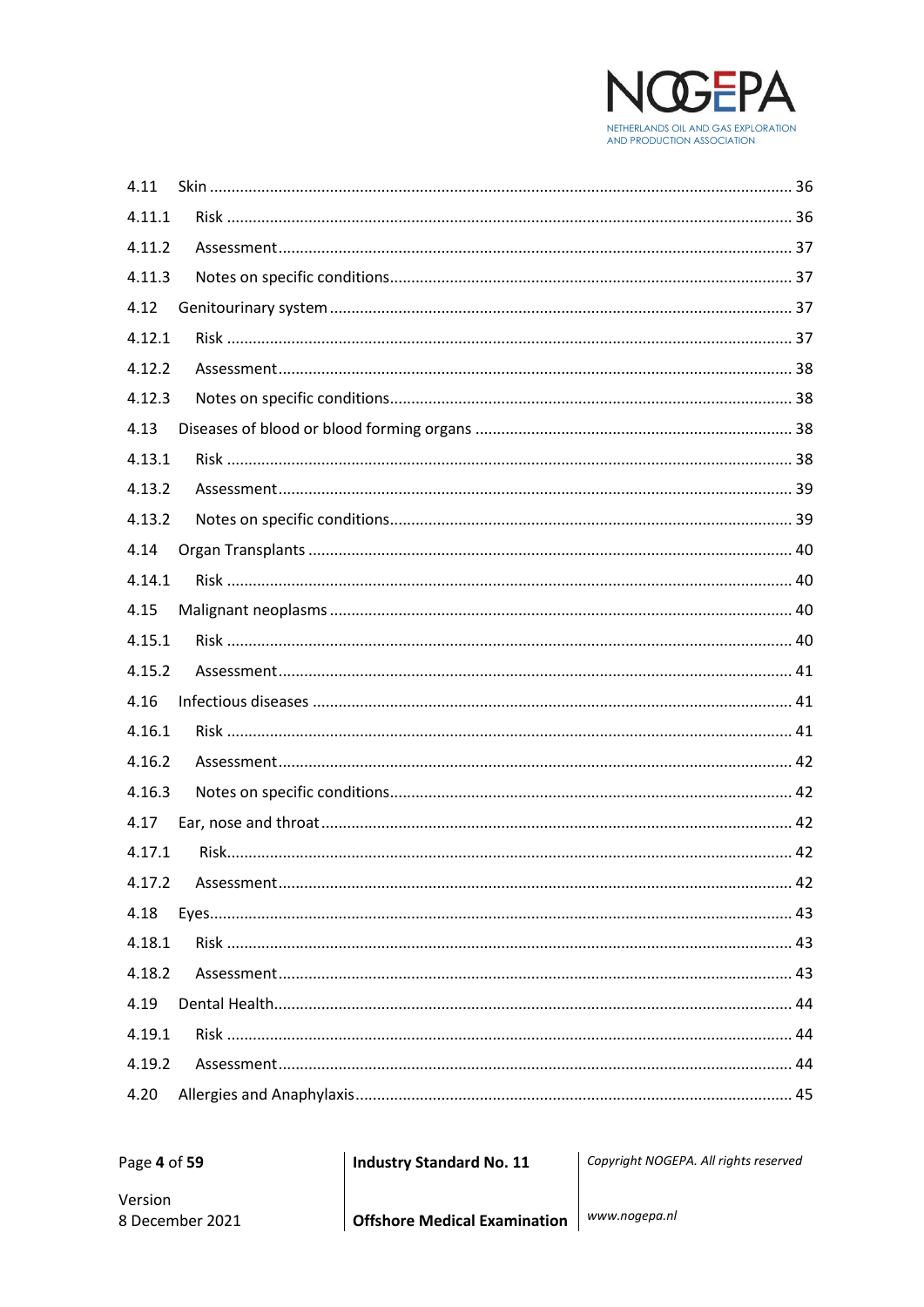

|    | 4.20.1 |  |
|----|--------|--|
|    | 4.20.2 |  |
|    | 4.21   |  |
|    | 4.21.1 |  |
|    | 4.21.2 |  |
|    |        |  |
| 5. |        |  |
|    | 5.1    |  |
|    | 5.1.1  |  |
|    | 5.1.2  |  |
|    | 5.1.3  |  |
|    | 5.1.4  |  |
|    | 5.1.4  |  |
|    | 5.1.5  |  |
|    | 5.2    |  |
|    | 5.3    |  |
|    | 5.4    |  |

Page 5 of 59

Version 8 December 2021 **Industry Standard No. 11** 

Copyright NOGEPA. All rights reserved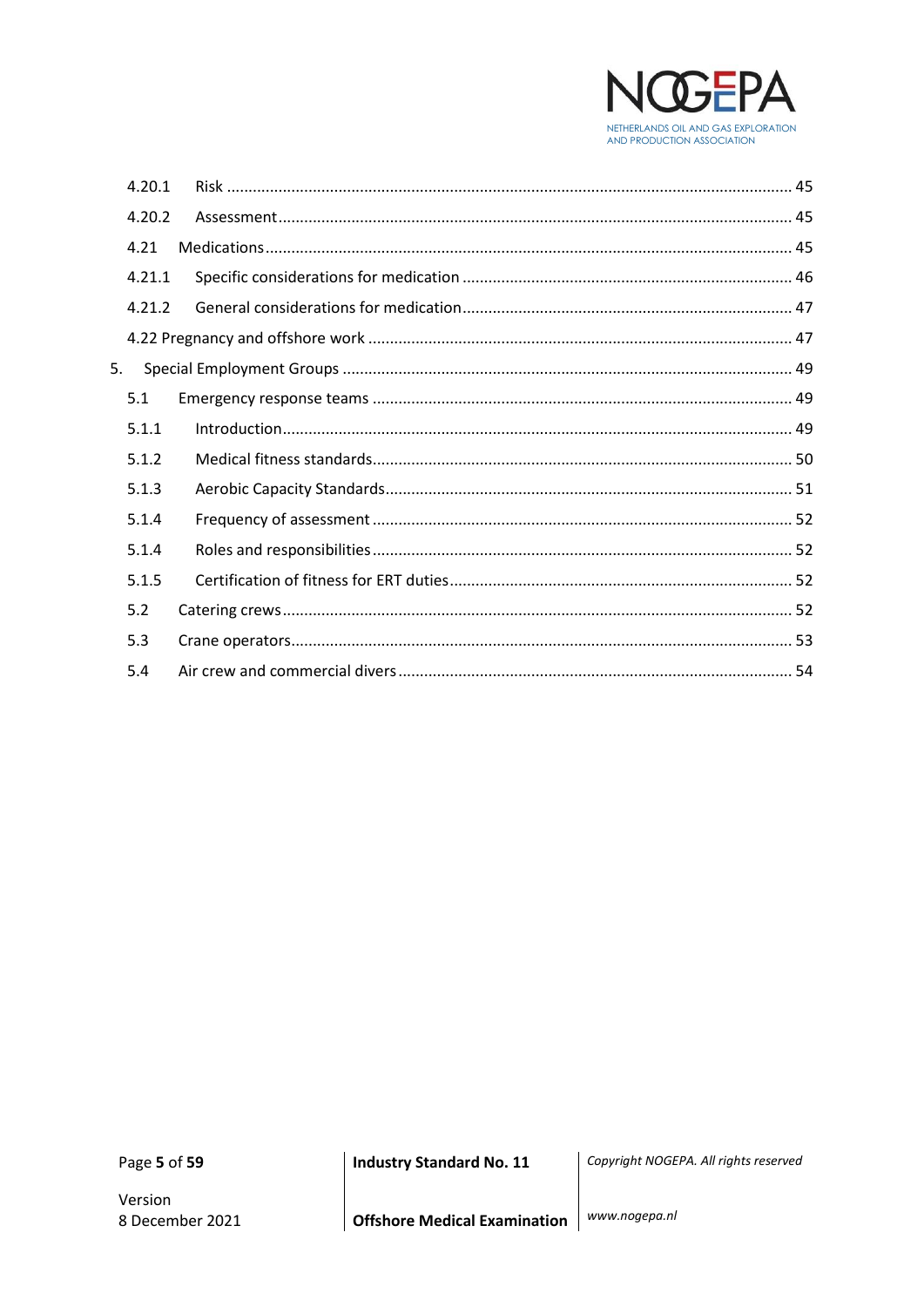

## <span id="page-5-0"></span>**Document Control Sheet**

| <b>Control Sheet</b>   |                                        |  |  |
|------------------------|----------------------------------------|--|--|
| Responsible Committee  | <b>HSECOM</b>                          |  |  |
| Title Document (UK)    | <b>Offshore Medical Examination</b>    |  |  |
| Type Document (UK)     | <b>Industry Standard</b>               |  |  |
| <b>Control Number:</b> | 11                                     |  |  |
| <b>Control Status:</b> | Controlled / Uncontrolled when printed |  |  |
| <b>Issue Status</b>    |                                        |  |  |

| Document update timeframe |                |                  |
|---------------------------|----------------|------------------|
| $\mathsf{C1}$ - 12 Months | C2 - 24 Months | ิ 23 – 36 Months |

| <b>Endorsed by</b>          |             |                 |
|-----------------------------|-------------|-----------------|
| Health, Safety& Environment | Name        | E. Dorenbos     |
| Committee                   | Date:       |                 |
|                             | <b>Name</b> | S. Tates        |
| Legal Committee             | Date:       |                 |
|                             | Name        | <b>B.</b> Smits |
| <b>Operations Committee</b> | Date:       |                 |
| <b>Approved by</b>          |             |                 |
| Executive Committee         | Name        | M. Snel         |
|                             | Date:       |                 |

|                    | <b>Revision History</b> |                |          |                                    |          |  |
|--------------------|-------------------------|----------------|----------|------------------------------------|----------|--|
| Re<br>$\mathsf{V}$ | Date                    | Description    | Author   | Reviewed                           | Approved |  |
| 0                  | 05-04-2017              | $1st$ issue    |          |                                    |          |  |
|                    | 08-12-2021              | Regular review | SD/WB/MO | Topside doctors &<br><b>HSECOM</b> | MS       |  |
|                    |                         |                |          |                                    |          |  |
|                    |                         |                |          |                                    |          |  |

This document will be controlled in accordance with the NOGEPA Industry Standard No. 80 on Standards and Document Control.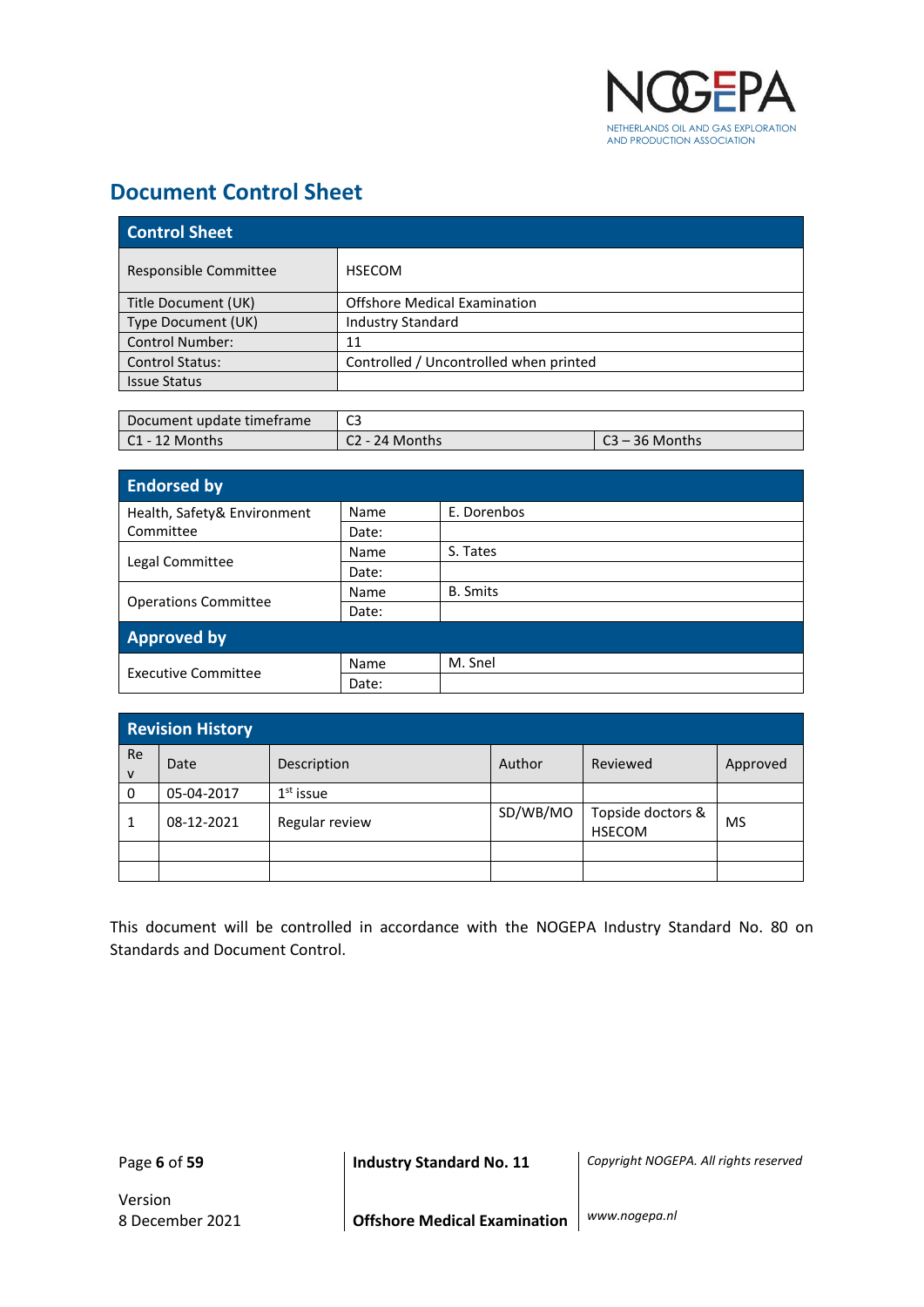

| BA             | Breathing apparatus                                                                   |
|----------------|---------------------------------------------------------------------------------------|
| <b>BIG Act</b> | Health Care Professions Act (Wet op de beroepen in de individuele<br>gezondheidszorg) |
| BMI            | <b>Body Mass Index</b>                                                                |
| Dutch CS       | <b>Dutch Continental Shelf</b>                                                        |
| ERT            | <b>Emergency Response Team</b>                                                        |
| <b>FEV</b>     | <b>Forced Expiratory Volume</b>                                                       |
| <b>FVC</b>     | <b>Forced Vital Capacity</b>                                                          |
| <b>IDDM</b>    | Insulin Dependent Diabetes Mellitus                                                   |
| <b>MCV</b>     | Mean Cell Volume                                                                      |
| Medevac        | <b>Medical Evacuation</b>                                                             |
| <b>NIDDM</b>   | Non Insulin Dependent Diabetes Mellitus                                               |
| <b>NOGEPA</b>  | Netherlands Oil and Gas Exploration and Production Association                        |
| <b>PIN</b>     | <b>Personal Identification Number</b>                                                 |
| <b>PPF</b>     | Personal Protective Equipment                                                         |
| TIA            | Transient Ischaemic Attack                                                            |

## <span id="page-6-0"></span>**Terms and definitions**

## <span id="page-6-1"></span>**Legal Requirements**

| <b>BIG Act</b>          | Health Care Professions Act (Wet op de beroepen in de individuele<br>gezondheidszorg) |
|-------------------------|---------------------------------------------------------------------------------------|
| Article6 6.13 lid 4, 18 | Working conditions Decree (Arbeidsomstandighedenbesluit)                              |

## <span id="page-6-2"></span>**Related Standards**

| Standard 10 | Rendering First Aid on mining installations |
|-------------|---------------------------------------------|
| Standard 12 | Procedure medical rejection with appeal     |
| Standard 13 | Medevac                                     |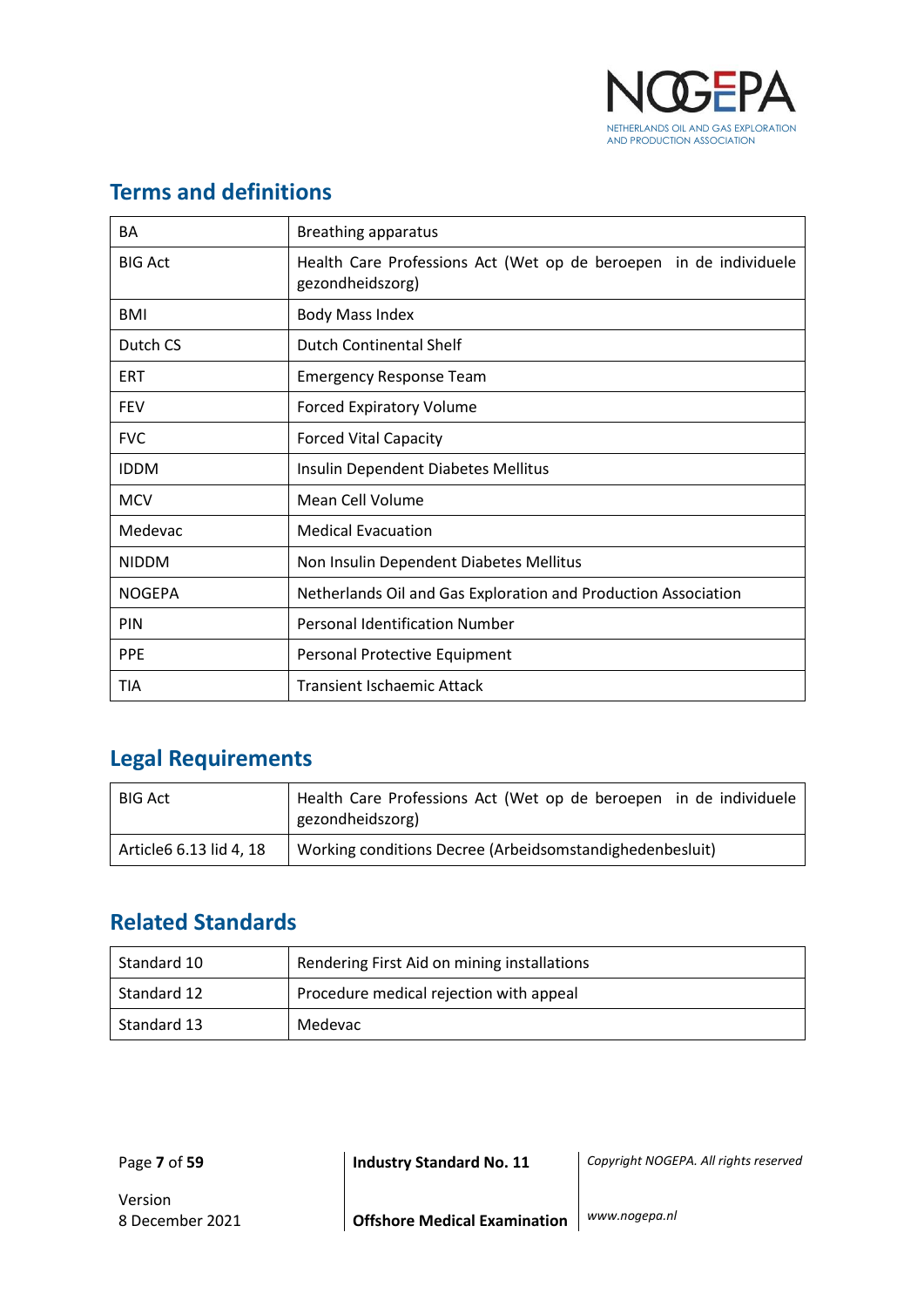

## <span id="page-7-0"></span>**Important Nomenclature used in this Standard**

| In the context of this Standard and when so used to describe a method or practice:                                                                                                          |                                                                                                                                                                                                                                                                                                                                                                                                                                                                                                                                                                                        |  |
|---------------------------------------------------------------------------------------------------------------------------------------------------------------------------------------------|----------------------------------------------------------------------------------------------------------------------------------------------------------------------------------------------------------------------------------------------------------------------------------------------------------------------------------------------------------------------------------------------------------------------------------------------------------------------------------------------------------------------------------------------------------------------------------------|--|
| 'shall'                                                                                                                                                                                     | means that such method or practice reflects a mandatory provision of<br>law (in Dutch: dwingend recht). Such method or practice is mandatory<br>for those who are the addressees of such provision (mostly the<br>operators). A Standard can describe or quote, but not amend, mandatory<br>provisions. When an operator in exceptional cases for technical,<br>operational or HSE reasons cannot comply, exceptions shall be<br>documented and reported, and risks mitigated. Please note that this<br>does not release the operator from the obligation to comply with the<br>law. * |  |
| 'should'                                                                                                                                                                                    | means that such method or practice reflects a Good Operating Practice.<br>An operator is generally expected to apply such method or practice, but<br>a specific situation may require a specific alternative. In other words: the<br>operator complies or explains, and documents the explanation. *                                                                                                                                                                                                                                                                                   |  |
| 'could'                                                                                                                                                                                     | means that such method or practice is of an advisory nature or<br>mentioned by way of example. An operator is not obliged to comply and<br>is not obliged to explain if he does not comply.                                                                                                                                                                                                                                                                                                                                                                                            |  |
| * Please refer to paragraph 2.3 of Standard 80 (Standards and Document Control), for further<br>explanation on an exception of a 'shall' provision, or on a comply-or-explain of a 'should' |                                                                                                                                                                                                                                                                                                                                                                                                                                                                                                                                                                                        |  |

**provision.**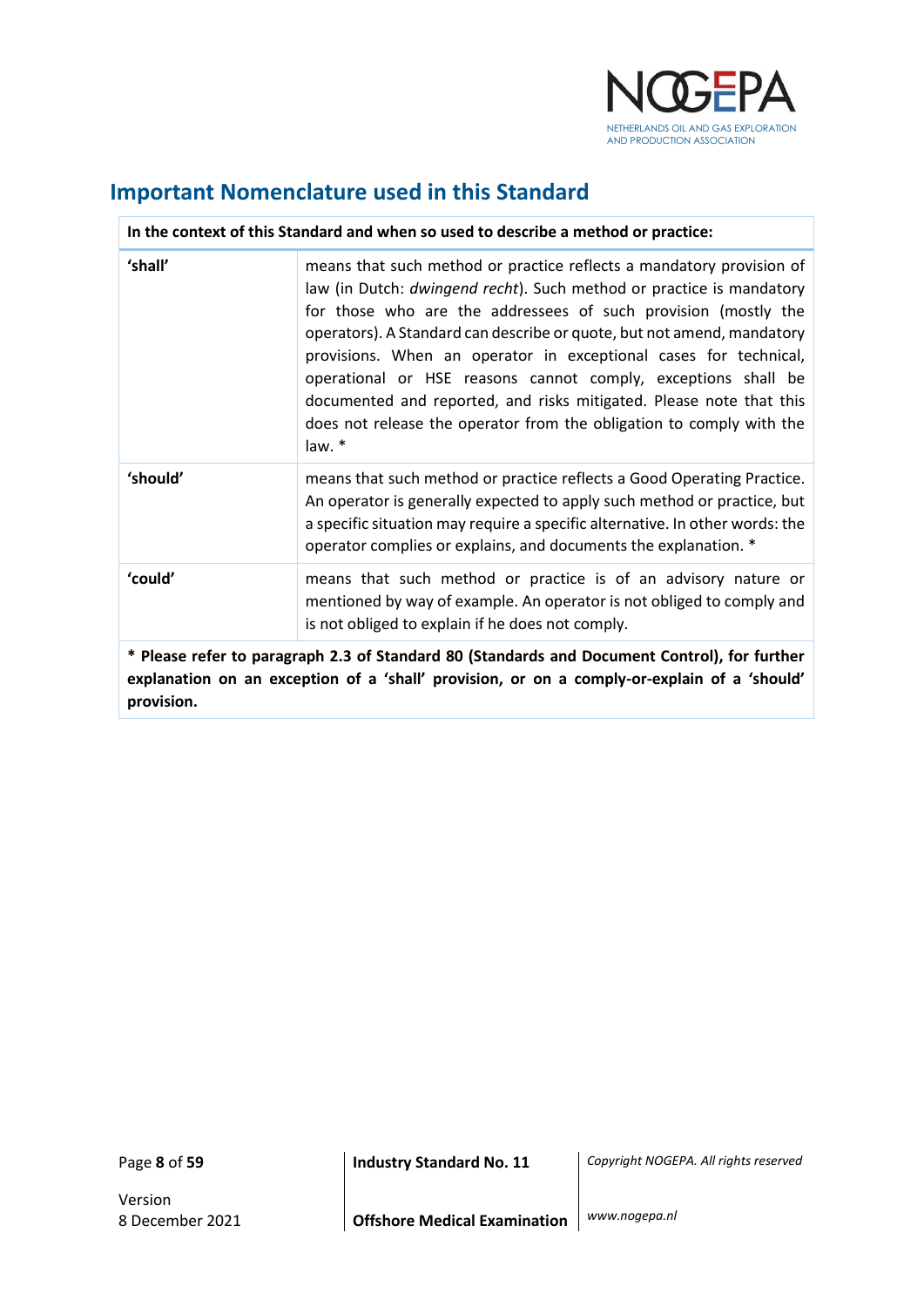

### <span id="page-8-0"></span>**1. Executive Summary**

The NOGEPA Industry Standards aim to provide guidance and clarity on a range of topics relevant for onshore and offshore oil and gas operations in the Netherlands and on the Netherlands part of the continental shelf. The Standards cover a wide variety of topics, many of them related to health, safety and environment and as well as to operational matters.

The Standard "Offshore medical examination" provides guidance on what is considered to be good practice regarding the assessment of health of persons working or intending to work offshore and guidance on the implications of various medical conditions on fitness to do so.

Working offshore means working in a quite different environment than "regular" work onshore. Offshore tours of duty are of two weeks duration with 12 hours a day or night. Many of the functions offshore still require a large degree of lifting and heavy manual handling. Travel to and from the installation is by helicopter. And although some offshore installations have a fully equipped sick-bay on board, this should not be compared to the level found in hospitals. Therefor all persons working offshore must be examined periodically and classified as medically fit to work in the offshore environment.

The following is a summary of the content of this Industry Standard.

Section 3 provides general guidance notes e.g. requirements for NOGEPA approved physicians and the medical examinations.

Section 4 describes potential concerns related to the organ systems followed by guidance on assessing the individual and specific guidance on commonly encountered conditions.

Section 5 provides guidance on special employment groups.

Note: Specific medical developments in society may have an (immediate) impact on the guidance given in this standard. It may then be necessary to temporarily deviate from the standard. In such case, the NOGEPA medical advisors will send an e-mail to all NOGEPA registered examining physicians and will also publish the additional guidance on the NOGEPA website [\(www.nogepa.nl\)](http://www.nogepa.nl/).

Version

Page **9** of **59 Industry Standard No. 11** *Copyright NOGEPA. All rights reserved*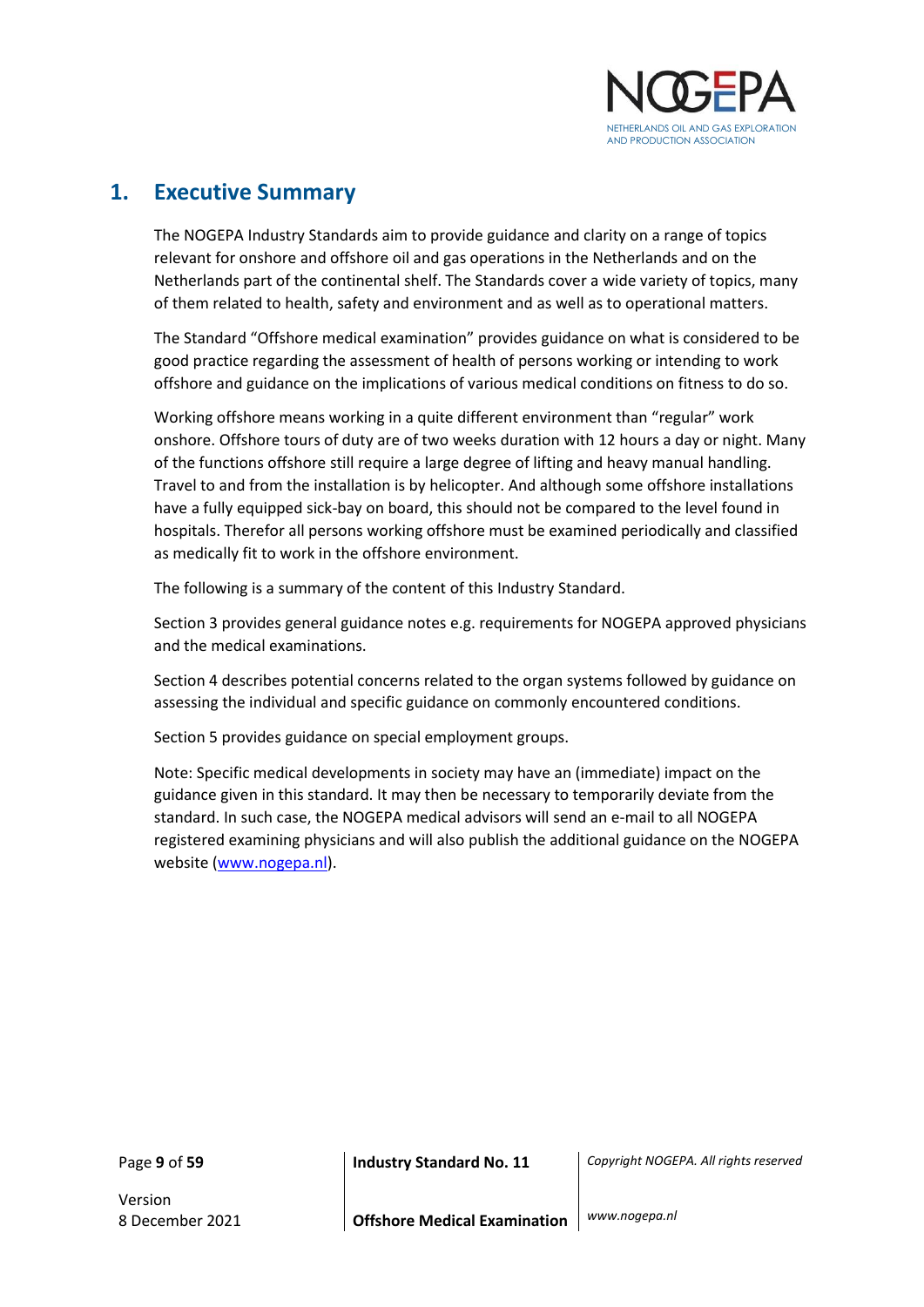

## <span id="page-9-0"></span>**2. Scope and application**

#### <span id="page-9-1"></span>2.1 **Scope**

The purpose of the NOGEPA medical Standards is to protect individuals and employers from predictable medical emergencies which may arise in an isolated location.

All persons working offshore must be examined periodically and classified as medically fit to work in the offshore environment.

This Standard provides guidance on what is considered to be good practice regarding the assessment of health of persons working or intending to work offshore, and guidance on the implications of various medical conditions on fitness to do so. They are intended to aid an examining physician's assessment of the medical fitness of an individual to work in the offshore environment. Nevertheless, it remains the responsibility of the operator's medical advisor (this term is used to cover the medical advisor to offshore platforms, other productions units e.g. accommodation platforms and mobile drilling rigs) to ensure that persons working offshore meet necessary health standards. While operators will normally accept possession of a certificate of fitness for offshore work as evidence of doing so, the final decision regarding offshore employment or visits rests with the operator, whose decision will take account of the medical advice received from the examining physician but may vary from his/her conclusion.

However, an individual having passed such assessment would not be acceptable for unrestricted work in the North Sea unless the assessment also meets the requirements of this Standard.

#### <span id="page-9-2"></span>2.2 **Application**

This Standard is applicable to oil- and gas activities on the Dutch part of the continental shelf.

Version

Page **10** of **59 Industry Standard No. 11** *Copyright NOGEPA. All rights reserved*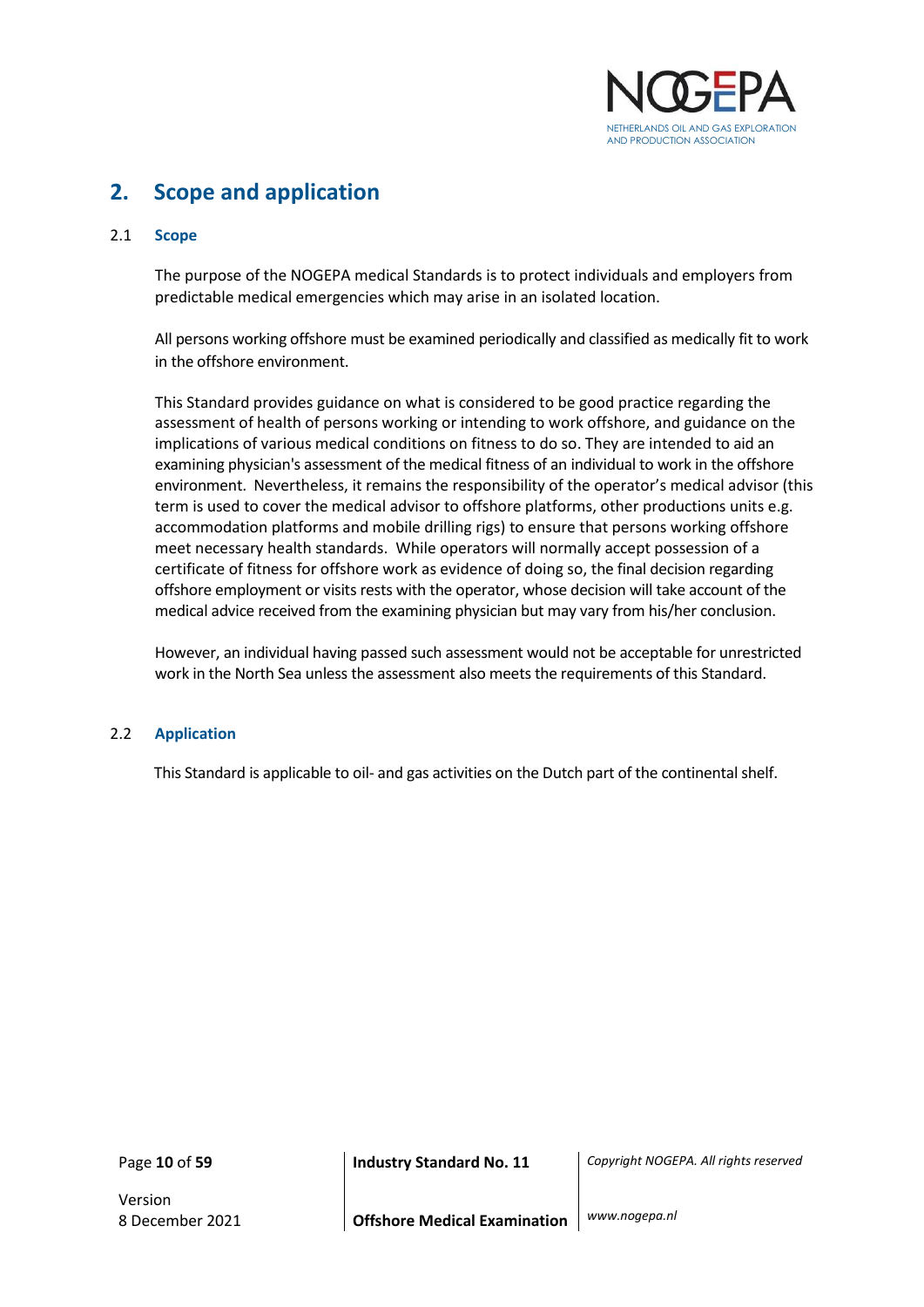

## <span id="page-10-0"></span>**3. General guidance notes**

#### <span id="page-10-1"></span>3.1 **General**

All assessments under this Standard must include a personal examination by an examining physician who is approved by NOGEPA and whose name appears on the current NOGEPA list of appointed doctors. The NOGEPA Medical Advisor maintains such a list of physicians – contact NOGEPA in the first instance (+31 (0) 70 3478871). The list of approved NOGEPA physicians is available at www.nogepa.nl.

#### <span id="page-10-2"></span>3.1.1 **Requirements for NOGEPA approved physicians**

The requirements for NOGEPA approved physicians are:

- To have a valid BIG registration of their medical qualification;
- To have knowledge of the offshore environment and remote medicine. NOGEPA offers annually a half day training programme for approved NOGEPA physicians. It is recommended to attend such training programme at least every two years;
- To have access to appropriate examination facilities;
- To perform annually at least ten offshore medical examinations;
- To understand the principles of the risk based approach embodied in this Standard.

#### <span id="page-10-3"></span>3.1.2 **The Medical Examination**

The medical examination will always include the following:

- Check of photographic ID of the examinee;
- A comprehensive medical, psychosocial and occupational history;
- Audiometry;
- Urine analysis;
- Visual acuity;
- BMI;
- Appropriate clinical examination;
- Spirometry (required in connection with participation CA-EBS "in-water" training; see also section 4.6.3);
- Further investigations (e.g. blood tests, ECG) may be required to clarify clinical findings but are not a routine requirement.

*Note: for health monitoring purposes it is recommended to perform an ECG at the first Offshore Medical.*

| Page 11 of 59 | <b>Industry Standard No. 11</b> | Copyright NOGEPA. All rights reserved |
|---------------|---------------------------------|---------------------------------------|
|               |                                 |                                       |

Version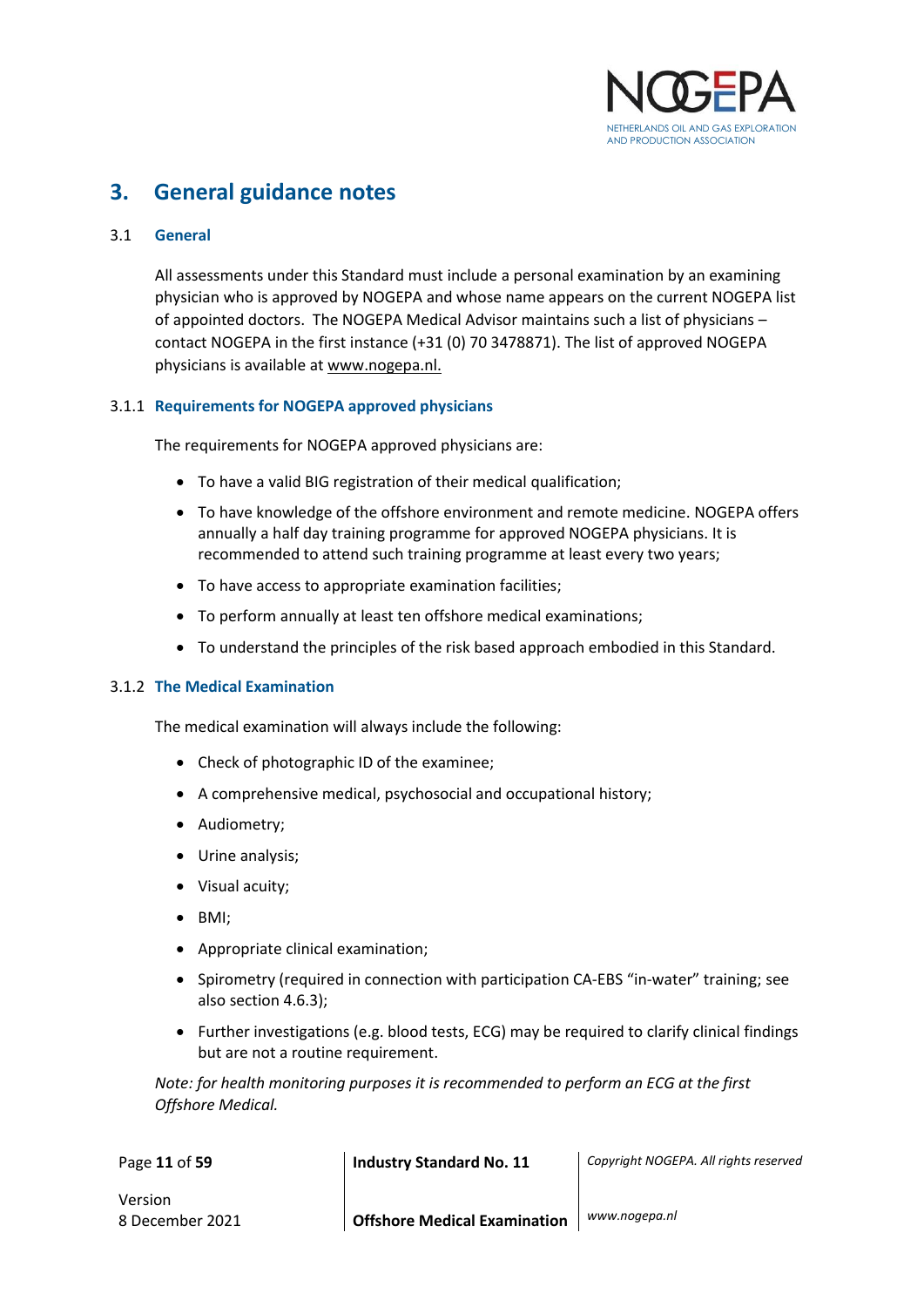

There is no NOGEPA format for recording the examination. Physicians may use their own format if they wish.

The certificate should, as a minimum, contain the following information:

- Name
- Date of birth
- Employing company name
- **Occupation**
- 'The individual has been examined in accordance with NOGEPA Standard 11 Offshore Medical Examination and is medically fit for [*unrestricted offshore work*]'
- Examining physician name
- NOGEPA registration number
- Date of examination
- Signed

The registration of an examination by the examining physician should be treated as a medical file, and therefore should be archived for 20 years.

#### <span id="page-11-0"></span>3.2 **Certificate of fitness**

Examining physicians must note that possession of an unrestricted NOGEPA certificate of medical fitness for offshore work allows the holder to travel to and work on any installation within the Dutch offshore sector. The certificate implies that the individual is fully fit for all normal duties without the individual requiring any additional support or modification to the working environment. Additional specialist duties such as emergency response team membership, diving, and radiological activities will require further assessment under the relevant guidance.

The examining physician should therefore only issue an unrestricted certificate of fitness for offshore work if the individual is indeed found fully fit for offshore work in accordance with this Standard. This must be entered in the Personal Safety Logbook.

Individuals not meeting the criteria which would allow issue of an unrestricted certificate of fitness may still be fit to work offshore subject to specific support measures being implemented, but would then be limited to working on such installations where these specific measures have been implemented. Such requires approval in advance of the Operator of the installations. The restrictions should be noted in the PSL and, if applicable, in an equivalent recording system.

#### <span id="page-11-1"></span>3.3 **Frequency of examination**

Version

Page **12** of **59 Industry Standard No. 11** *Copyright NOGEPA. All rights reserved*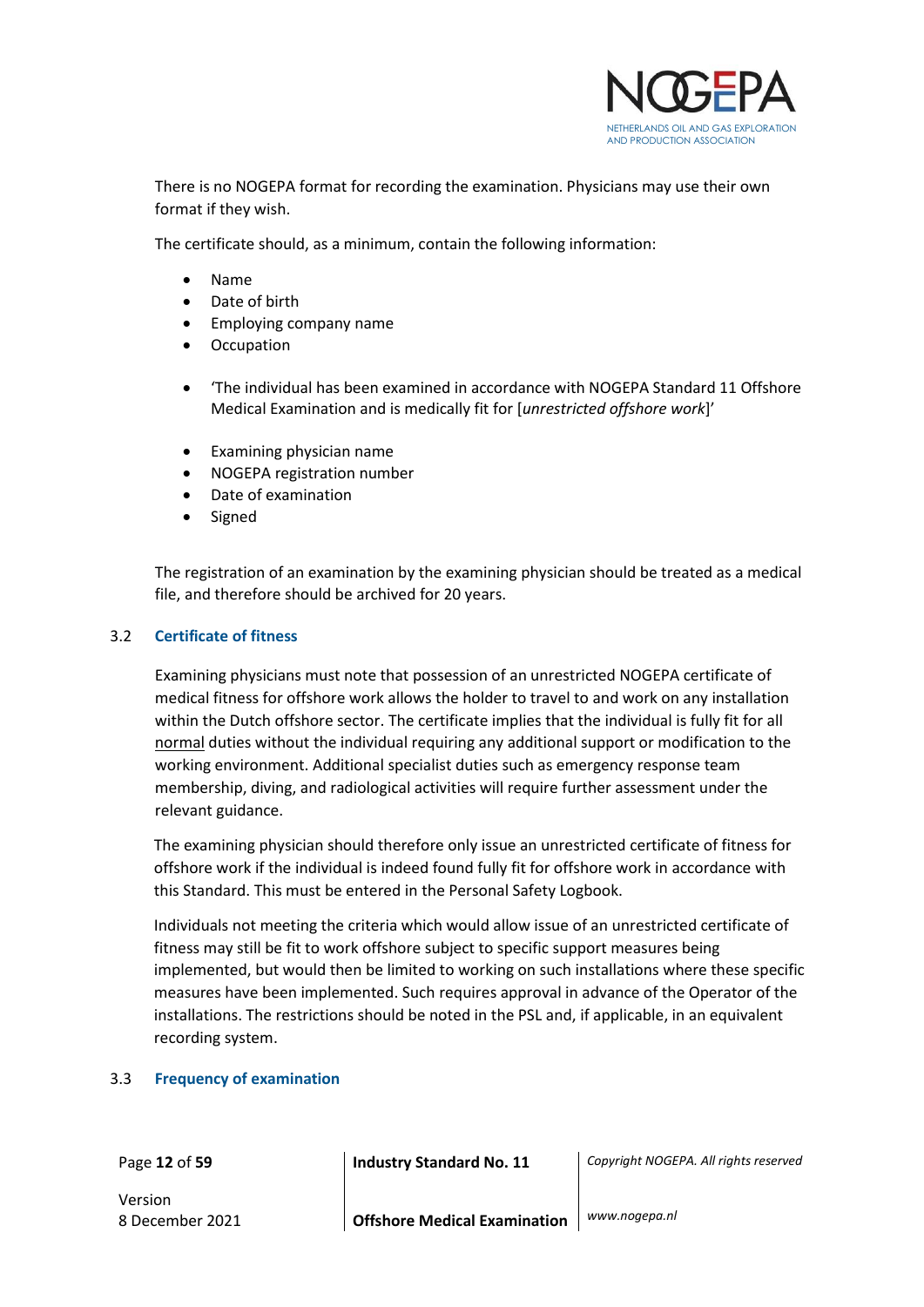

Every person must be examined prior to employment offshore and thereafter at 2 yearly intervals.

The examining physician must consider increasing the frequency of periodic assessments where the individual has a condition which may significantly alter during such time frame. In such circumstances certificates of shorter duration than 2 years should be issued.

Following sickness absence due to significant injury or illness, , an individual's medical fitness should be re- assessed and he/she cannot return offshore until certified as medically fit to return to work offshore by an NOGEPA approved physician. This assessment may, but need not automatically, involve further medical examination.

#### <span id="page-12-0"></span>3.4 **Offshore visitors**

Visits to offshore locations are regular occurrences, often involving personnel from external companies or organizations. The risk associated with working offshore is in part a function of duration of exposure to the offshore environment. Consequently visitors may be regarded as being at lower risk than employees who wholly or mainly operate in an offshore location.

Alternative screening procedures are therefore appropriate for visitors. The following procedure is recommended but operators are free to employ any reasonable alternative.

For visits of not more than 72 hours, full NOGEPA certification of fitness for offshore work is not required but visitors should be screened for medical conditions prior to offshore travel.

The Operator of the visitor may use for this purpose his own procedure/medical questionnaire. Allowing visitors on an offshore installation remains at the discretion of that operator.

#### <span id="page-12-1"></span>3.5 **Information and review process for unsuccessful candidates**

#### **Independent Review Procedure**

In circumstances where:

- No certificate is issued after a medical examination, or
- No certificate is issued following an examination for fitness to return to work offshore or after illness or injury.

NOGEPA has established a process for review of the examining physician's assessment of the individual and the decision made in his/her case.

Reference is made to Standard 12 "Procedure medical rejection with appeal", see www.nogepa.nl.

#### <span id="page-12-2"></span>3.6 **The offshore working environment**

Page **13** of **59 Industry Standard No. 11** *Copyright NOGEPA. All rights reserved*

Version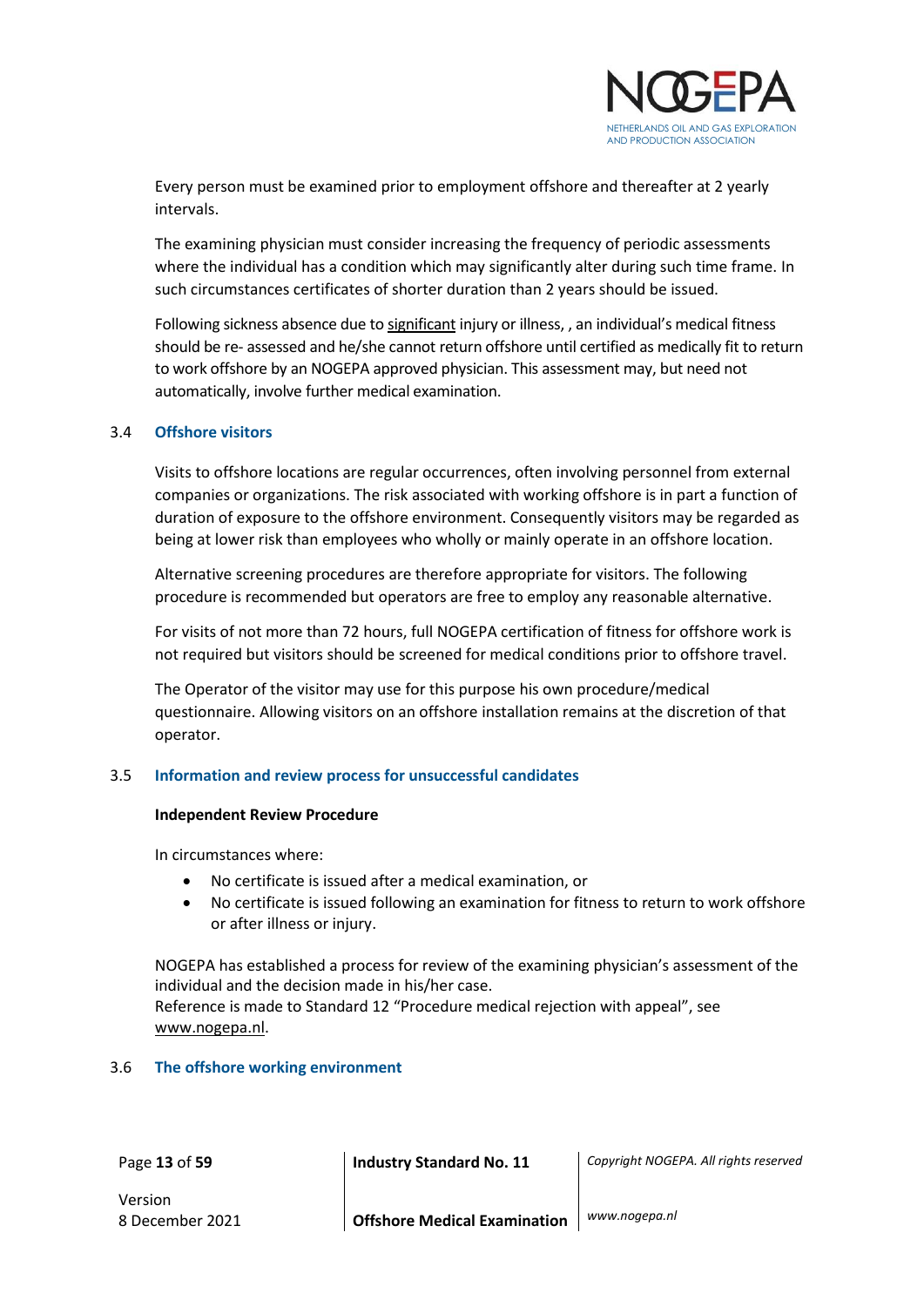

The examining physician conducts the assessment in accordance with recognized occupational health standards. In accordance with good occupational medicine practice the examining physician must ensure that the medical assessment of a prospective offshore employee relates to the particular work factors and environment of the worksite. Although the following description provides a brief guide to offshore working conditions, examining physicians must ensure they have adequate knowledge of the environment to make an effective decision in an individual case.

#### <span id="page-13-0"></span>3.6.1 **The Physical Nature of the Offshore Environment**

Installations range in size from small production platforms with a crew of less than 10 to large fixed leg oil & gas production installations with a crew of up to 60, jack-up drilling rigs with a crew up to 100, and accommodation platforms up to 200.

Installations may be up to 200 miles offshore. Extreme weather and sea conditions may be experienced

All facilities have 24 hour operations, with employees working alternate twelve hour day and night shifts.

Offshore tours of duty are normally of two weeks duration.

Travel to and from the installation is by helicopter or walk-to-work vessel.

Living accommodation is usually in shared cabins of two occupants.

There are recreational facilities normally including satellite television, a gym and social facilities but no alcohol and drugs are allowed offshore. Smoking is still allowed in restricted an dedicated areas.

Many of the functions offshore still require a large degree of physical exertion e.g. climbing stairs, lifting and heavy manual handling and many valves are still manually operated. Much equipment is very heavy and needs regular maintenance and repair which often has to be done in a very confined working space or at height.

Installations are usually of a multi-level design with access between levels by steep, open, external stairs.

Because of the need to contain potential fires and explosions there are numerous fire and explosion proof safety doors which can be extremely heavy to open and close.

#### <span id="page-13-1"></span>3.6.2 **Offshore Survival Training**

Because the normal transport to any offshore installation is by helicopter and, in an emergency, rescue is likely to involve evacuation by lifeboat or life raft, every employee

Page **14** of **59 Industry Standard No. 11** *Copyright NOGEPA. All rights reserved*

Version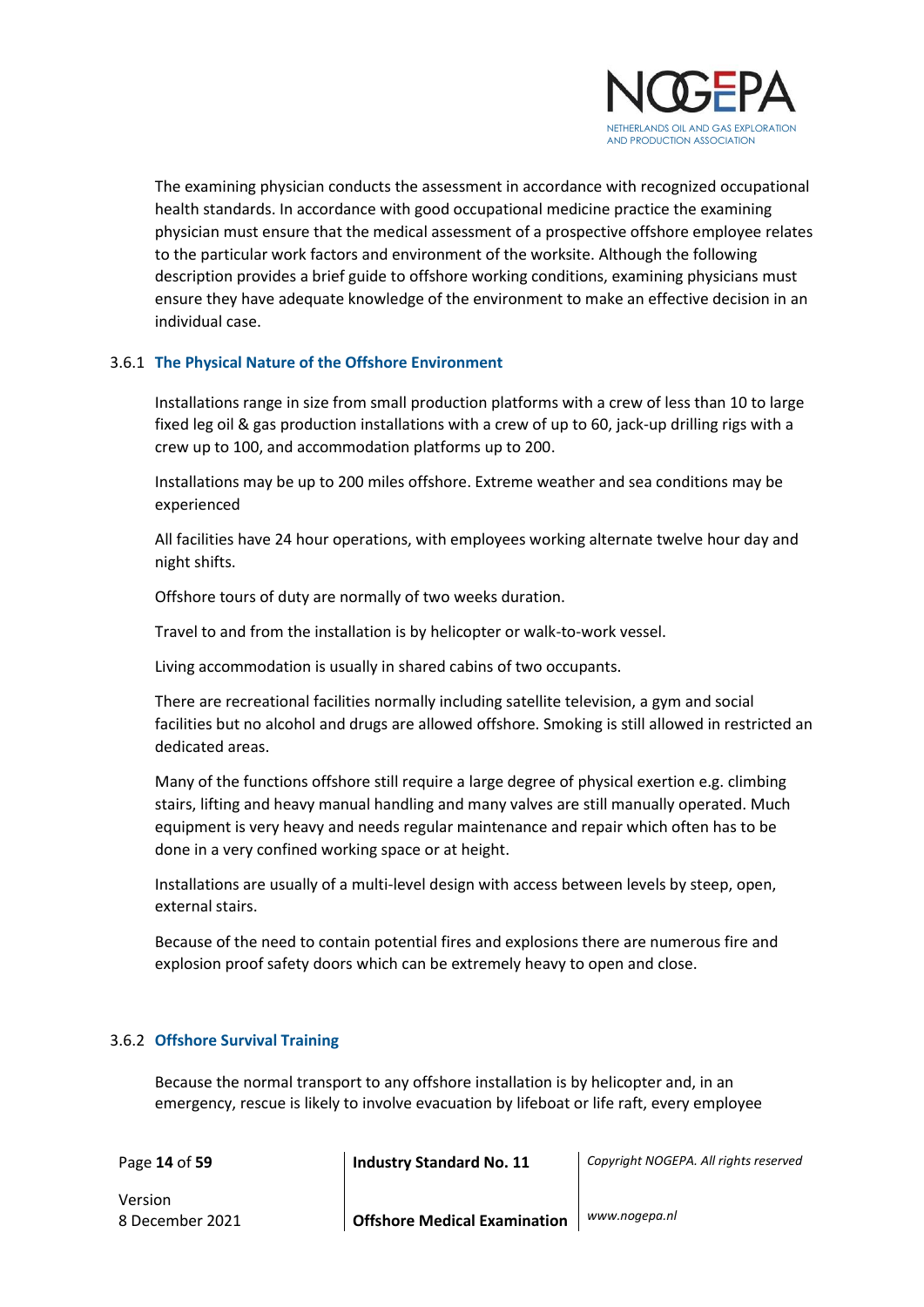

offshore must hold a valid Certificate of Offshore Safety Introduction and Emergency Response Training.

The training is physically demanding and initially takes 3 days including activities such as embarking a life raft from the water, climbing rescue nets and helicopter underwater escape simulation which includes the use of a re-breather device, a compressed air emergency breathing system and water immersion. Basic fire fighting skills and first aid are taught and attendees are expected to escape from a smoke house using breathing apparatus.

Refresher courses are required every 4 years.

#### <span id="page-14-0"></span>3.6.3 **Installation Medical Facilities**

Offshore installations with more than 25 persons on board are required to have a trained nurse (Medic) as well as a fully equipped sick-bay, usually consisting of an examination area, a small one or two bedded ward.

For installations with less than 25 persons trained first aiders are available. Sick-bay facilities are not strictly required.

Sickbay medical equipment is reasonably comprehensive normally including an electrocardiograph, defibrillator and pulse oximeter but should not be compared to the level found in hospitals.

The medic has a range of basic medication available including antibiotics, analgesics (including opiates), cough and cold remedies, antacid preparations, antihistamines and a selection of emergency medication for use in cardiac arrest.

The medic is not expected to have the level of training to be able to prescribe the complete range of stocked medication but when necessary their use can be authorised by an onshore physician.

The full set of minimum requirements for the offshore medical facilities and medical training is published in NOGEPA Standard 10 Rendering First Aid on mining installations.

#### <span id="page-14-1"></span>3.6.4 **The Offshore Medic – Qualifications and Training**

The offshore medics in the Dutch sector are BIG registered nurses with an additional NOGEPA approved medic training course.

#### <span id="page-14-2"></span>3.6.5 **Transport and Medical evacuation**

Manning levels and accommodation constraints are such that anyone becoming sick for any length of time will have to be returned onshore as soon as reasonable practicable.

Page **15** of **59 Industry Standard No. 11** *Copyright NOGEPA. All rights reserved*

Version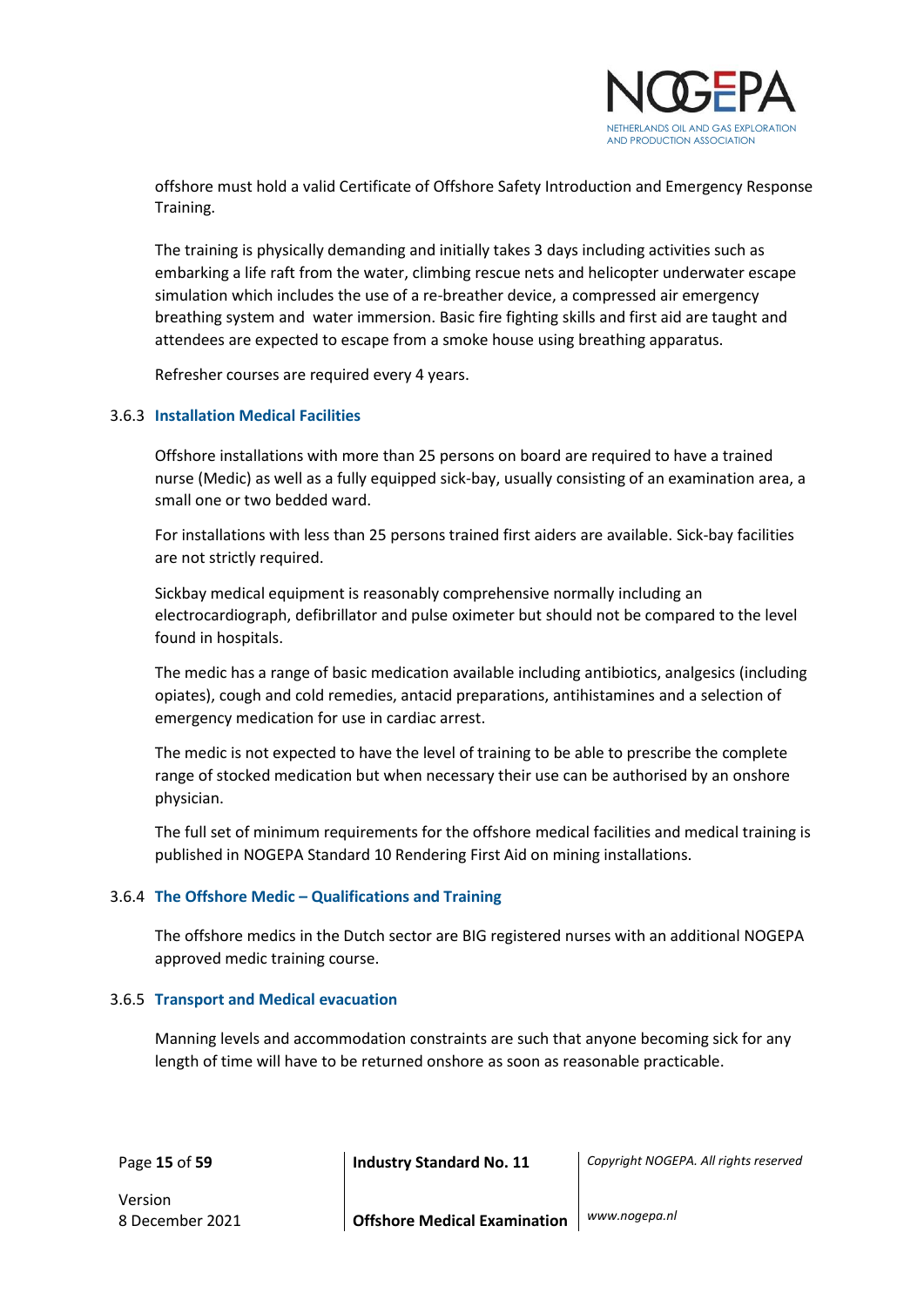

An emergency medical evacuation can be expensive for the company and if required in inclement weather conditions can endanger the crew of the helicopter and any medical personnel involved.

There are regular periods of time where travel by helicopter may be impossible for 2-3 days due to high winds or fog.

The helicopter passenger cabin is small with closely packed seats. Personnel have to wear bulky survival suits and life jackets.

Emergency egress is by doors and windows. Larger or obese passengers may find exit through the windows difficult. Reason why since 2015 all offshore employees travelling by helicopter must have had a shoulder measurement and will be required to sit in a seat where the nearest push-out emergency exit is compatible with their shoulder width.

Flights are conducted at 1.000 – 3.000 feet. Passengers must be fit to fly at this level for the  $1$  – 2 hour duration of the flight.

Where a person must be evacuated urgently, flights may be diverted to pick up the patient or a dedicated flight can be arranged via the Coast Guard with a SAR (Search and Rescue) helicopter. As a result the delay in evacuation times to shore can be in the order of 4-5 hours or more, dependant on weather conditions.

The management of some patients requiring active care during an evacuation flight may pose difficulties due to the combination of cramped accommodation, noise and vibration. The use of some medical equipment including defibrillators may be curtailed by flight safety considerations.

Individuals diagnosed with psychiatric conditions pose a particular concern as the pilot's cabin is not physically separated from the passenger cabin. This proximity can have safety implications when attempting to medevac severely agitated patients.

Version

Page **16** of **59 Industry Standard No. 11** *Copyright NOGEPA. All rights reserved*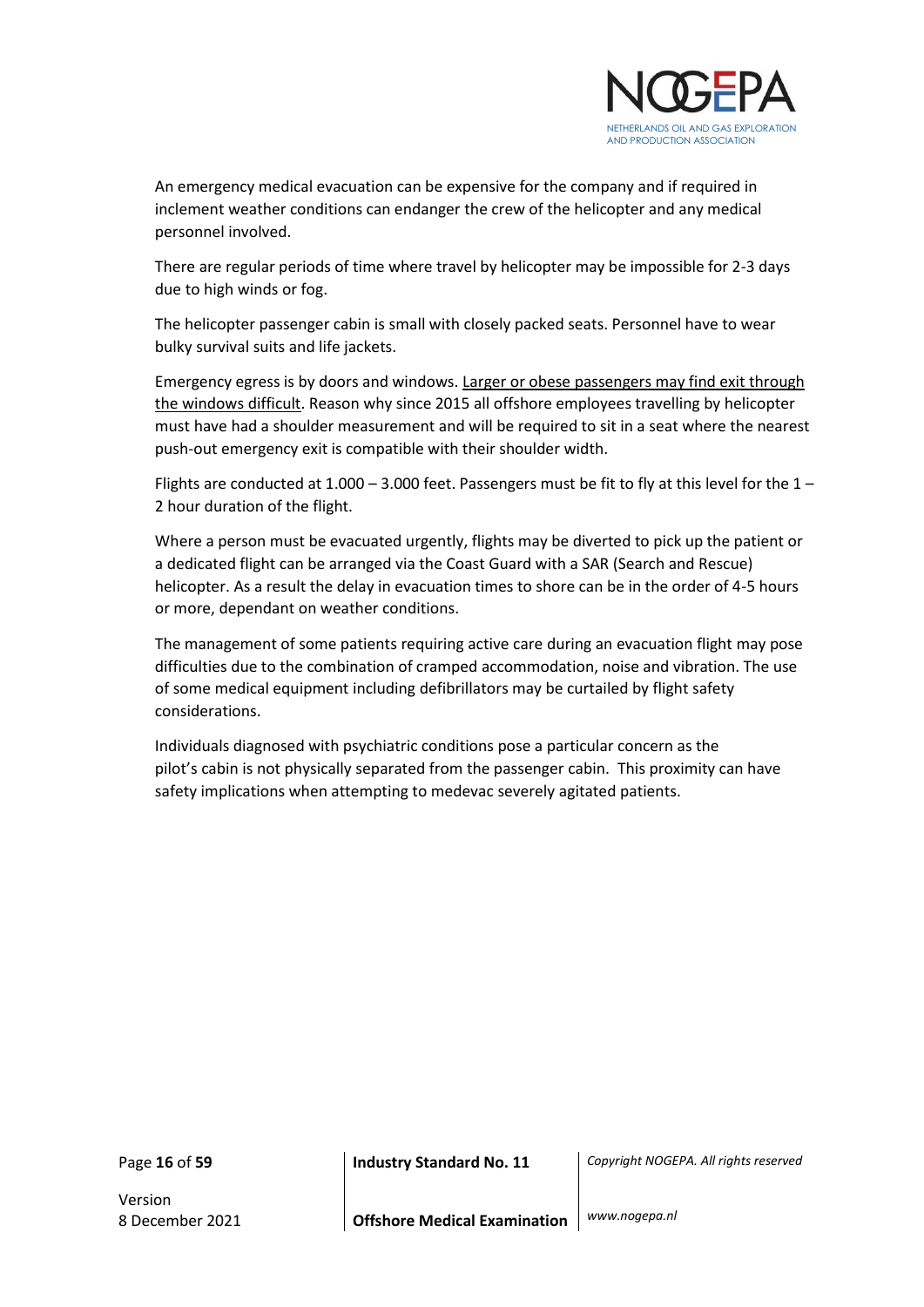

## <span id="page-16-0"></span>**4. Determination of risk for specific medical conditions**

The assessment of an individual's fitness to travel and work offshore involves making an assessment of the risk which may be posed either to themselves or to others by any underlying medical condition(s) which they may have.

In order to be fit to travel and to work offshore an individual must:

- Be able to carry out their normal assigned duties without compromise to the safety of themselves or others;
- Be able to escape the platform or helicopter in event of an emergency;
- Be able to take part in offshore survival training;
- Pose no significant risk to the safety or health of others on the installation by virtue of any underlying medical condition;
- Require no ongoing medical treatment which cannot be effectively delivered in the offshore environment;
- Require no medical treatment which has significant side effects incompatible with offshore work;
- Have no significant liability to sudden illness requiring medical intervention which cannot be delivered in the offshore environment.

If an individual is unable to meet the criteria mentioned above then they should normally be considered unfit for unrestricted offshore work. An individual who is declared temporarily nfit for offshore work should be reassessed after an appropriate length of time.

In some cases, on an individual basis, it may be possible to mitigate the risk to a level which is deemed acceptable such that the individual may be allowed to travel and work offshore. The individual should then be issued with an offshore fitness certificate limited to travel to such installations. In all such cases the conditions and measures put in place to mitigate the risk must be discussed and agreed with the employer's and operator's company doctor. .

To ensure uniformity of approach, in each of the following sections there is a description of potential concerns related to that organ system followed by guidance on assessing the individual and specific guidance on commonly encountered conditions.

#### <span id="page-16-1"></span>4.1 **Cardiovascular system**

#### <span id="page-16-2"></span>4.1.1 **Risk**

Cardiovascular conditions may affect the following requirements and hence examining doctors should focus on assessing that the individual:

Page **17** of **59 Industry Standard No. 11** *Copyright NOGEPA. All rights reserved*

Version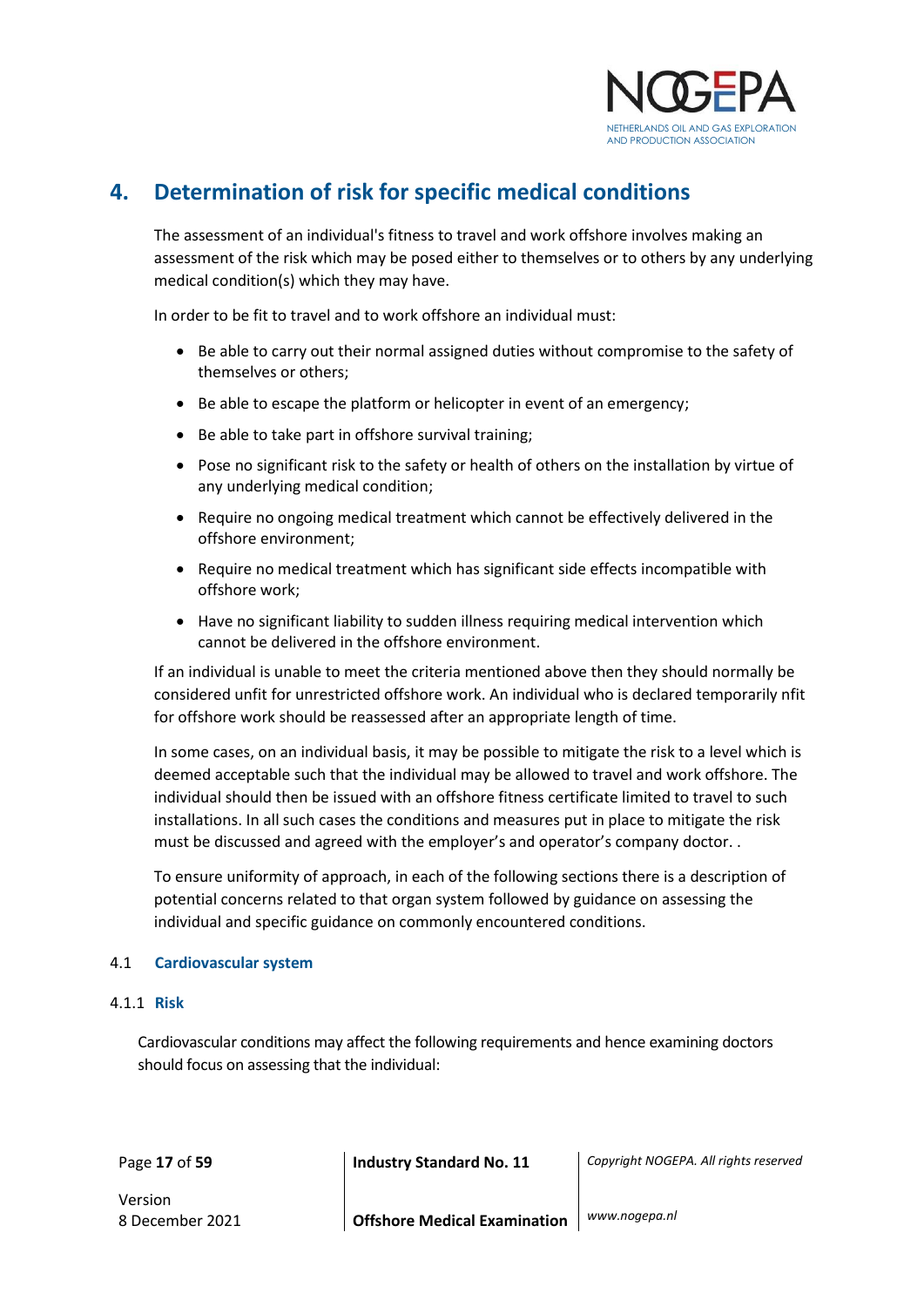

- Is able to carry out their normal assigned duties without compromise to the safety of themselves or others;
- Is able to escape the platform or helicopter in event of an emergency;
- Is able to take part in offshore survival training;
- Requires no ongoing medical treatment which cannot be effectively delivered in the offshore environment;
- Does not require treatment which has significant side effects incompatible with offshore work;
- Poses no significant risk of sudden incapacitating illness requiring medical intervention which cannot be delivered in the offshore environment.

#### <span id="page-17-0"></span>4.1.2 **Assessment**

In making an assessment it must be noted that cardiovascular disease is one of the most common causes of emergency evacuation from an offshore installation. The individual must be assessed with regard to:

- Exercise tolerance with specific reference to general mobility around the platform (including climbing stairs), ability to perform normal job functions, ability to respond to emergency situations and in particular to successfully take part in evacuations;
- Risk of developing sudden life threatening complications and likelihood of successful medical evacuation;
- Ability to take part in survival training including exposure to smoke filled environments, wearing smoke hoods and BA equipment, helicopter underwater escape training and use of underwater re-breather equipment;
- Side effects of medication.

#### <span id="page-17-1"></span>4.1.3 **Notes on specific conditions**

#### **Ischemic heart disease**

Individuals with a history of myocardial ischemia, including myocardial infarction, angioplasty and CABG, must meet the following criteria for the risk to be compatible with offshore work:

- The examining doctor must obtain a report from the treating physician;
- The individual must be free of cardiac symptoms for at least 3 months;
- The individual must undertake a recognised exercise test and complete stage III without cardiac symptoms or signs of ischaemia.

Initially a certificate restricted to a maximum of one year should be issued, with reassessment by a consultant in cardiology at the end of this period.

Page **18** of **59 Industry Standard No. 11** *Copyright NOGEPA. All rights reserved*

Version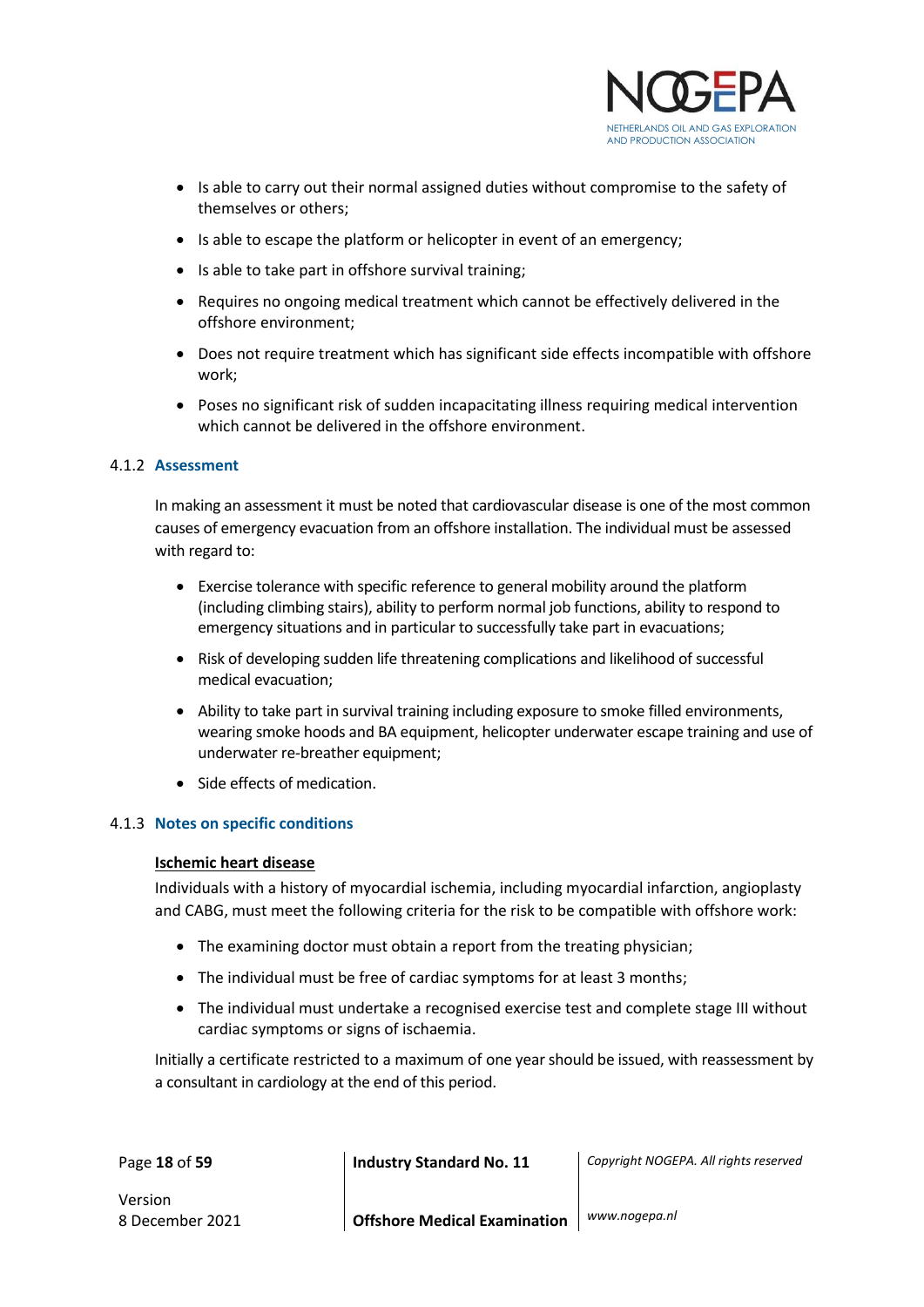

Thereafter, the requirement for re-examination will be determined by conducting a risk factor assessment which may take into account information from specialists.

#### **Cardiac Arrhythmias**

If these produce symptoms, interfere with function, cause temporary incapacitation, or require anti-arrhythmic medication then expert cardiac opinion must be obtained. The detail of the cardiology report must be considered, when assessing the resultant risk.

#### **Pacemakers**

For individuals with pacemakers, it must be demonstrated that they are not likely to suffer any significant symptoms related to it. In addition it must be demonstrated that their pacemaker is not likely to be adversely affected by electromagnetic energy likely to be encountered. Therefore the examining doctor must have:

- A written assessment from the employer / operator detailing the strength of any magnetic field and circumstances when the individual may come into contact with it;
- A written statement from either the cardiologist or the technical representative of the pacemaker manufacturer detailing the risks of exposure to the magnetic field in the circumstances in which it may be encountered;
- A cardiologist report confirming that the individual is free of syncope or pre-syncope as a result of the pacemaker insertion;
- A cardiologist report confirming that the individual is experiencing no complications related to the pacemaker insertion;
- Individuals with overdrive anti-tachycardia pacemakers or implantable defibrillators must be assessed by a consultant cardiologist to confirm that there is no risk of developing syncope.

Individuals with pacemakers require annual review by a cardiologist to ensure continued correct functioning of the device.

#### **Hypertension**

Hypertension would not normally give rise to a significant risk during work offshore provided it is uncomplicated and well controlled by treatment. The NICE Guidelines are a useful reference for this condition and should be consulted for further guidance on management.

In respect of work offshore, the following guides appropriate course of action:

• Individuals with accelerated (malignant) hypertension (BP more than 180/110 mmHg with signs of papilloedema and/or retinal haemorrhage) or suspected phaeochromocytoma (possible signs include labile or postural hypotension, headache, palpitations, pallor and diaphoresis) must be referred immediately for investigation and

Page **19** of **59 Industry Standard No. 11** *Copyright NOGEPA. All rights reserved*

Version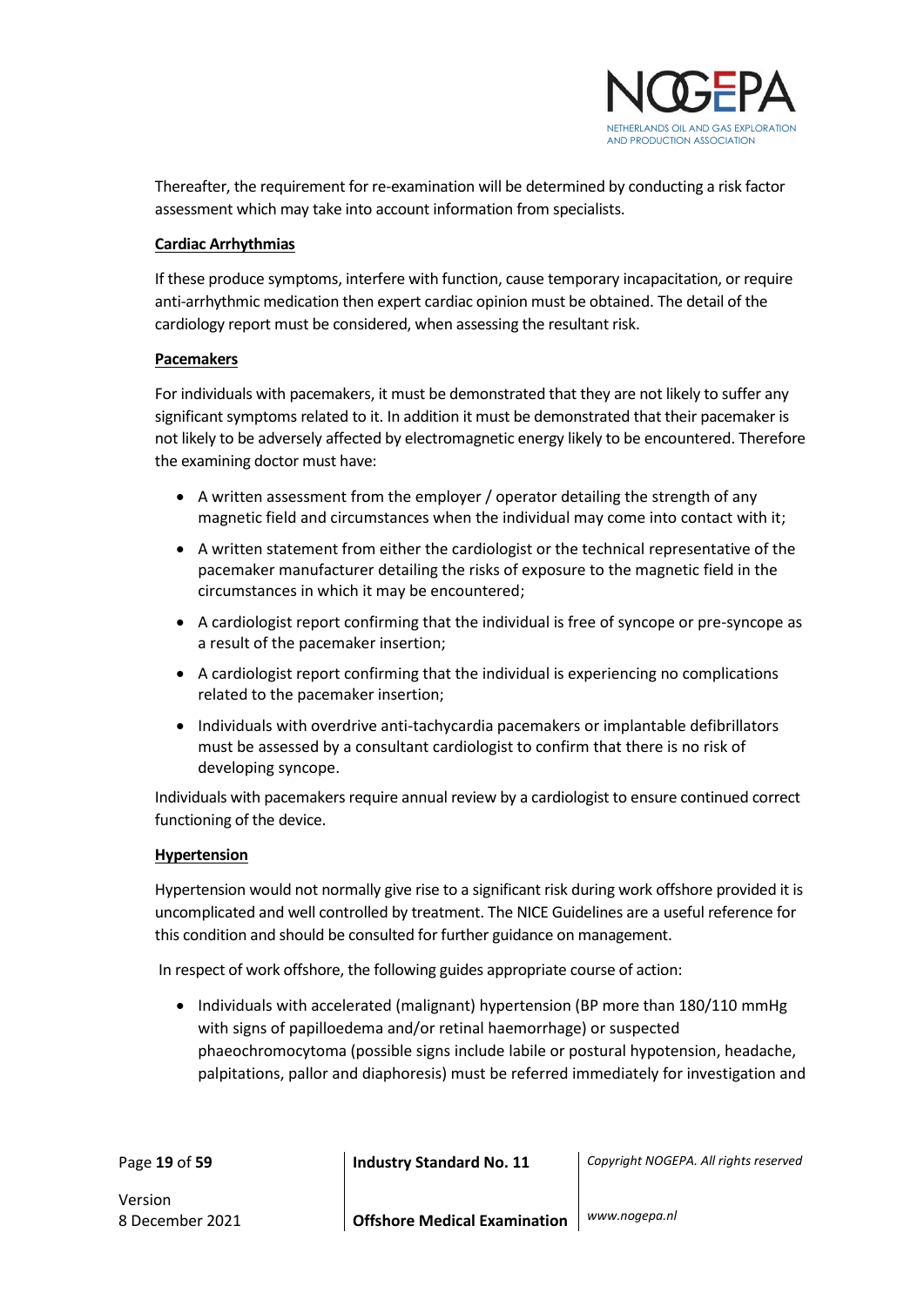

treatment. Certification of fitness must be deferred until stabilized on appropriate treatment when a full certificate may be issued;

• All other individuals with blood pressure above 140/90 must be referred to their GP for further investigation and treatment where appropriate. Uncomplicated hypertension is unlikely to be a reason for refusal to issue a certificate of fitness although individuals may require short periods of sickness absence while being stabilized on treatment.

#### **Congenital heart disease**

Other than Atrial Septal Defects or small Ventricular Septal Defects with no haemodynamic significance all congenital heart disease must be individually assessed by a cardiologist and the resulting report used in the risk assessment process.

#### **Valvular heart disease**

In all cases of valvular heart disease, a cardiology report must be obtained in order to fully understand the condition, its haemodynamic effects and impact upon exercise tolerance.

Patients who remain on warfarin may be at significant risk of prolonged bleeding time associated with trauma. Reference is made to paragraph 4.21.1.

#### **Peripheral circulation**

Individuals with DVT must be assessed with regard to risk of developing complications, particularly pulmonary embolism and side effects of medications, particularly anticoagulant regimes.

#### **Pulmonary circulation**

A history of more than one pulmonary embolism indicates a significant underlying condition predisposing to further incidents. Therefore the examining doctor must obtain a specialist report to determine risk of recurrence. Individuals with other than a low risk of recurrence will not be fit to return to unrestricted work offshore.

#### **Cerebrovascular disorders**

Individuals who have suffered stroke due to occlusive vascular disease, spontaneous intracerebral haemorrhage, TIA or amaurosis fugax within the past 6 months must be considered at high risk and therefore should not be allowed to work offshore. They may be reconsidered after this time if there is a satisfactory clinical recovery with particular respect to impaired limb function and cognitive defects. Individuals in safety critical jobs may require more than 6 months post event before returning to offshore work and may require more frequent review.

Version

Page **20** of **59 Industry Standard No. 11** *Copyright NOGEPA. All rights reserved*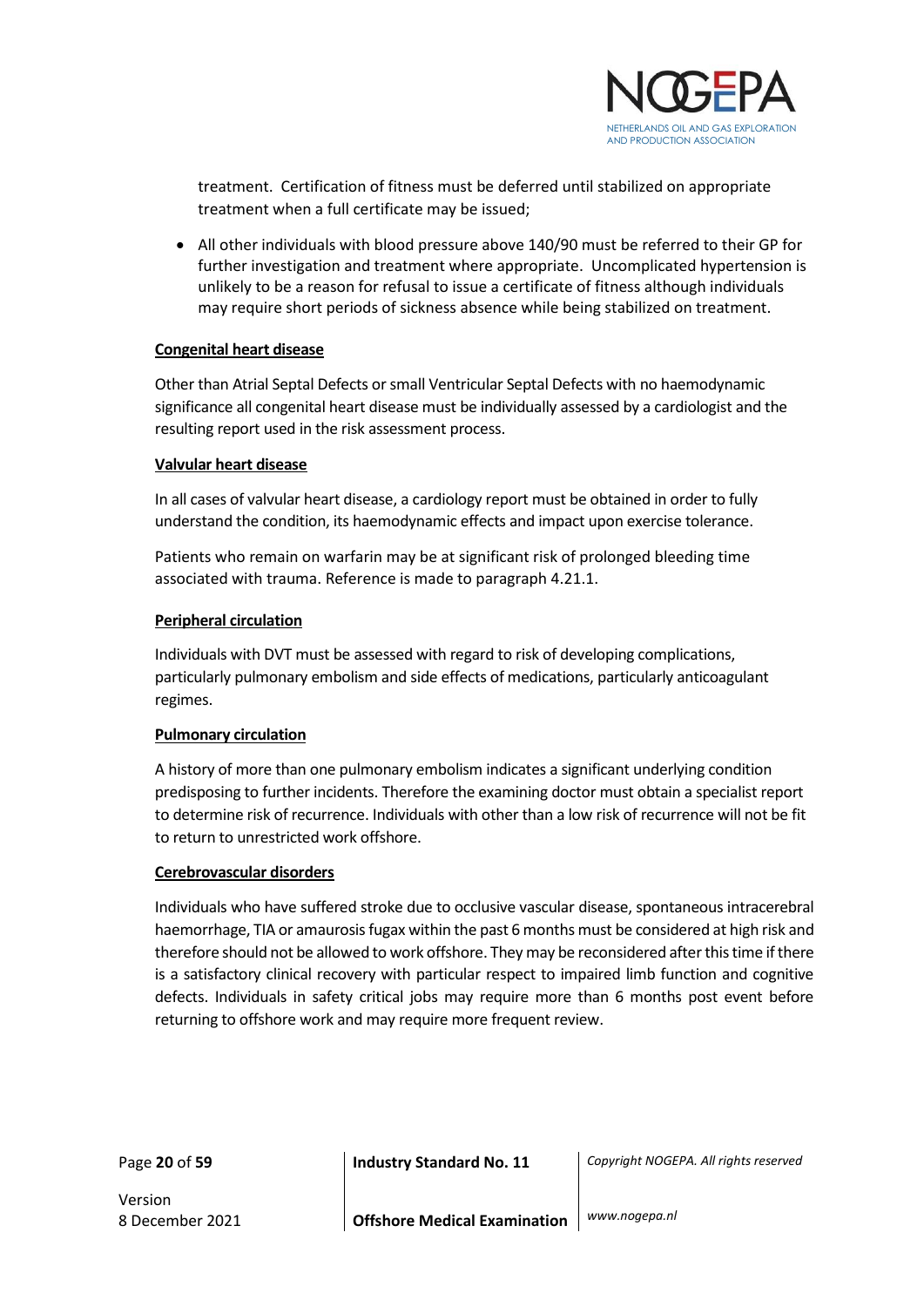

#### <span id="page-20-0"></span>4.2 **Diseases of the nervous system**

#### <span id="page-20-1"></span>4.2.1 **Risk**

Nervous system conditions may affect the following requirements and hence examining doctors should focus on assessing that the individual:

- Is able to carry out their normal assigned duties without compromise to the safety of themselves or others;
- Is able to escape the platform or helicopter in event of an emergency;
- Is able to take part in offshore survival training;
- Requires no ongoing medical treatment which cannot be effectively delivered in the offshore environment;
- Does not require treatment which has significant side effects incompatible with offshore work;
- Poses no significant risk of sudden incapacitating illness requiring medical intervention which cannot be delivered in the offshore environment.

#### <span id="page-20-2"></span>4.2.2 **Assessment**

The individual must be assessed with regard to:

- Potential for altered levels of consciousness;
- Changes in cognitive function, particularly memory and concentration;
- Loss of muscle power;
- Disturbances of balance or coordination;
- Disturbances of mobility causing impairment in ability to move around installation either during normal work or during emergencies;
- Loss of sensation causing functional deficit related to job requirements or emergency evacuation.

Reference should be made, where appropriate, to the specific notes below, but individuals exhibiting significant problems in any of the areas above are unlikely to be able to meet the requirements referred to above. The risks may, in certain circumstances be able to be mitigated sufficiently such that the individual may be considered for travel to a specific named location following discussion with the employer's and operator's medical advisors.

Version

Page **21** of **59 Industry Standard No. 11** *Copyright NOGEPA. All rights reserved*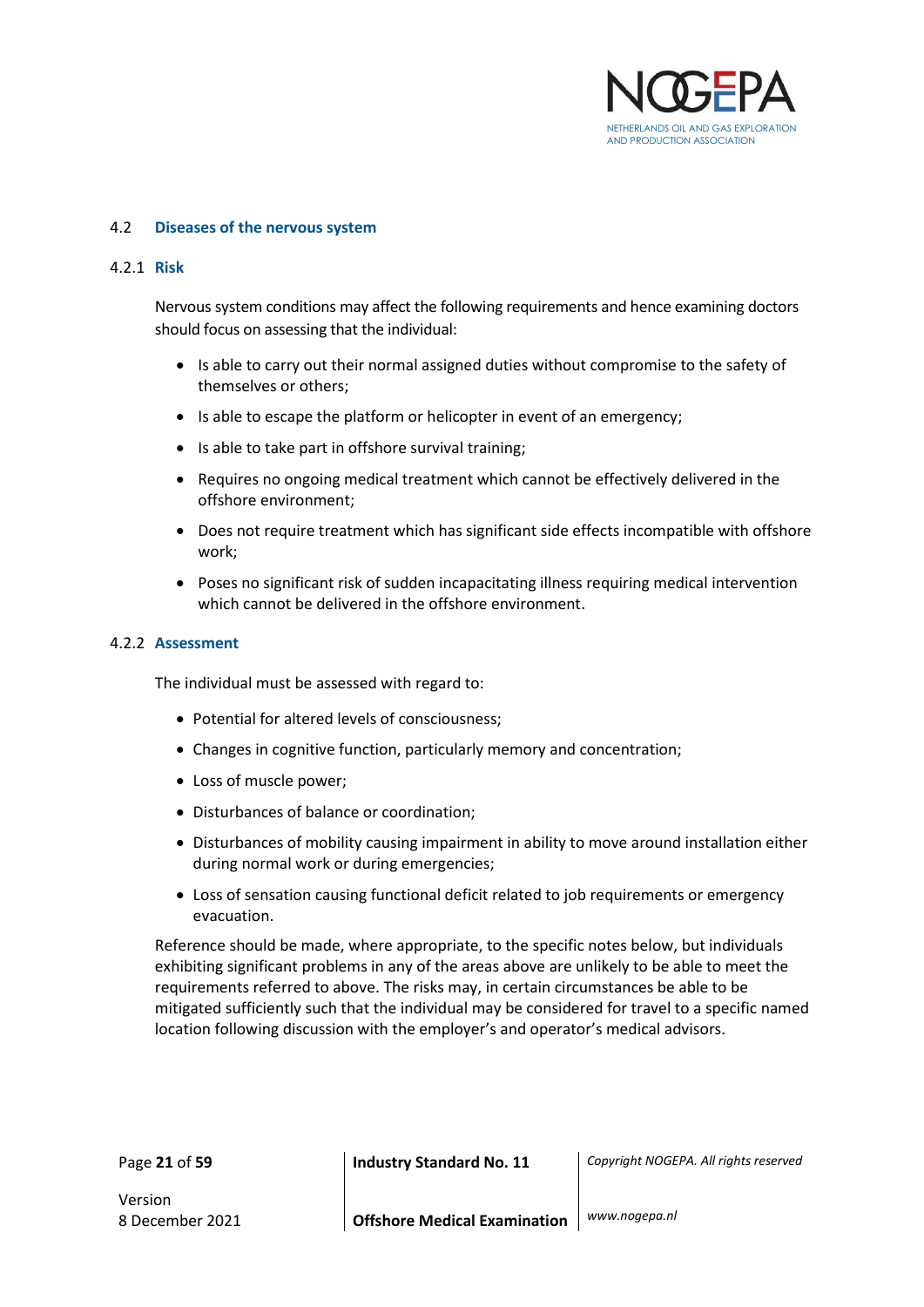

#### <span id="page-21-0"></span>4.2.3 **Notes on specific conditions**

#### **Epilepsy**

The diagnosis of epilepsy with persisting epileptic seizures of any type will normally give a risk profile incompatible with unrestricted work offshore. Those with a history of epilepsy, but who are able to meet the criteria below may be considered for offshore work.

For the purposes of an assessment of fitness for offshore work individuals must be categorized by their job function:

- Category 1 individuals whose job function is such that sudden impairment of consciousness may adversely affect the safety of, or result in serious injury to or death of, either themselves or others. Examples of such job functions include crane operators, rope access personnel, scaffolders and drill crew;
- Category 2 all other individuals.

In making an assessment of fitness for work the examining doctor must have:

- A written statement from the employer determining which of the above categories the individual is in;
- a report from the individual's GP and/or specialist in order to verify the medical history, and establish facts on which the individual risk assessment can be based.

Based on this:

- Category 1 occupations require the individual to have been seizure free for the last 10 years without taking anticonvulsant medication during that period or have an assessed risk of further seizures of less than 2%.
- Category 2 occupations must be:
	- Seizure free for a minimum of 6 months, whether taking medication or not. Individuals who stop medication must demonstrate a seizure free period of 6 months before returning to offshore work;
	- If taking medication, free from significant side effects of this;
	- If taking medication, demonstrate from the GP/specialist report that they have no indications of subtherapeutic levels on clinical monitoring (where appropriate), nor any indication of poor compliance with treatment.

Page **22** of **59 Industry Standard No. 11** *Copyright NOGEPA. All rights reserved*

Version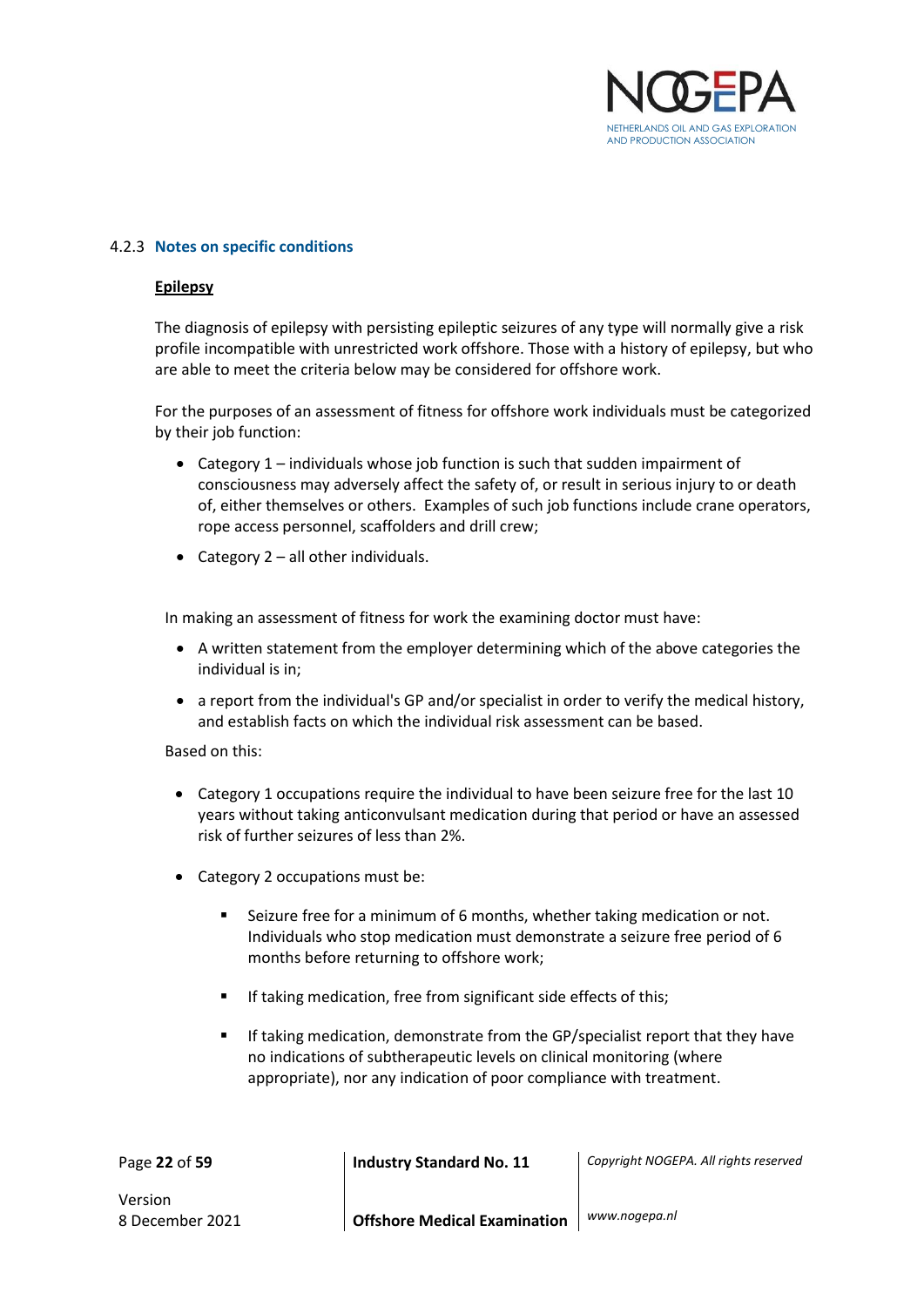

For alcohol related seizures individuals in category 2 must be seizure free (by day and night) and off all medication for at least 6 months before returning to any offshore employment. Those in increased risk (i.e. Category 1) occupations must be seizure free for a minimum period of 2 years by day and night and off all medication. Individuals must also be in full compliance with the requirements of section 4.4.

Following significant head injury or cranial surgery, and when there have been no epileptic seizures, the risk of post-surgical or post-injury epilepsy must be low (normally accepted to mean as being below 2%) in category 1 occupation (see above). For category 2 occupations, if the risk cannot be determined to be less than 2%, individuals may be considered fit after a minimum seizure free period of 6 months. Individuals stopping prophylactic anticonvulsant medication must either have a risk less than 2% or demonstrate a seizure free period of 6 months following stopping medication. Specialist neurological opinion should be obtained in all cases.

#### **Single Seizure**

The above guidelines for epilepsy must also be followed for individuals who have suffered a single seizure in whom a diagnosis of epilepsy has not been made.

#### **Loss of consciousness/altered level of awareness**

Individuals must be fully investigated by an appropriate specialist in all cases. Where a specific underlying cause is found, reference should be made to the appropriate section of the guidance, otherwise the individual may be considered for offshore work after 6 months if there has been no further recurrence.

#### **Chronic neurological disorders**

Individuals with conditions such as Multiple Sclerosis, Parkinson's disease, motor neurone disease and other disorders of muscle and movement must be assessed with regard to the factors described above. Those with mild or predominantly sensory symptoms are likely to be at minimal risk and therefore may be fit for offshore work. More severely affected individuals may be fit to travel to specific named locations if specific measures can be put in place to mitigate the risk to a level deemed acceptable by the operating company medical advisor. An increased frequency of medical review may be appropriate, dependent on the rate of progression.

#### **Migraine**

The majority of cases are straightforward in symptomatology and treatment, and are unlikely to give rise to an unacceptable risk for offshore work. Some more severe cases may result in episodic protracted incapacity or unusual neurological features. In such cases examining doctors must obtain a neurological report confirming the condition and optimum treatment to enable an informed risk assessment to be made.

Version

Page **23** of **59 Industry Standard No. 11** *Copyright NOGEPA. All rights reserved*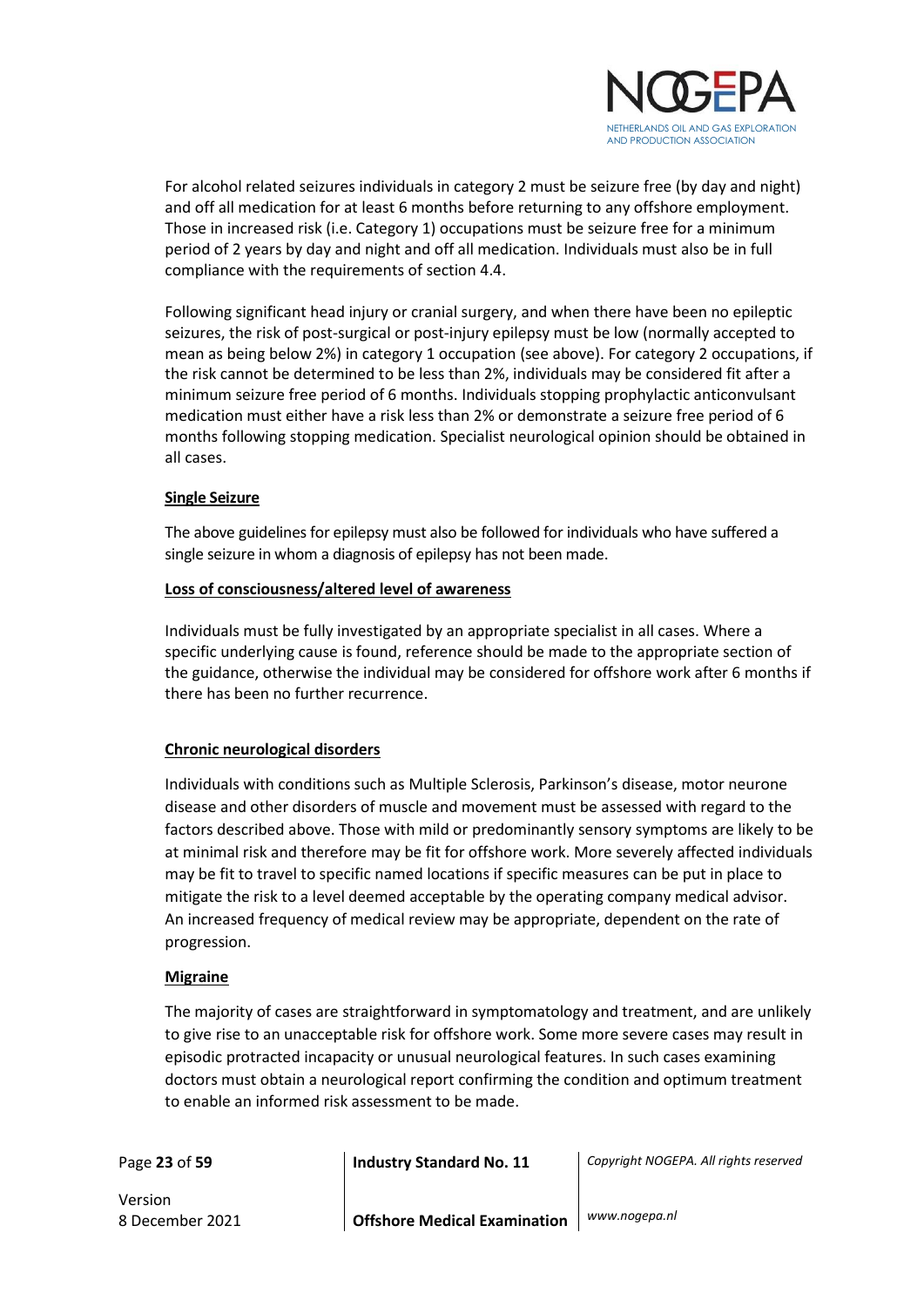

#### **Narcolepsy/Sleep Disorders**

It is likely that individuals with unpredictable drowsiness during periods of normal wakefulness, consequent on narcolepsy/sleep disorders, will pose a risk incompatible with offshore work. Individuals who have been successfully treated for such conditions may be fit, but a specialist report is required providing objective evidence of the success of such treatment.

#### <span id="page-23-0"></span>4.3 **Psychiatric disorders**

#### <span id="page-23-1"></span>4.3.1 **Risk**

Psychiatric conditions may affect the following requirements and hence examining doctors should focus on assessing that the individual:

- Is able to carry out their normal assigned duties without compromise to the safety of themselves or others;
- Is able to escape the platform or helicopter in event of an emergency;
- Poses no significant risk to others on the installation by virtue of any underlying disease;
- Does not require treatment which has significant side effects incompatible with offshore work;
- Poses no significant risk of sudden incapacitating illness requiring medical intervention which cannot be delivered in the offshore environment.

#### <span id="page-23-2"></span>4.3.2 **Assessment**

In assessing individuals with psychiatric disorders, examining doctors must consider the potential for exacerbation or precipitation of the condition by factors such as the remote location of offshore installations, the possible social isolation, disruption of normal social patterns, the impact of shift working and the potential for perception of the environment as being stressful in some individuals.

Examining doctors should make clinical assessment of the functional effect of symptoms of the condition such as:

- Mood;
- Memory;
- Concentration;
- Agitation;
- Psychotic symptoms;
- Behavioural disturbance;

Page **24** of **59 Industry Standard No. 11** *Copyright NOGEPA. All rights reserved*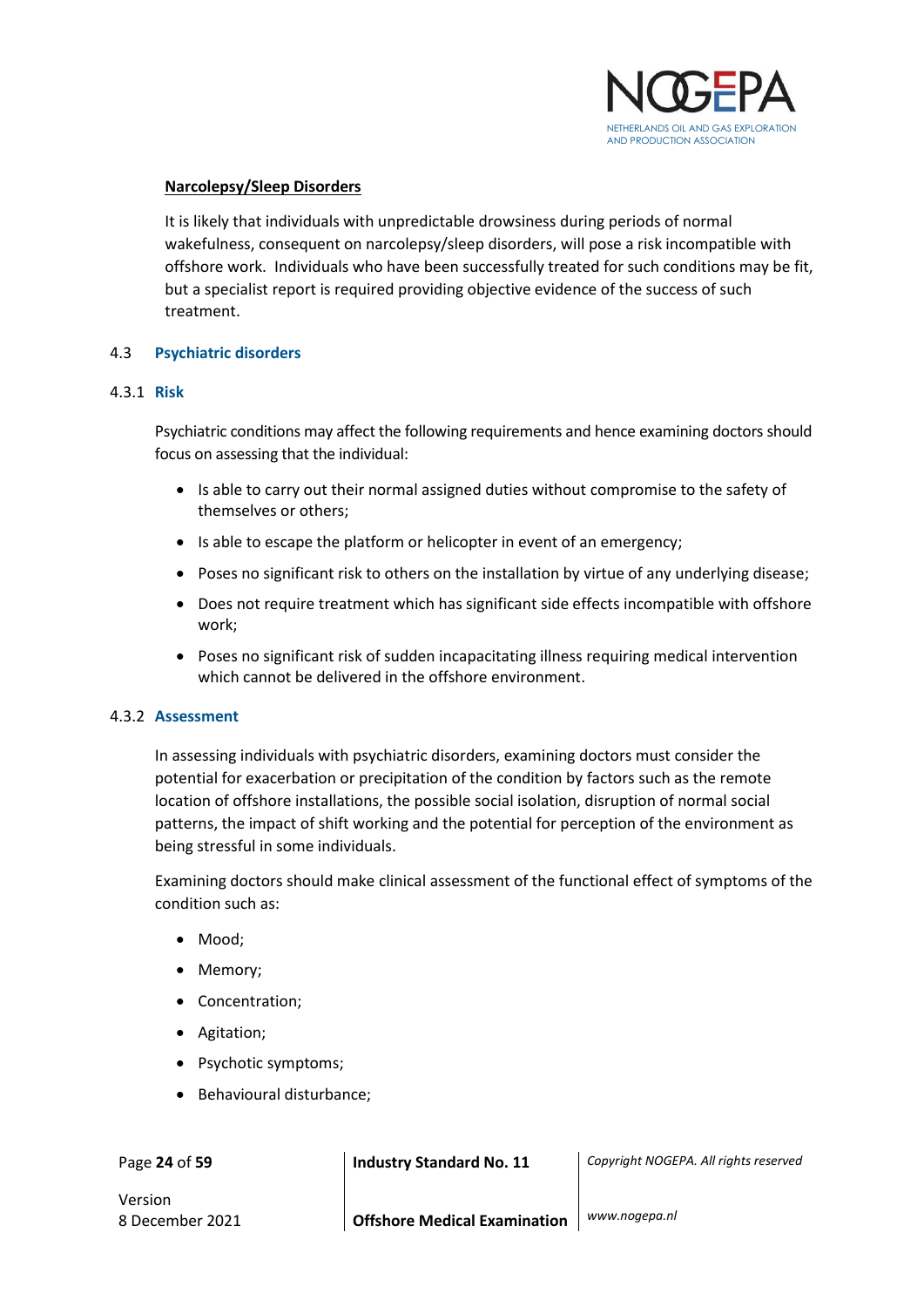

• Side effects of medication.

Reference must be made, where appropriate to the specific notes below, but individuals exhibiting significant problems in any of the areas above are likely to pose a risk which would be incompatible with unrestricted offshore work. They may, in certain circumstances be considered for travel to a specific named location following discussion with the employer's and operator's medical advisor.

#### <span id="page-24-0"></span>4.3.3 **Notes on specific conditions**

#### **Mild Anxiety or Depressive disorders**

When assessing the risk, the examining doctor must be satisfied that the individual has no significant memory or concentration problems, no suicidal thoughts, no behavioural disturbance or agitation and that workplace factors will not exacerbate the condition. If the individual is on medication, the examining doctor should be satisfied that they are stable on medication and not suffering from significant side effects.

#### **More severe Anxiety or Depressive Disorders**

If the individual is exhibiting memory or concentration problems, has behavioural disturbances, agitation or suicidal thoughts, the risk is likely to be high enough to be incompatible with offshore work until stabilized on medication.

#### **Psychoses – including bipolar disease and schizophrenic disorders**

The risks associated with acute psychotic episodes are incompatible with offshore work. Following treatment and recovery, the examining doctor must, in all cases, obtain a specialist report to confirm that the individual:

- Has made a good functional recovery;
- Has insight into their problem;
- Is fully adherent to the agreed treatment plan;
- Is fully engaged with medical services;
- Is free from any significant adverse effects of medication (e.g. effects on alertness, concentration, motor performance);
- Has a low risk of recurrence.

All cases must be discussed and agreed with the employer's and operating company doctor before being allowed to travel and work offshore.

The risk associated with individuals who have exhibited extreme violent tendency in the past is unlikely to be compatible with offshore work.

|  | Page 25 of 59 |  |
|--|---------------|--|
|  |               |  |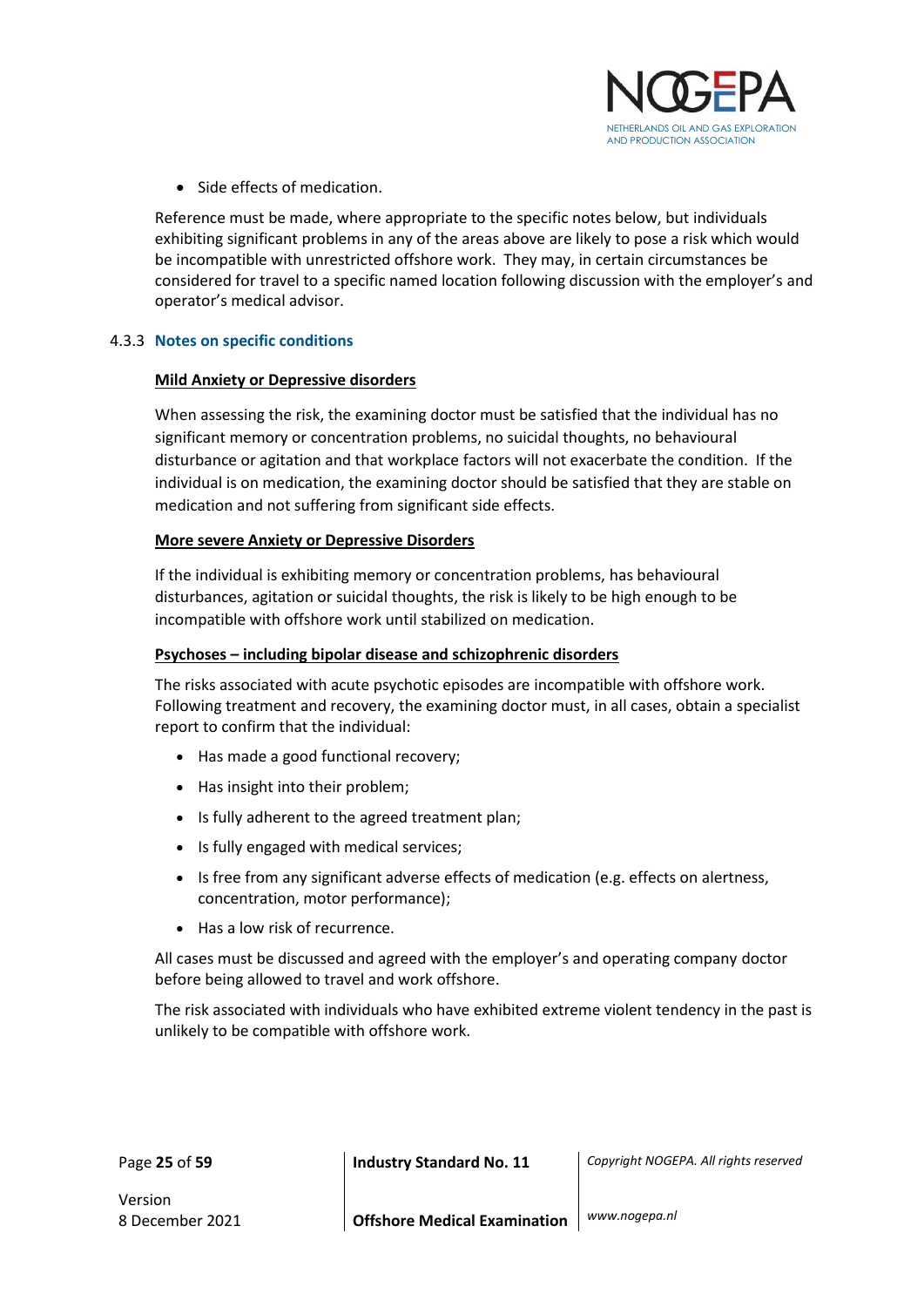

#### **Personality and behavioural disorders**

The risk associated with those personality and behavioural disorders which are characterized by violence or serious anti-social behaviour is unlikely to be compatible with offshore work.

#### **Developmental disorders** - **including Asperger's syndrome, autism and Attention Deficit Hyperactivity Disorder**

Individuals need to be assessed with regard to impulsivity and lack of awareness of the effects of their behaviour on others. These risks may be significant such that they are incompatible with the safety requirements of offshore work, or ability to live in community.

#### **Other psychological disorders**

Other psychological disorders such as eating disorders, phobias and childhood behaviour disorders (including post head injury syndrome and non-epileptic seizure disorder) must be assessed individually with respect to the requirements listed above to determine the individual risk profile. Examining doctors must obtain a psychiatric report if unable to accurately assess the risk.

#### <span id="page-25-0"></span>4.4 **Alcohol dependence**

#### <span id="page-25-1"></span>4.4.1 **Risk**

Alcohol related conditions may affect the following requirements and hence examining doctors must focus on assessing that the individual:

- Is able to carry out their normal assigned duties without compromise to the safety of themselves or others;
- Is able to escape the platform or helicopter in event of an emergency;
- Poses no significant risk to others on the installation by virtue of any underlying disease.

Poses no significant risk of sudden incapacitating illness requiring medical intervention which cannot be delivered in the offshore environment.

#### <span id="page-25-2"></span>4.4.2 **Assessment**

Examining doctors should be aware that employers or operators may have specific alcohol abuse policies which must be referred to in addition to this guidance as appropriate.

Individuals who have a physical dependence on alcohol will not be fit to work offshore until it can be demonstrated that such dependence is under control. In making such determination the examining physician must confirm compliance with the following:

1. The individual must have completed a recognised initial alcohol treatment programme.

Page **26** of **59 Industry Standard No. 11** *Copyright NOGEPA. All rights reserved*

Version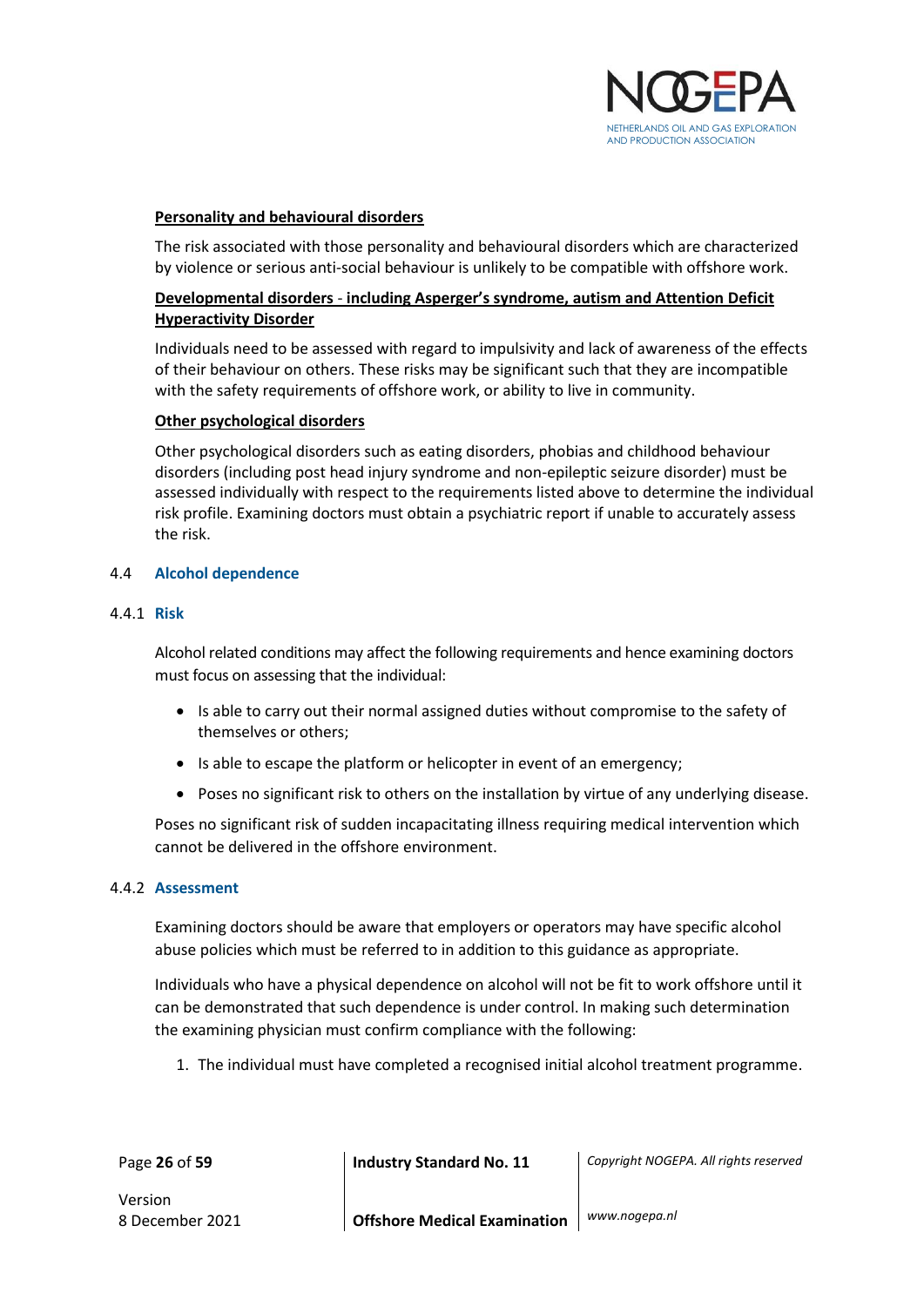

- 2. The individual must be participating in and responding to an ongoing alcohol rehabilitation programme.
- 3. The examining doctor must obtain a report from the individual's treating healthcare professional(s).
- 4. The individual must have evidence of an improving trend of liver function test results and MCV.
- 5. The examining doctor must make enquiries to determine continued compliance with established treatment goals.
- 6. The certificate should be restricted to a maximum of 3 months during the initial 12 months following treatment.
- 7. The certificate should be restricted to a maximum of 6 months during the following 12 months.
- 8. At each review the examining doctor must confirm that continued compliance with items 2, 4 and 5 above.

Individuals who have suffered an alcohol withdrawal induced fit should be assessed in accordance with the guidance given in section 4.2.

#### <span id="page-26-0"></span>4.5 **Drug abuse**

#### <span id="page-26-1"></span>4.5.1 **Risk**

Drug abuse may affect the following requirements and hence examining doctors must focus on assessing that the individual:

- Is able to carry out their normal assigned duties without compromise to the safety of themselves or others;
- Is able to escape the platform or helicopter in event of an emergency;
- Poses no significant risk to others on the installation by virtue of any underlying disease;
- Poses no significant risk of sudden incapacitating illness requiring medical intervention which cannot be delivered in the offshore environment.

#### <span id="page-26-2"></span>4.5.2 **Assessment**

Examining doctors must be aware that employers or operators may have specific drug abuse policies, which should be referred to in addition to this guidance as appropriate.

Individuals who are demonstrated, by any means, to be actively misusing illegal or prescription medication will not be fit for offshore work.

Prior to return to work offshore the examining physician must ensure that the following criteria are met:

Page **27** of **59 Industry Standard No. 11** *Copyright NOGEPA. All rights reserved*

Version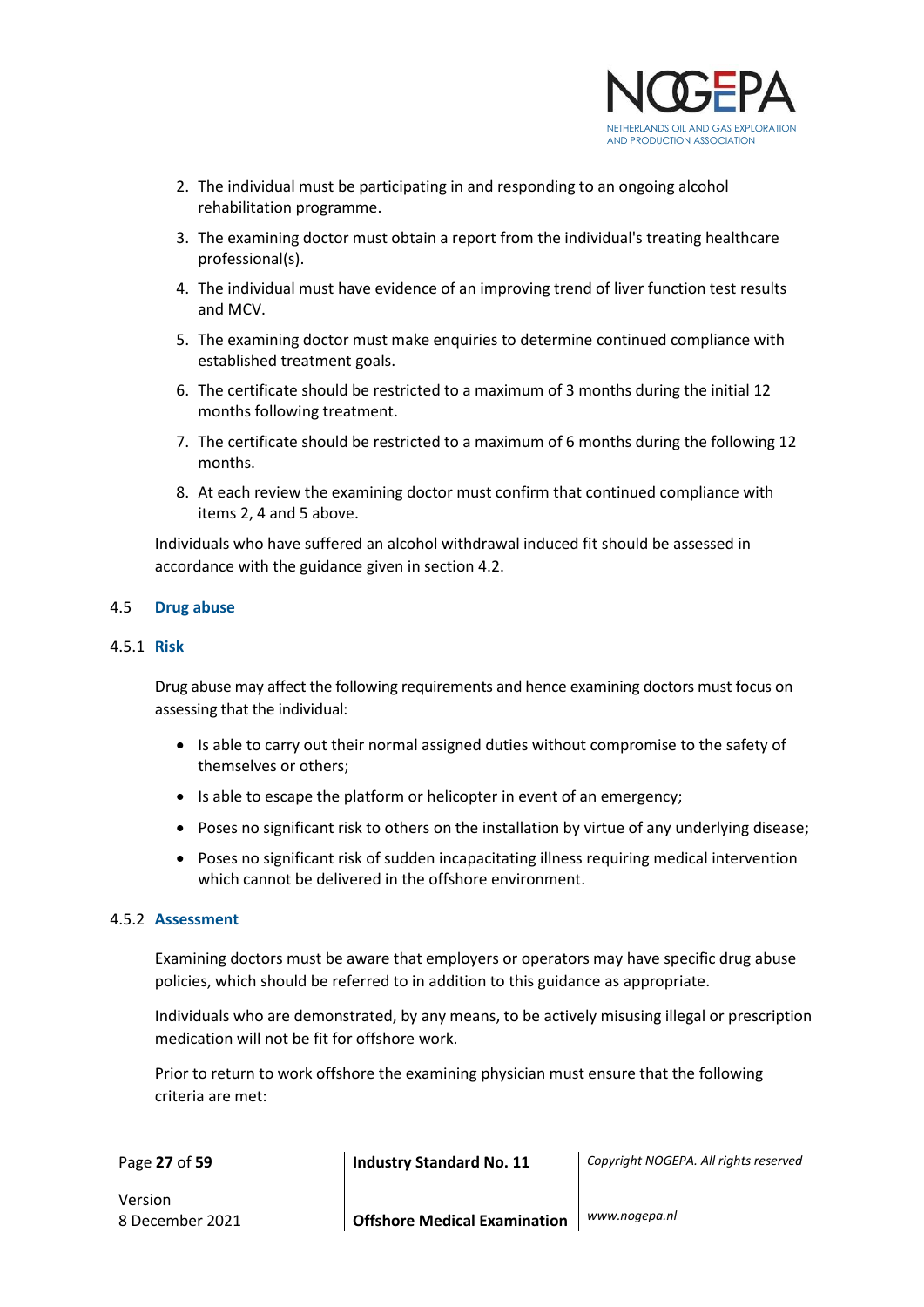

- 1. If the individual is dependent on drugs, then they must have completed a drug abuse treatment programme.
- 2. Where appropriate, the individual must participate in and respond to an ongoing drug rehabilitation programme.
- 3. The examining doctor must obtain a report from the individual's treating healthcare professional(s).

#### <span id="page-27-0"></span>4.6 **Respiratory system**

#### <span id="page-27-1"></span>4.6.1 **Risk**

Respiratory conditions may affect the following requirements and hence examining doctors must focus on assessing that the individual:

- Is able to carry out their normal assigned duties without compromise to the safety of themselves or others;
- Is able to escape the platform or helicopter in event of an emergency;
- Is able to take part in offshore survival training;
- Requires no ongoing medical treatment which cannot be effectively delivered in the offshore environment;
- Poses no significant risk of sudden incapacitating illness requiring medical intervention which cannot be delivered in the offshore environment.

#### <span id="page-27-2"></span>4.6.2 **Assessment**

In assessing the impact of respiratory disease on an individual's ability to work offshore, the examining physician must consider the following:

- Exercise tolerance with specific reference to general mobility around the platform (including climbing stairs), ability to perform normal job functions, ability to respond to emergency situations and in particular successfully take part in evacuations;
- Risk of developing sudden life threatening complications and likelihood of successful medical evacuation;
- Ability to take part in survival training including exposure to smoke filled environments, wearing smoke hoods and BA equipment, helicopter underwater escape training and use of underwater compressed air emergency breathing system (CA-EBS) equipment;
- Consideration of potential exposure to respiratory irritants and sensitizers.

Page **28** of **59 Industry Standard No. 11** *Copyright NOGEPA. All rights reserved*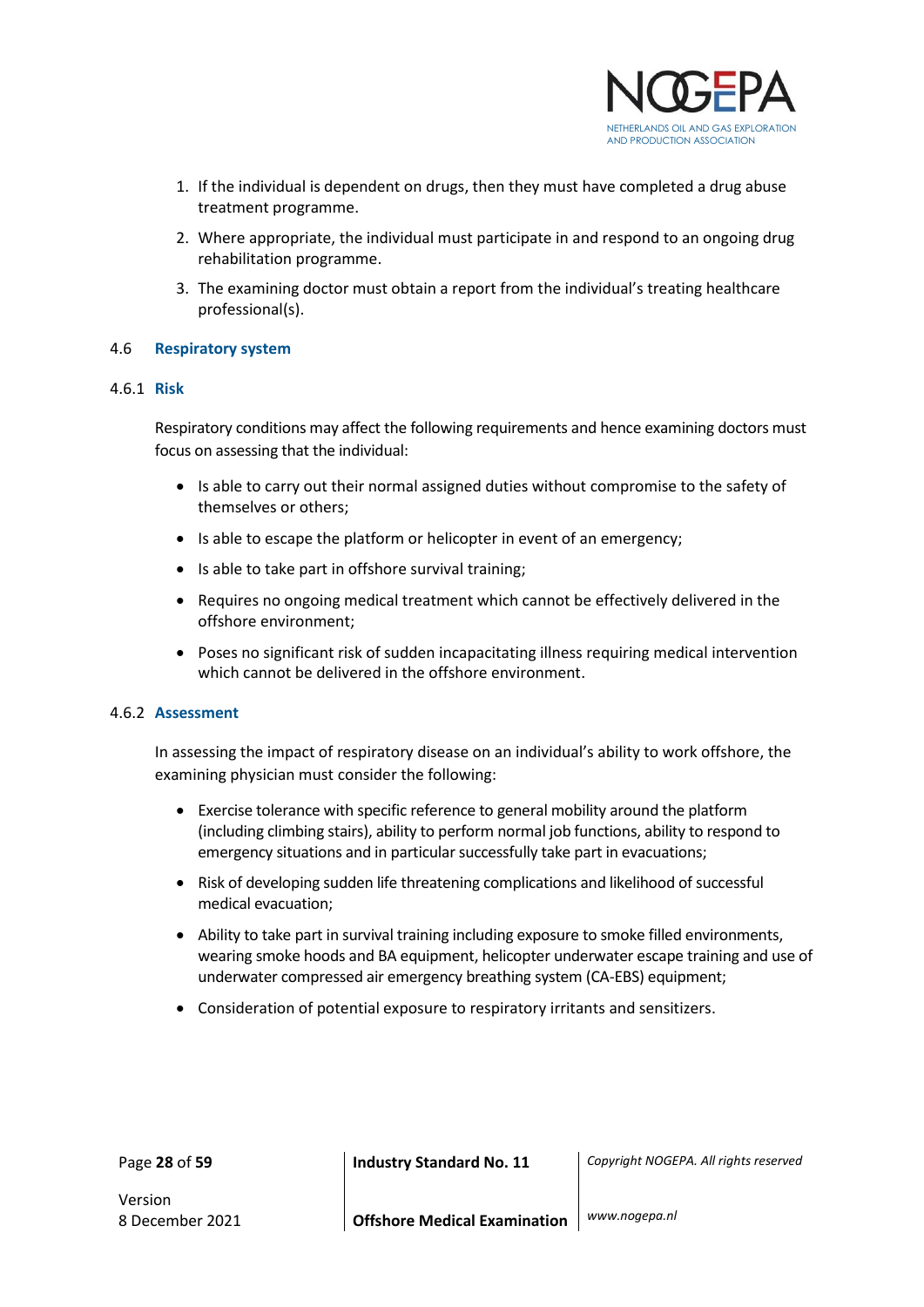

#### <span id="page-28-0"></span>4.6.3 **Notes on specific conditions**

#### **Asthma**

The following guidance must be used by examining doctors when assessing the risk:

- Resolved childhood asthma does not present a significant risk
- For the risk profile to be compatible with offshore work the examining doctor must ensure that the individual has:
	- **■** infrequent, non-disabling episodes;
	- normal exercise tolerance:
	- absence of hospitalizing episodes:
	- good knowledge and awareness of illness with ability to modify own treatment as necessary;
	- symptoms which do not require high dose inhaled or oral steroids.
- Individuals not meeting these criteria will require a specialist report to fully assess the situation and should not be issued with a certificate of fitness without discussion with the operating company medical advisor.

#### **Pneumothorax**

The examining doctor must obtain a specialist report to determine the risk of recurrence. Individuals with other than a low risk of recurrence will not be fit to return to unrestricted work offshore.

#### **Obstructive or restrictive pulmonary disease**

Conditions such as chronic bronchitis, emphysema, and any other pulmonary disease causing significant disability or recurring illness, such as bronchiectasis must be assessed using standard spirometry measurements.

Individuals with an FEV1 >60% of predicted and an FVC >75% of predicted are likely to have sufficient pulmonary reserve to meet the requirements of offshore travel and work.

For individuals who do not meet this standard the examining doctor should, by practical functional assessment, ensure that the individual is able to perform his normal work duties and has the capacity to respond in a platform emergency and evacuation.

#### **Lung function**

Offshore employees are trained in the use of CA-EBS (Emergency Compressed Air Breathing System) during the four annual Safety Training. The CA-EBS is available on all Dutch offshore helicopters . It is a compressed air system and the replacement of the re-breather system. It

Page **29** of **59 Industry Standard No. 11** *Copyright NOGEPA. All rights reserved*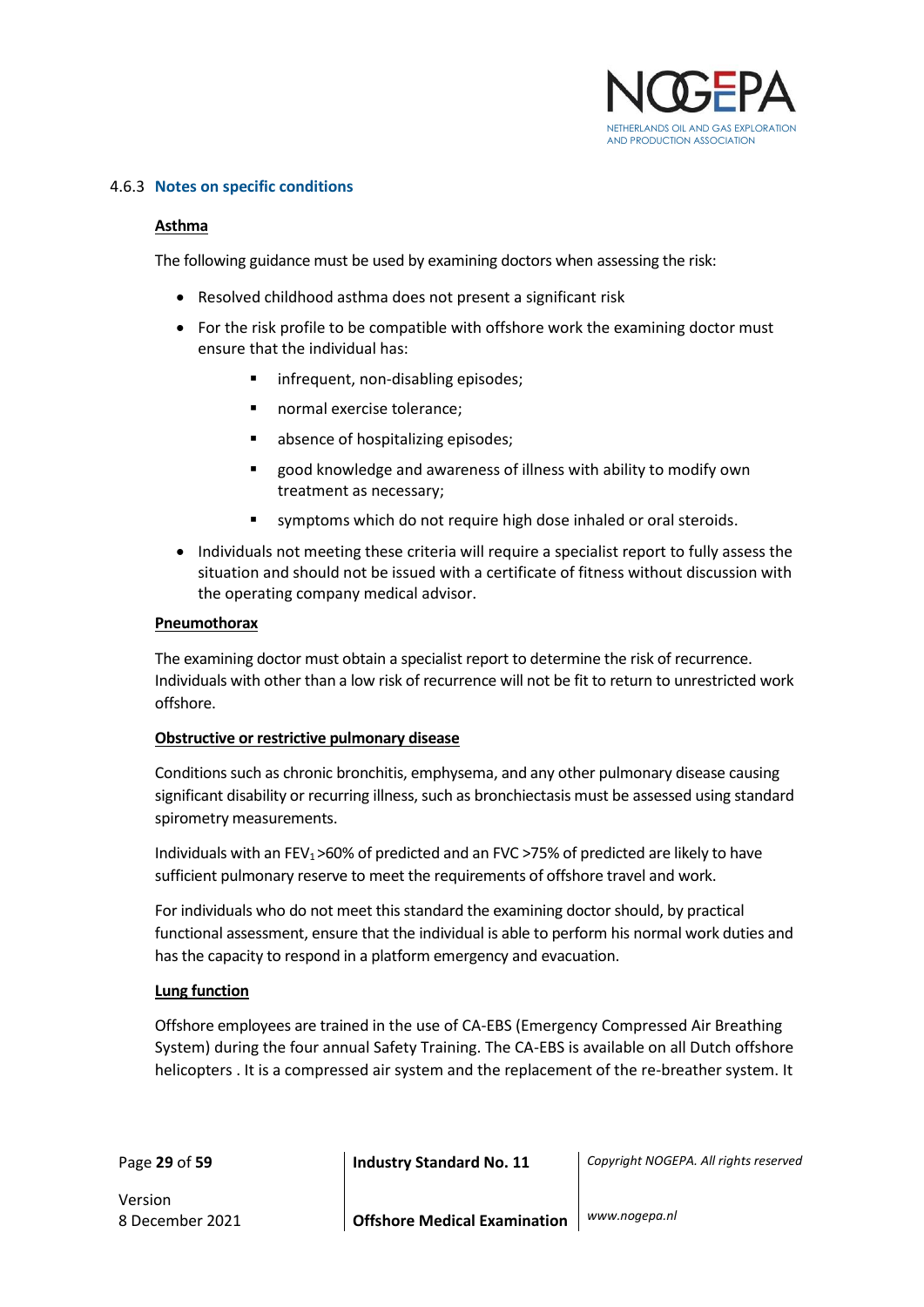

gives more survival time in an emergency to get out of a helicopter which has landed in the water.

Being a compressed air system, there are specific diving medical examination rules. As the training that is necessary for this is only intended for participants to learn to safely escape from an underwater object in a controlled environment of a swimming pool with the presence of divers, the legislator decided to implement specific requirements in the Working Conditions Decree (article 6.13 lid 4). This makes it possible to practice the CA-EBS in a conditioned environment (CA-EBS "in-water" training). This will only take place just under the surface. The training centers have been informed of this and are aware of the requirements they must meet.

This means that all offshore employees must undergo a lung-function examination prior to participating in a training course to establish that there is no increased risk in following the training. This entails that a full work-related medical examination by a certified diving doctor is not needed. This is sufficed by a lung-function examination which establishes that there is no increased health risk in following the training. The examination does not have to be performed by a certified diving doctor. A lung-function examination is designed to detect conditions which could lead to the expanding air during the ascent, damaging the lungs. Doctors who perform this lung-function examination can make use of the spirometry protocol which can be found on the 'Nederlandse Huisartsen Genootschap' (https://www.nhg.org), or the 'COPD & Astma Huisartsen Advies Groep' (https://cahag.nhg.org).

**A lung-function examination must be conducted for every offshore examination** whereby a minimum of a FEV1, FVC and FEV1 / FVC ratio and flow-volume curve is performed. The case history must also be well discussed to check for the presence of (old) lung problems such as: pneumothorax, asthma, COPD, medication etc., and this data must be well recorded in the medical files. Participation in a CA-EBS "in-water" training is only possible if the participant has undergone the lung-function examination prior to the training, **and it has been established that there is no increased health risk in following the training**. This must be indicated in the PSL (Personal Safety Logbook) from 01-01-2017 (separately) with **Fit for CA-EBS "in-water" training**. If an employee is medically unfit for participation in the CA-EBS "wet" training but is otherwise medically fit for working offshore, this must be indicated in the PSL (e.g. by filling: **Fit for offshore, but unfit for CA-EBS "in-water" training**). This allows them to participate in a CA-EBS "dry" training and they can thereby meet the requirements for the trainings-criteria for offshore work.

#### <span id="page-29-0"></span>4.7 **Endocrine disorders**

#### <span id="page-29-1"></span>4.7.1 **Risk**

Version

Page **30** of **59 Industry Standard No. 11** *Copyright NOGEPA. All rights reserved*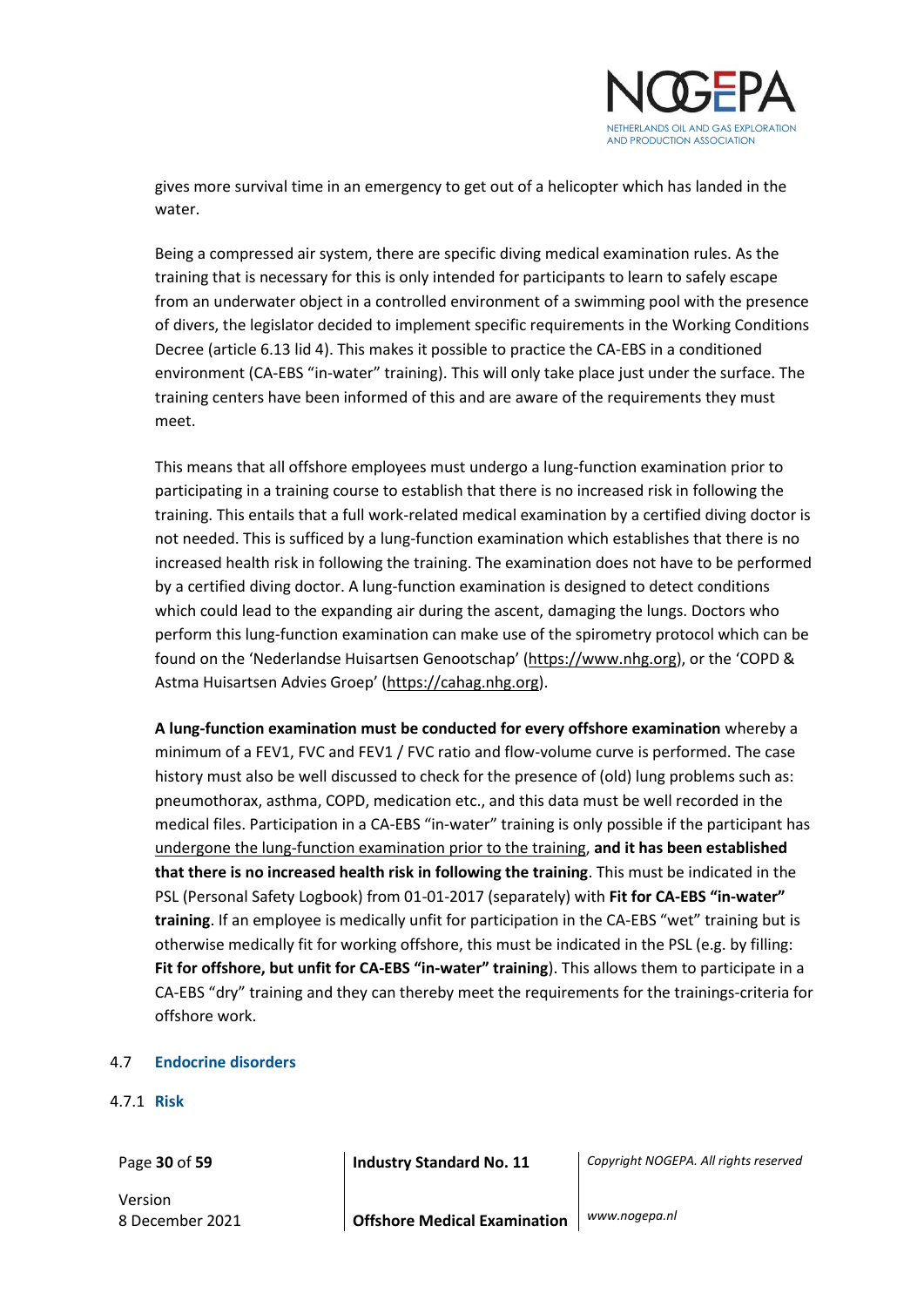

Endocrine conditions may affect the following requirements and hence examining doctors must focus on assessing that the individual:

- Is fit to carry out their normal assigned duties without risk to themselves or others;
- Is fit to escape the platform in event of an emergency;
- Requires no ongoing medical treatment which would not be able to be effectively delivered in the offshore environment;
- Does not require treatment which has significant side effects incompatible with offshore work;
- Poses no significant risk of sudden illness requiring medical intervention which cannot be delivered in the offshore environment.

#### <span id="page-30-0"></span>4.7.2 **Assessment**

In assessing the impact of endocrine disease on an individual's ability to work offshore, the examining physician must consider the following:

- Risk of developing sudden life threatening complications and likelihood of successful medical evacuation;
- Side effects of medication;
- Ability to take part in survival training including exposure to smoke filled environments, wearing smoke hoods and BA equipment, helicopter underwater escape training and use of underwater re-breather equipment;
- Disturbances of mobility causing impairment in ability to move around installation either during normal work or during emergencies;
- The requirements for lone working, safety critical work and shift work;
- The effects of any chronic complications such as visual field defects, muscle weakness, mental disturbances such as anxiety, depression or mania.

#### <span id="page-30-1"></span>4.7.3 **Notes on specific conditions**

It should be noted that undermentioned exempts to allow workers working offshore with these medical conditions, can exclusively be made on an individual basis, for a single installation and within de Dutch sector of the Continental Shelf of the North Sea only. It should be seen as an additional occupational Health surveillance programme offered by the Operator of the offshore installation and is to be closely monitored by their Medical Staff and by Line Management.

#### **Non Insulin Dependent Diabetes Mellitus (type II)**

Individuals with NIDDM must be assessed with regard to:

Page **31** of **59 Industry Standard No. 11** *Copyright NOGEPA. All rights reserved*

Version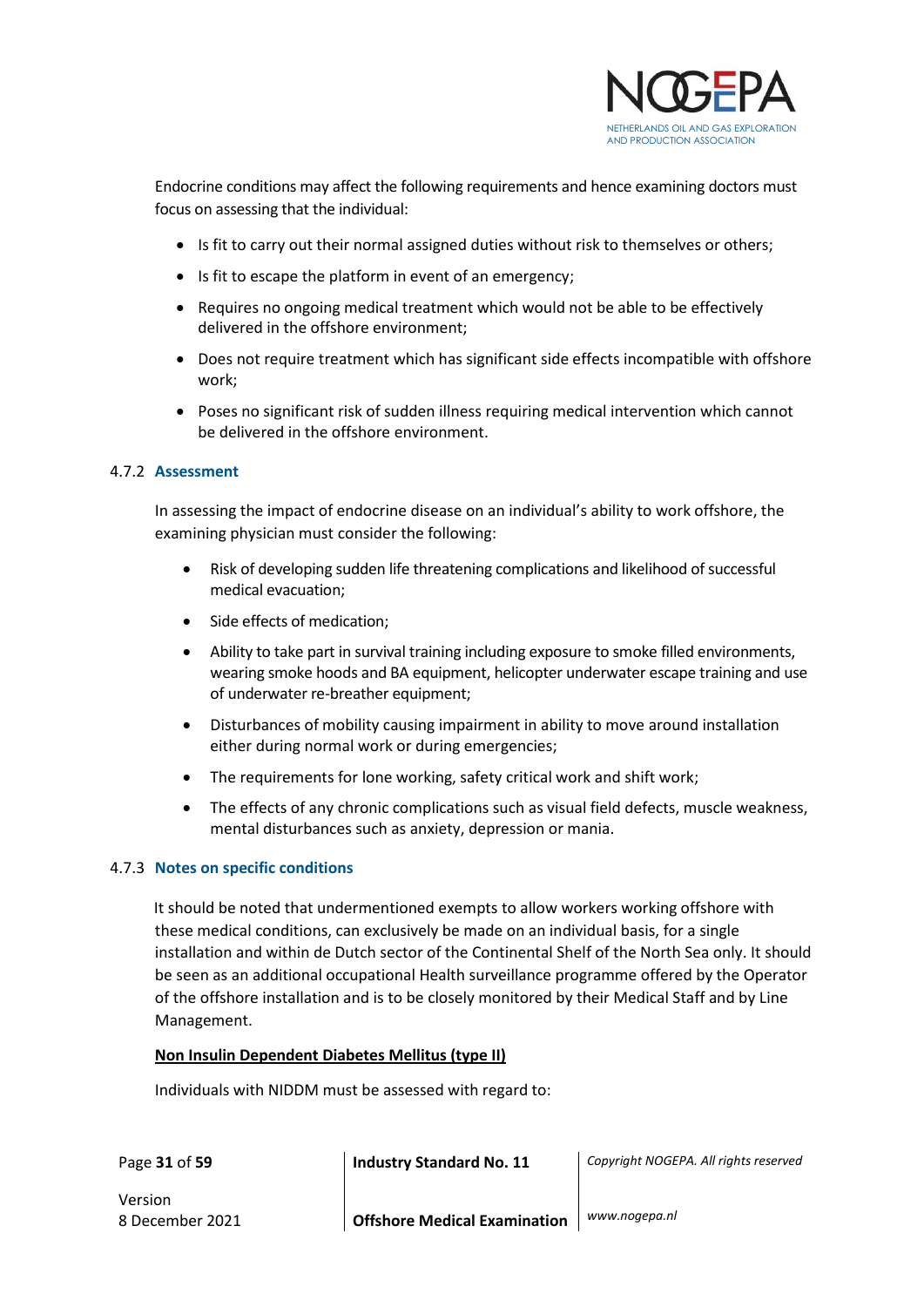

- Risk of hypoglycaemic attack;
- Presence of complications which may affect mobility or ability to respond in emergency situations.

Further it is important that the individual can do self-checking of blood sugars and colleague awareness should be stimulated.

An increased frequency of medical examination may be appropriate to ensure regular review of the overall condition and specifically those issues above. If the individual has secondary complications of their diabetes these must be assessed under the relevant criteria for that condition.

#### **Insulin Dependent Diabetes Mellitus (type I)**

The risks associated with IDDM are not compatible with unrestricted fitness to work on the Dutch CS and will not be declared fit to work offshore.

Tailor made solutions may be considered for an individual for restricted certification of fitness to work on designated offshore installations if the following requirements are met:

- 1. The examining doctor must obtain a report from the individual's treating physician regarding presence of stable Hb A 1c results in blood.
- 2. The Individual must have a good awareness about events of hypoglycaemia
- 3. The Individual is capable of checking his /her own blood sugar levels and demonstrate a responsible attitude towards life style and diet.
- 4. A Medic is available on the offshore installation of the individual, with appropriate medication to deal with DM first aid events (if you have any questions call: +31703047408 Nogepa Secretary or email: secretariaat@nogepa.nl).
- 5. Colleagues and line management are aware of the individual's medical condition.
- 6. The individual does not work on night shifts.
- 7. The individual is not working on high risk locations, and in physically demanding jobs.
- 8. The validity of the medical certificate is for one year only.
- 9. The posting of the individual is for one specific installation on the Dutch Continental Shelf. No inter Company transfers are permitted, unless these conditions are met.
- 10."Dutch Continental Shelf only, Installations with Medic" only to be mentioned in the PSL by the examining doctor. The posting is approved by the Operator Medical adviser.

#### <span id="page-31-0"></span>4.8 **Obesity**

#### <span id="page-31-1"></span>4.8.1 **Risk**

Version

Page **32** of **59 Industry Standard No. 11** *Copyright NOGEPA. All rights reserved*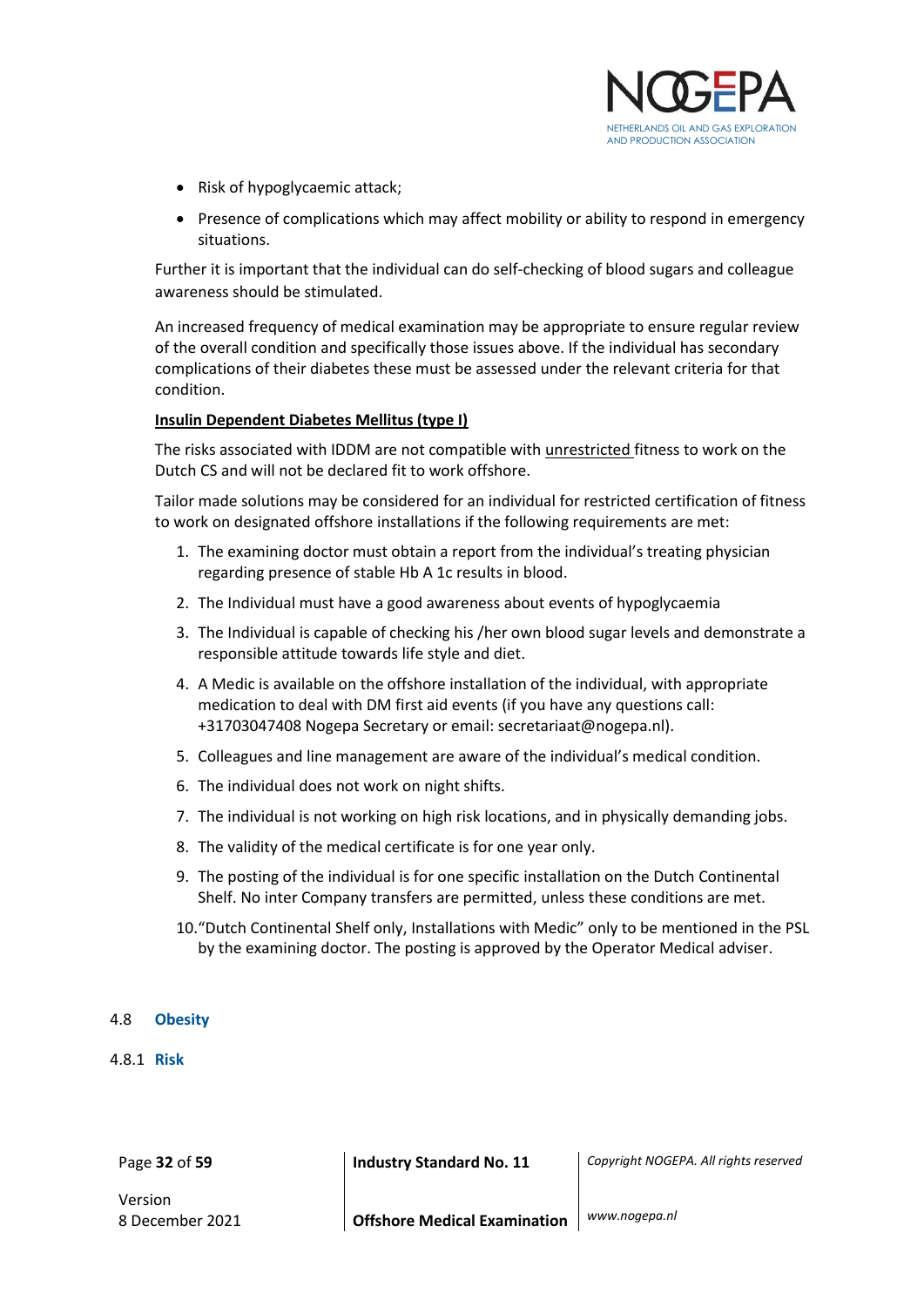

Obesity may affect the following requirements and hence examining doctors should focus on assessing that the individual:

- Is able to carry out their normal assigned duties without compromise to the safety of themselves or others;
- Is able to escape the platform or helicopter in event of an emergency.

#### <span id="page-32-0"></span>4.8.2 **Assessment**

The individual must be assessed solely with regard to their fitness and capability to perform the duties required. Although obesity may predispose to conditions such as cardiovascular disease or diabetes, the presence of obesity as a risk factor should not be considered unless such co-morbidity such as smoking, age, blood pressure, raised blood cholesterol, raised total cholesterol and prescribed medication is demonstrably present.

Therefore, individuals with a BMI more than 40 are not fit for offshore work.

35<BMI<40 kg/m2: unfit unless normal RR, rhythm, blood sugar, blood cholesterol and family history. Refer to General Practitioner and or Employer for a fitness programme. Advise: reassessment after 6-12 months.

30<BMI<35 kg/m2: fit, but to be referred to a fitness programme via his/her GP and or Employer. Refer to General Practitioner in presence of cardiac risk factors. Advise: reassessment after 12 months.

For all individuals, with a BMI between 25 and 40, the examining doctor must determine that the individual has an appropriate level of physical fitness:

- to adequately perform his normal job functions;
- for general mobility around the platform (including climbing stairs);
- to respond to emergency situations and in particular successfully take part in evacuations without compromising either their own safety or that of others.

#### <span id="page-32-1"></span>4.9 **Diseases of the gastrointestinal system**

#### <span id="page-32-2"></span>4.9.1 **Risk**

Gastrointestinal system conditions may affect the following requirements and hence examining doctors must focus on assessing that the individual:

- Is able to carry out their normal assigned duties without compromise to the safety of themselves or others;
- Is able to escape the platform or helicopter in event of an emergency;

Page **33** of **59 Industry Standard No. 11** *Copyright NOGEPA. All rights reserved*

Version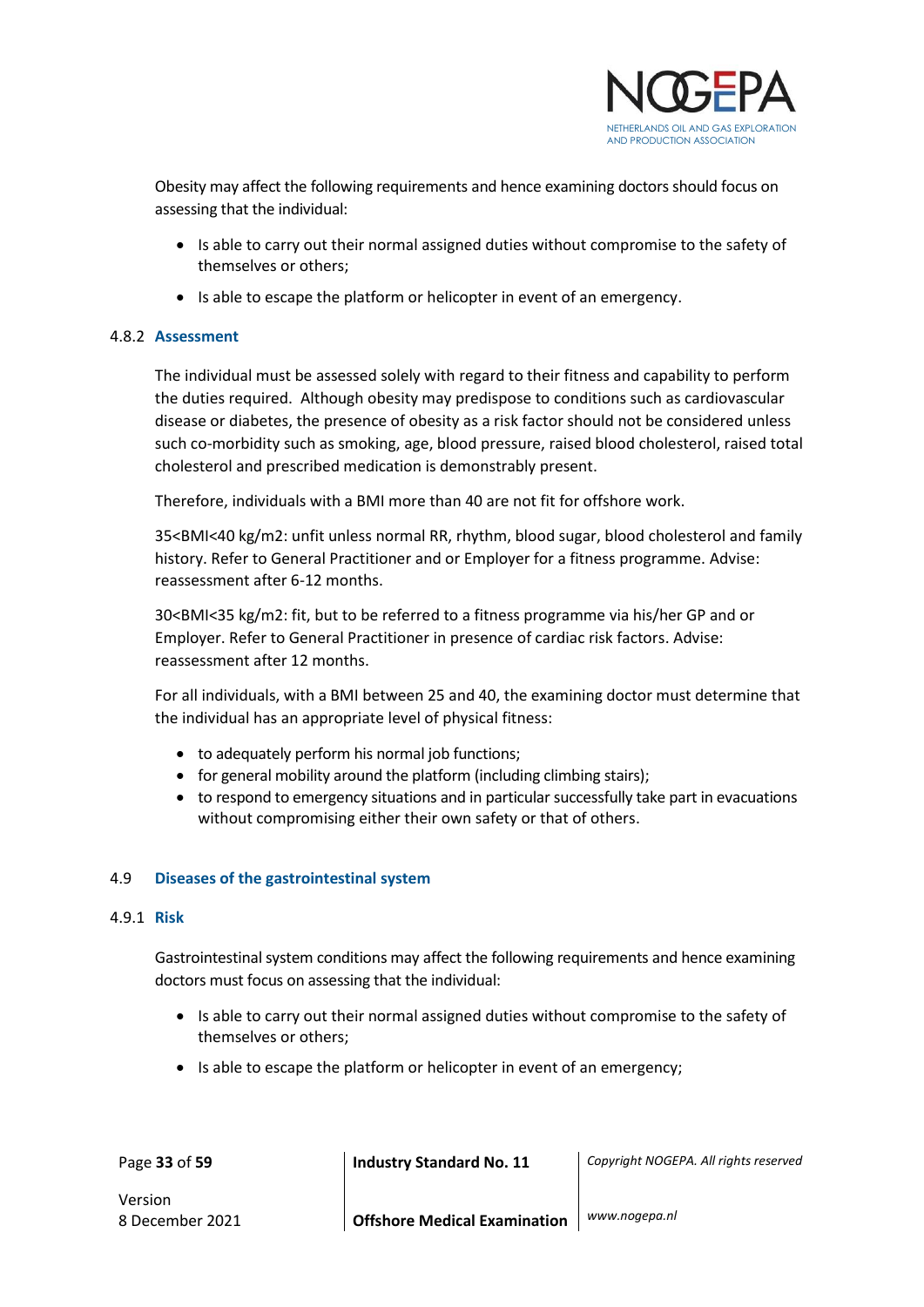

• Poses no significant risk of sudden incapacitating illness requiring medical intervention which cannot be delivered in the offshore environment.

#### <span id="page-33-0"></span>4.9.2 **Assessment**

Clinical assessment of any gastrointestinal system disturbance should consider the impact of the condition on an individual's function as well as any medication taken. In particular the examining physician should consider the following:

- The risk the individual may develop sudden life threatening complications such as acute bleeding, perforation or obstruction;
- The effects of chronic complications such as anaemia, fistulae or malabsorption syndromes;
- Side effects of medication.

#### <span id="page-33-1"></span>4.9.3 **Notes on specific conditions**

#### **Peptic ulceration**

The risks associated with active peptic ulcer disease are unacceptable for offshore work. Where there is a past history of ulceration, an individual may be deemed fit for work offshore provided that the examining physician is satisfied that the risk of recurrence or complications is reduced to a minimum by the use of appropriate treatment. For risks to be considered acceptable the individual must be asymptomatic and, if required, be on maintenance acid suppression therapy and/or have undergone successful helicobacter eradication therapy.

#### **Oesophagitis and gastritis**

Oesophagitis and gastritis are unlikely to cause significant complication, hence, the risk must be considered low and individuals are acceptable on appropriate treatment. Other nonspecific upper GI disorders including "dyspepsia" and diaphragmatic hernia are unlikely to give rise to significant risk provided they are non-disabling and the physician is satisfied they are not indicative of a more serious underlying disorder.

#### **Inflammatory bowel disease**

Inflammatory bowel disease is unacceptable in the acute phases until the individual is stable and controlled on medication compatible with offshore work. Where the condition is in remission and symptoms are under control, the individual may be fit for return to offshore work if, following consultation with the treating specialist, the risk of sudden disabling relapse is considered to be minimal.

#### **Hernia**

Version

Page **34** of **59 Industry Standard No. 11** *Copyright NOGEPA. All rights reserved*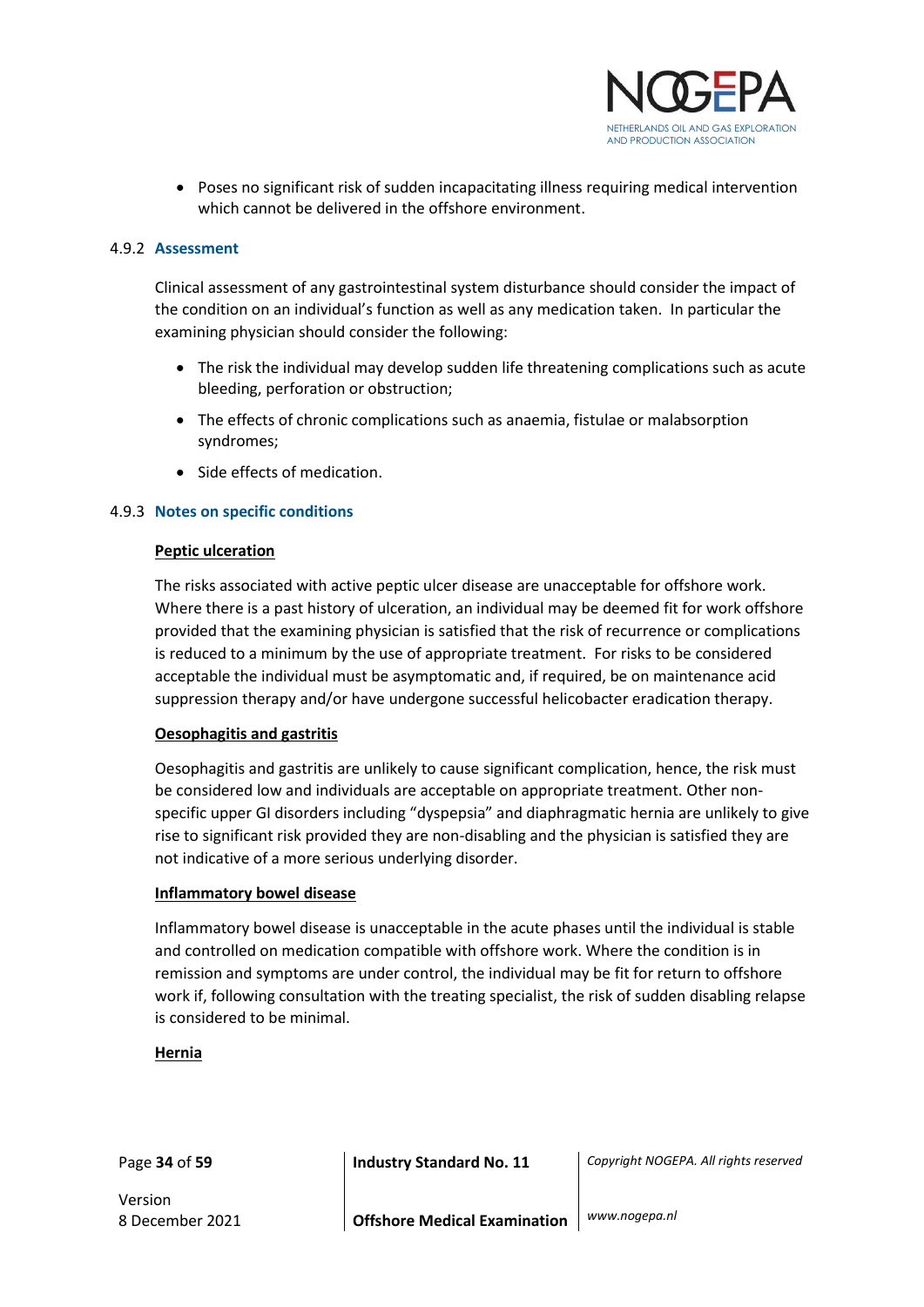

A hernia should be assessed with regard to the risk of strangulation and its effects on an individual's ability to carry out their normal assigned tasks. Those considered to be of high risk of strangulation are unacceptable until surgically repaired. Those with hernia of low risk who are assessed as able to carry out their normal assigned tasks should be given a time restricted certificate while awaiting surgical assessment and repair if appropriate.

#### **Haemorrhoids, fistulae and fissures**

Haemorrhoids, fistulae and fissures are unlikely to cause significant risk unless causing sufficient pain as to limit an individual's mobility and ability to perform their duties. Perianal abscess will normally cause acute pain and require treatment before being compatible with offshore work.

#### **Uncomplicated stoma**

An uncomplicated stoma will not normally give rise to significant risk but the examining physician should be satisfied that the underlying cause is compatible with offshore work and that the personal management of the condition is acceptable within the confines of the offshore community.

#### **Liver diseases**

Liver diseases where the condition is serious or progressive and/or where complications such as oesophageal varices or ascites are present will give rise to an unacceptable level of risk. Those with chronic active hepatitis requiring interferon need to be carefully assessed with regard to the potential side effects of treatment. Assessment of all individuals with a significant history of liver disease should include an update from their clinical specialist and a recent (within 3 months) prothrombin time.

#### **Chronic or recurring pancreatitis**

Chronic or recurring pancreatitis must be assessed regarding the length of periods of remission and frequency of acute attacks. The risks in individuals suffering frequent attacks requiring strong analgesia are not compatible with offshore work.

#### <span id="page-34-0"></span>4.10 **Musculoskeletal conditions**

#### <span id="page-34-1"></span>4.10.1**Risk**

Musculoskeletal conditions may affect the following requirements and hence examining doctors must focus on assessing that the individual:

- Is able to carry out their normal assigned duties without compromise to the safety of themselves or others;
- Is able to escape the platform or helicopter in event of an emergency;

Page **35** of **59 Industry Standard No. 11** *Copyright NOGEPA. All rights reserved*

Version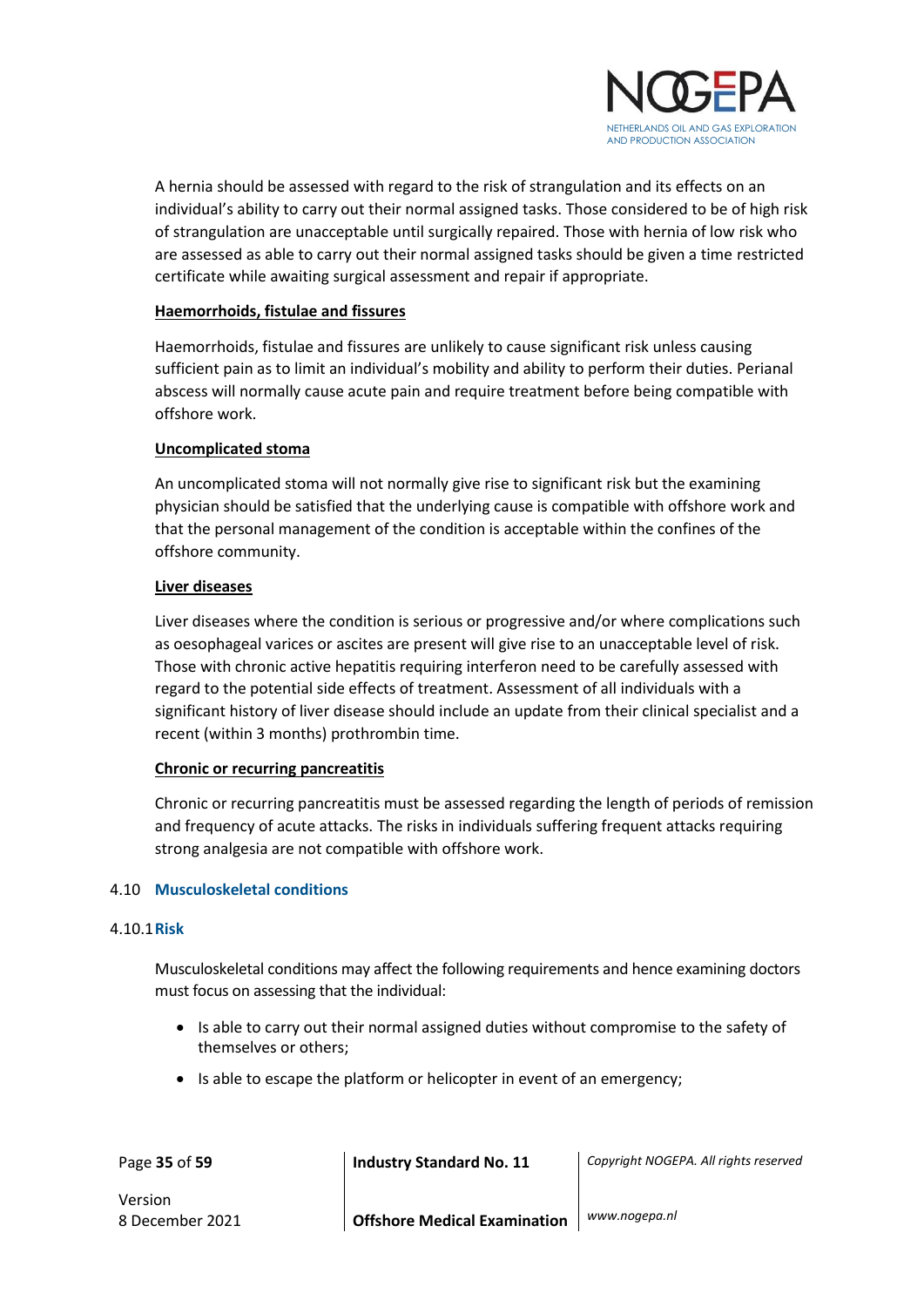

- Is able to take part in offshore survival training;
- Does not require treatment which has significant side effects incompatible with offshore work.

#### <span id="page-35-0"></span>4.10.2**Assessment**

Irrespective of pathology, all musculoskeletal disorders should be assessed according to the following criteria:

- Locomotor function;
- Balance and coordination;
- Stability of joints and risk of subluxation or dislocation;
- Disturbances of mobility causing impairment in ability to move around installation either during normal work or during emergencies;
- Ability to don and wear a survival suit;
- Side effects of medication.

#### <span id="page-35-1"></span>4.10.3**Notes on specific conditions**

#### **Joint Replacements**

Joint Replacements pose no significant risk so long as the individual can meet the mobility requirements and there is low risk of dislocation.

#### **Limb prostheses**

Limb prostheses pose no significant risk so long as an individual can meet the mobility requirements of offshore life. Arrangements for fitting the prosthesis in an emergency must be considered.

#### <span id="page-35-2"></span>4.11 **Skin**

#### <span id="page-35-3"></span>4.11.1**Risk**

Dermatological conditions may affect the following requirements and hence examining doctors must focus on assessing that the individual:

- Is able to carry out their normal assigned duties without compromise to the safety of themselves or others;
- Requires no ongoing medical treatment which cannot be effectively delivered in the offshore environment;

Page **36** of **59 Industry Standard No. 11** *Copyright NOGEPA. All rights reserved*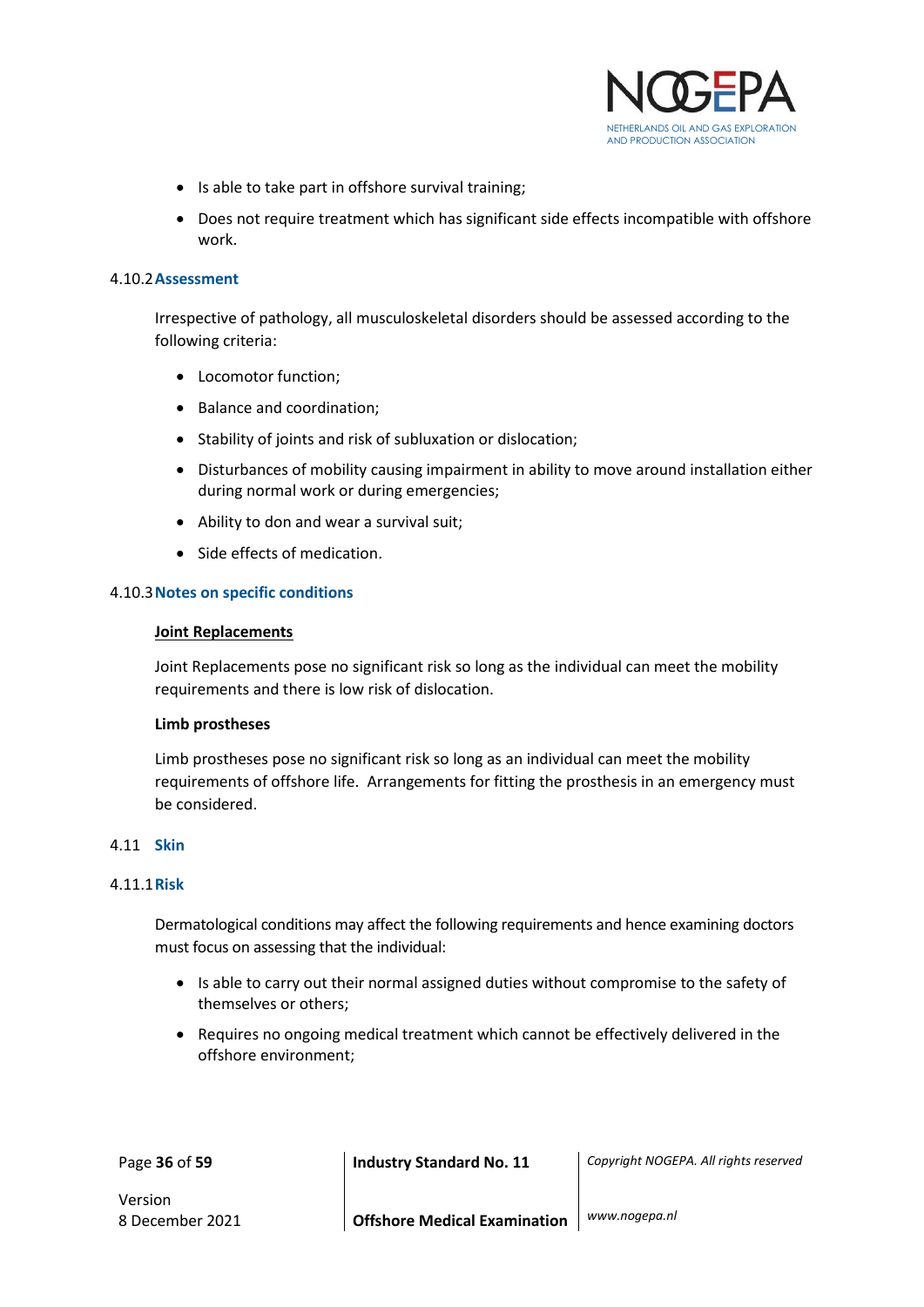

• Does not require treatment which has significant side effects incompatible with offshore work.

#### <span id="page-36-0"></span>4.11.2**Assessment**

Individuals with skin disorders should be assessed with regard to:

- The effects the condition may have on an individual's ability to perform their duties, including potential sleep disturbance and possible fatigue;
- Side effects of medication;
- Compatibility of offshore rotational duties with treatment regimes;
- The probability of exposure to substances which may act as allergens or irritants should be understood and taken into account when making the assessment.

#### <span id="page-36-1"></span>4.11.3**Notes on specific conditions**

#### **Psoriasis**

Psoriasis which is well controlled by topical medication poses no significant risk. Assessment of more serious disease requiring inpatient treatment and chemotherapy must include the compatibility of offshore rotational duties with treatment regimes. Psoriatic arthropathy should be assessed according to its effect on musculoskeletal function.

#### **Dermatitis**

Dermatitis accurate assessment may require specialist referral and patch testing, the results of which should be taken into account in the risk assessment process. Offshore working will normally be possible with appropriate use of PPE to mitigate the risk.

#### <span id="page-36-2"></span>4.12 **Genitourinary system**

#### <span id="page-36-3"></span>4.12.1**Risk**

Genitourinary conditions may affect the following requirements and hence examining doctors must focus on assessing that the individual:

- Is able to carry out their normal assigned duties without compromise to the safety of themselves or others;
- Requires no ongoing medical treatment which cannot be effectively delivered in the offshore environment;
- Does not require treatment which has significant side effects incompatible with offshore work;

Page **37** of **59 Industry Standard No. 11** *Copyright NOGEPA. All rights reserved*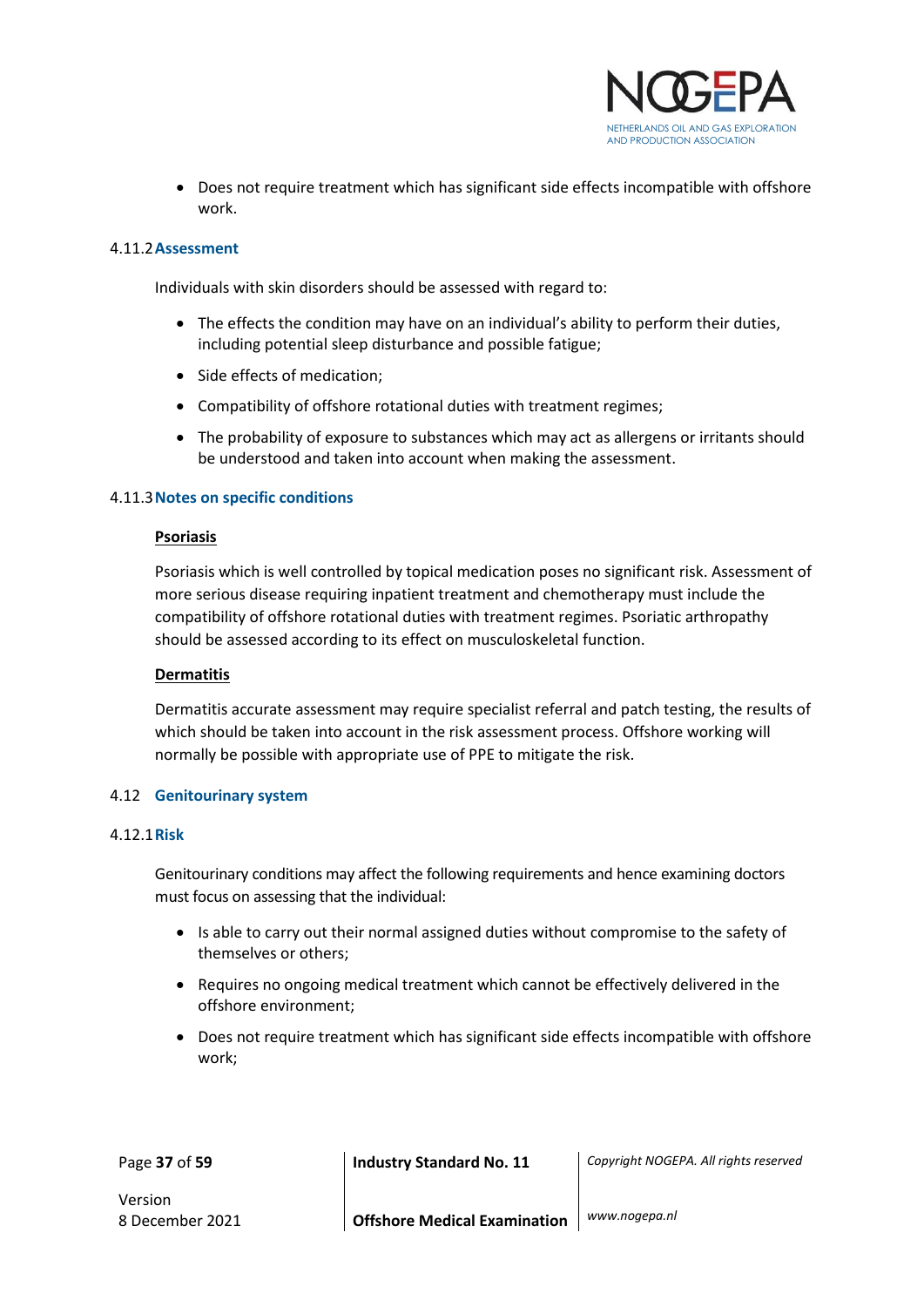

• Poses no significant risk of sudden incapacitating illness requiring medical intervention which cannot be delivered in the offshore environment.

#### <span id="page-37-0"></span>4.12.2**Assessment**

A history of a short-term illness will usually present no difficulties for offshore work but chronic or recurrent disease should be carefully considered with particular reference to:

- Risk of developing disabling or life-threatening complications;
- Side effects of medication;
- Chronic or secondary effects of the disease such as anaemia, lethargy, osteoporosis.

#### <span id="page-37-1"></span>4.12.3**Notes on specific conditions**

#### **Renal Calculi**

Following an episode of renal colic, the individual requires assessment with regard to the risk of recurrence. Specialist report should be obtained where appropriate. Only individuals with low risk of recurrence should be considered for unrestricted offshore work. Individuals with high risk of recurrence should be discussed with the employers and operating company medical advisor with regard to the acceptability of the increased risk of medevac.

#### **Chronic Renal Disease**

In addition to considering the chronic effects of the disease on the individual's ability to work offshore, the examining doctor should also obtain a specialist report to determine the risk of developing acute renal failure.

#### **Haematuria**

Asymptomatic haematuria may be found on routine urinalysis at the medical examination. Although this will usually require further investigation to determine the underlying pathology, the examining doctor should make an adequate risk assessment with regard to the factors above to determine the fitness of the individual to continue working offshore pending further investigation. Dependent upon the outcome of the risk assessment the issue of a full, restricted or failure certificate may be appropriate.

#### <span id="page-37-2"></span>4.13 **Diseases of blood or blood forming organs**

#### <span id="page-37-3"></span>4.13.1**Risk**

Haematological conditions may affect the following requirements and hence examining doctors must focus on assessing that the individual:

Page **38** of **59 Industry Standard No. 11** *Copyright NOGEPA. All rights reserved*

Version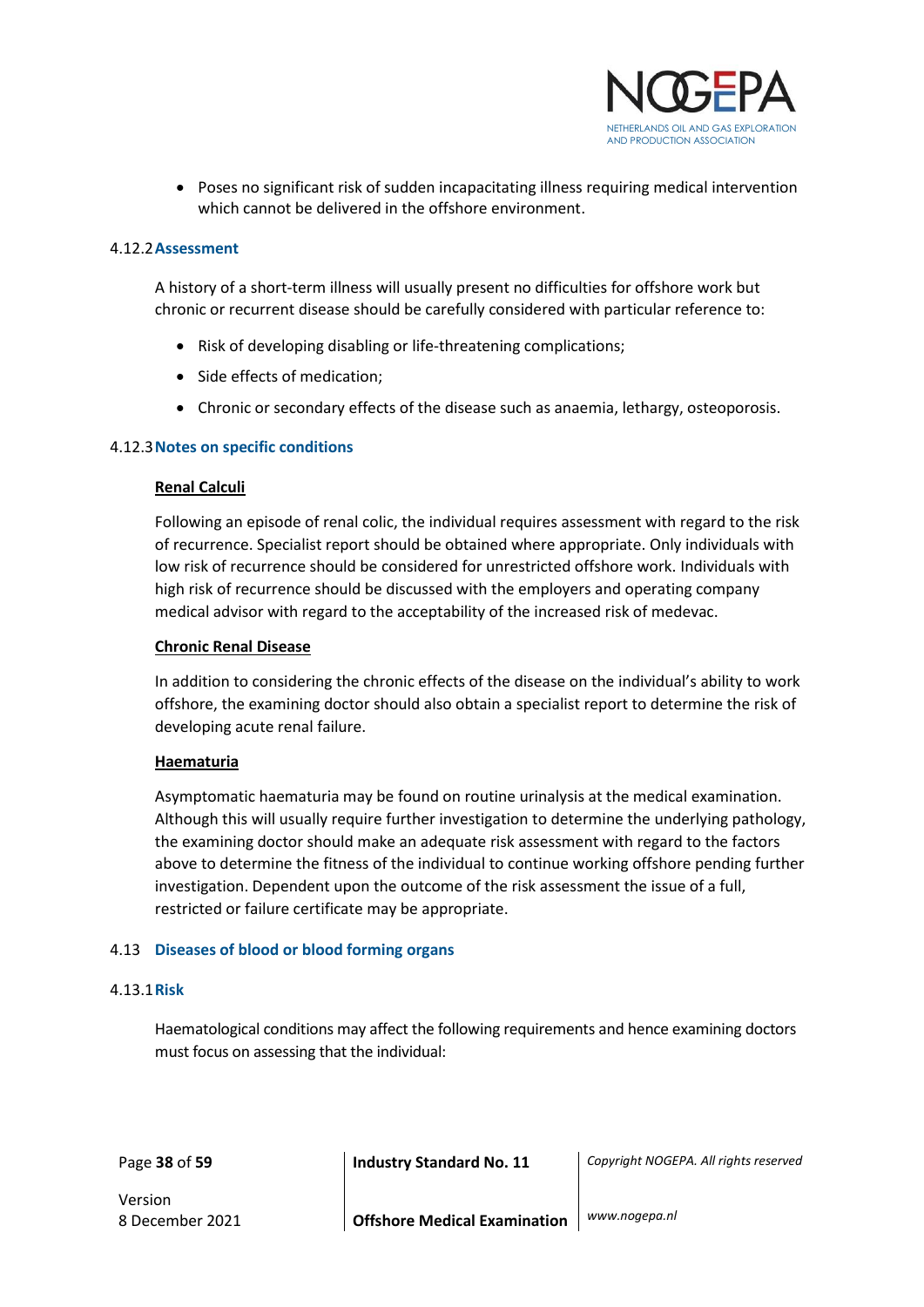

- Is able to carry out their normal assigned duties without compromise to the safety of themselves or others;
- Is able to escape the platform or helicopter in event of an emergency;
- Is able to take part in offshore survival training;
- Requires no ongoing medical treatment which cannot be effectively delivered in the offshore environment;
- Does not require treatment which has significant side effects incompatible with offshore work;
- Poses no significant risk of sudden incapacitating illness requiring medical intervention which cannot be delivered in the offshore environment.

#### <span id="page-38-0"></span>4.13.2**Assessment**

Individuals with haematological disease must be assessed with particular reference to the following:

- Exercise tolerance with specific reference to general mobility around the platform (including climbing stairs), ability to perform normal job functions, ability to respond to emergency situations and in particular successfully take part in evacuations;
- Risk of developing sudden life threatening complications and likelihood of successful medical evacuation;
- Ability to take part in survival training including cold water immersion, helicopter underwater escape training and use of underwater re-breather equipment.

Due to the complex nature of haematological disease, examining doctors must consider obtaining a specialist opinion before issuing or refusing certification. In chronic conditions it is frequently inappropriate to issue a certificate of normal duration and the use of restricted duration certificates is appropriate to permit active monitoring of the individual's condition and continuing fitness for work.

#### <span id="page-38-1"></span>4.13.2**Notes on specific conditions**

#### **Anaemia**

Anaemia must be assessed with regard to the underlying cause as well as any specific symptoms related to the anaemia.

#### **Thalassaemia trait and Sickle Cell trait**

Thalassaemia trait and Sickle Cell trait are unlikely to pose significant risk for offshore work. However, the symptoms associated with Thalassaemia Major and Sickle Cell Disease are likely to give significant risk and cases should be considered individually in conjunction with the Employer's and Operator's medical advisor.

Page **39** of **59 Industry Standard No. 11** *Copyright NOGEPA. All rights reserved*

Version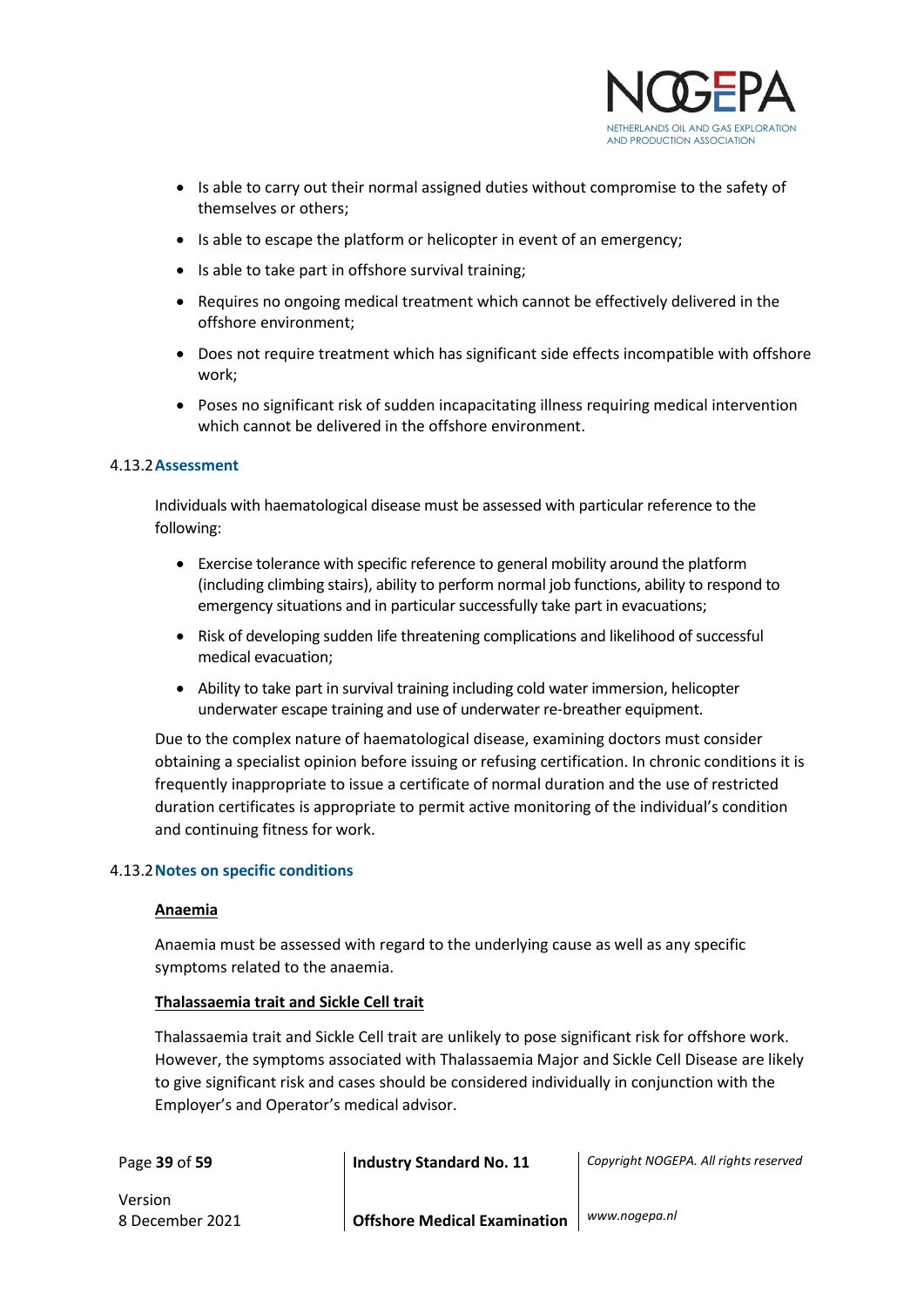

#### **Polycythaemia**

Primary polycythaemia (Polycythaemia Rubra Vera) is normally asymptomatic and provided the individual is receiving appropriate treatment is unlikely to pose significant risk. In secondary polycythaemia the causative condition is likely to be the limiting factor and full assessment of this should be made.

#### **Haemophilia and other bleeding disorders**

Must be assessed with regard to the risk of acute bleeding offshore and the availability of appropriate treatment offshore. A specialist report and discussion with the operator's medical advisor will always be required.

#### <span id="page-39-0"></span>4.14 **Organ Transplants**

#### <span id="page-39-1"></span>4.14.1**Risk**

Organ transplants may affect the following requirements and hence examining doctors must focus on assessing that the individual:

- Is able to carry out their normal assigned duties without compromise to the safety of themselves or others;
- Is able to escape the platform or helicopter in event of an emergency;
- Is able to take part in offshore survival training;
- Requires no ongoing medical treatment which cannot be effectively delivered in the offshore environment;
- Does not require treatment which has significant side effects incompatible with offshore work;
- Poses no significant risk of sudden incapacitating illness requiring medical intervention which cannot be delivered in the offshore environment.

Organ transplant of itself will not be a bar to offshore work provided the organ is functioning adequately but will need to be assessed with particular regard to the potential complications and side effects of medication.

#### <span id="page-39-2"></span>4.15 **Malignant neoplasms**

#### <span id="page-39-3"></span>4.15.1**Risk**

Malignant neoplasm may affect the following requirements and hence, examining doctors must focus on assessing that the individual:

• Is able to carry out their normal assigned duties without compromise to the safety of themselves or others;

Page **40** of **59 Industry Standard No. 11** *Copyright NOGEPA. All rights reserved* Version 8 December 2021 **Offshore Medical Examination** *www.nogepa.nl*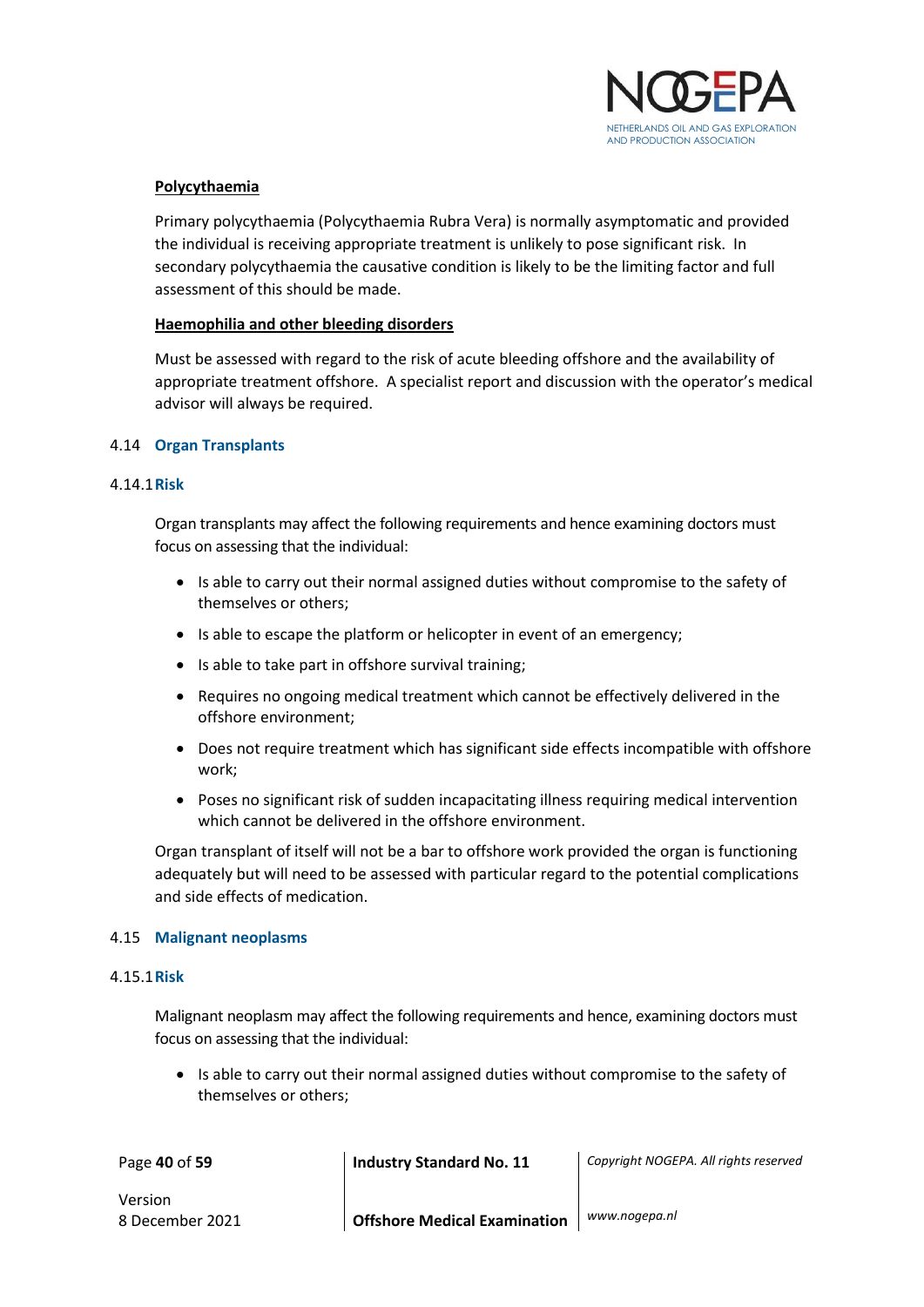

- Is able to escape the platform or helicopter in event of an emergency;
- Is able to take part in offshore survival training;
- Requires no ongoing medical treatment which cannot be effectively delivered in the offshore environment;
- Does not require treatment which has significant side effects incompatible with offshore work;
- Poses no significant risk of sudden incapacitating illness requiring medical intervention which cannot be delivered in the offshore environment.

#### <span id="page-40-0"></span>4.15.2**Assessment**

Assessment of an individual with malignancy must consider both the effect of the neoplasm on the individual's function and the effect of any treatment. In all cases the following must be considered:

- The nature and location of the neoplasm and any disability caused;
- The likelihood of sudden complication such as haemorrhage, seizure or sudden loss of consciousness;
- The compatibility of treatment programmes with offshore rotation patterns;
- Side effects and other complications of treatment;
- The psychological impact of the illness and availability of appropriate support.

It will normally be appropriate to issue a restricted duration certificate during the initial phases of the disease process in order to provide appropriate review of the condition. Individuals in remission should be issued with certificates based on the length of remission and requirements for clinical follow up.

#### <span id="page-40-1"></span>4.16 **Infectious diseases**

#### <span id="page-40-2"></span>4.16.1**Risk**

Infectious disease may affect the following requirements and, hence, examining doctors must focus on assessing that the individual:

- Is able to carry out their normal assigned duties without compromise to the safety of themselves or others;
- Is able to escape the platform or helicopter in event of an emergency;
- Is able to take part in offshore survival training;
- Poses no significant risk to the safety or health of others on the installation by virtue of any underlying medical condition;

Page **41** of **59 Industry Standard No. 11** *Copyright NOGEPA. All rights reserved* Version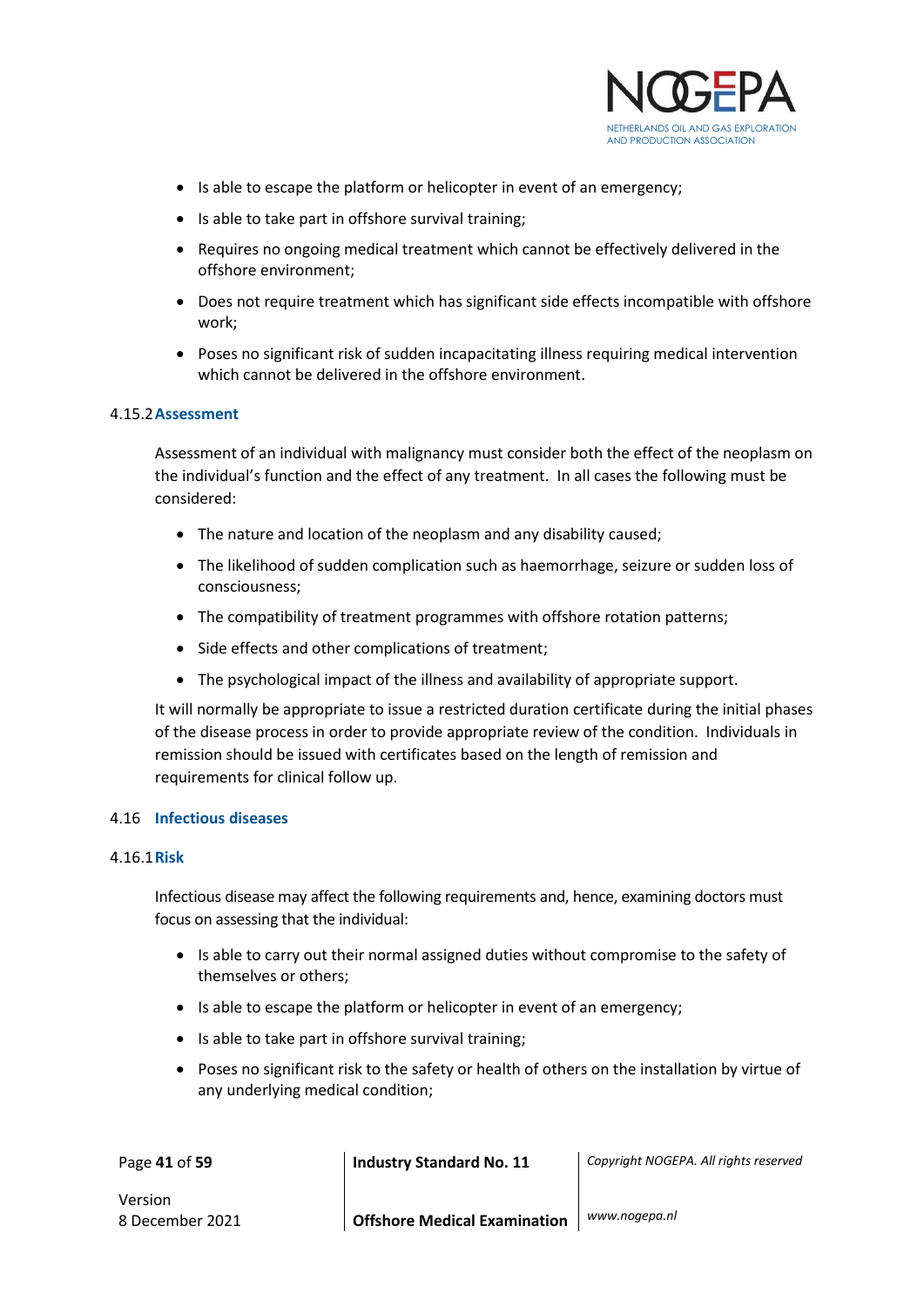

• Poses no significant risk of sudden incapacitating illness requiring medical intervention which cannot be delivered in the offshore environment.

#### <span id="page-41-0"></span>4.16.2**Assessment**

Individuals suffering from minor infectious disease should not be refused a certificate of fitness. However, all individuals should be restricted from travel offshore during the active stages of an infectious disease, if there is significant risk of spread within the offshore community.

Catering staff require special consideration to exclude acute or chronic disease involving the gastrointestinal tract, chest, ear, nose, throat and skin due to the risk of food borne spread of the disease.

Individuals suffering from chronic communicable disease should be assessed to determine:

- The risk of transmission to other individuals;
- Any effects of the condition which may adversely affect the individual's ability to perform their duties or effectively participate in emergency evacuation;
- The requirements for long term therapy and side-effects of such therapy.

#### <span id="page-41-1"></span>4.16.3**Notes on specific conditions**

#### **Open pulmonary tuberculosis**

The risk posed to others by individuals with active pulmonary tuberculosis is not compatible with offshore work. Once an individual is being treated examining doctors must obtain a specialist report to confirm that they are no longer infectious and that they are not suffering from significant treatment side effects.

#### <span id="page-41-2"></span>4.17 **Ear, nose and throat**

#### <span id="page-41-3"></span>4.17.1 **Risk**

ENT conditions may affect the following requirements and hence examining doctors must focus on assessing that the individual:

- Is able to carry out their normal assigned duties without compromise to the safety of themselves or others;
- Is able to escape the platform or helicopter in event of an emergency;
- Is able to take part in offshore survival training.

#### <span id="page-41-4"></span>4.17.2**Assessment**

Page **42** of **59 Industry Standard No. 11** *Copyright NOGEPA. All rights reserved*

Version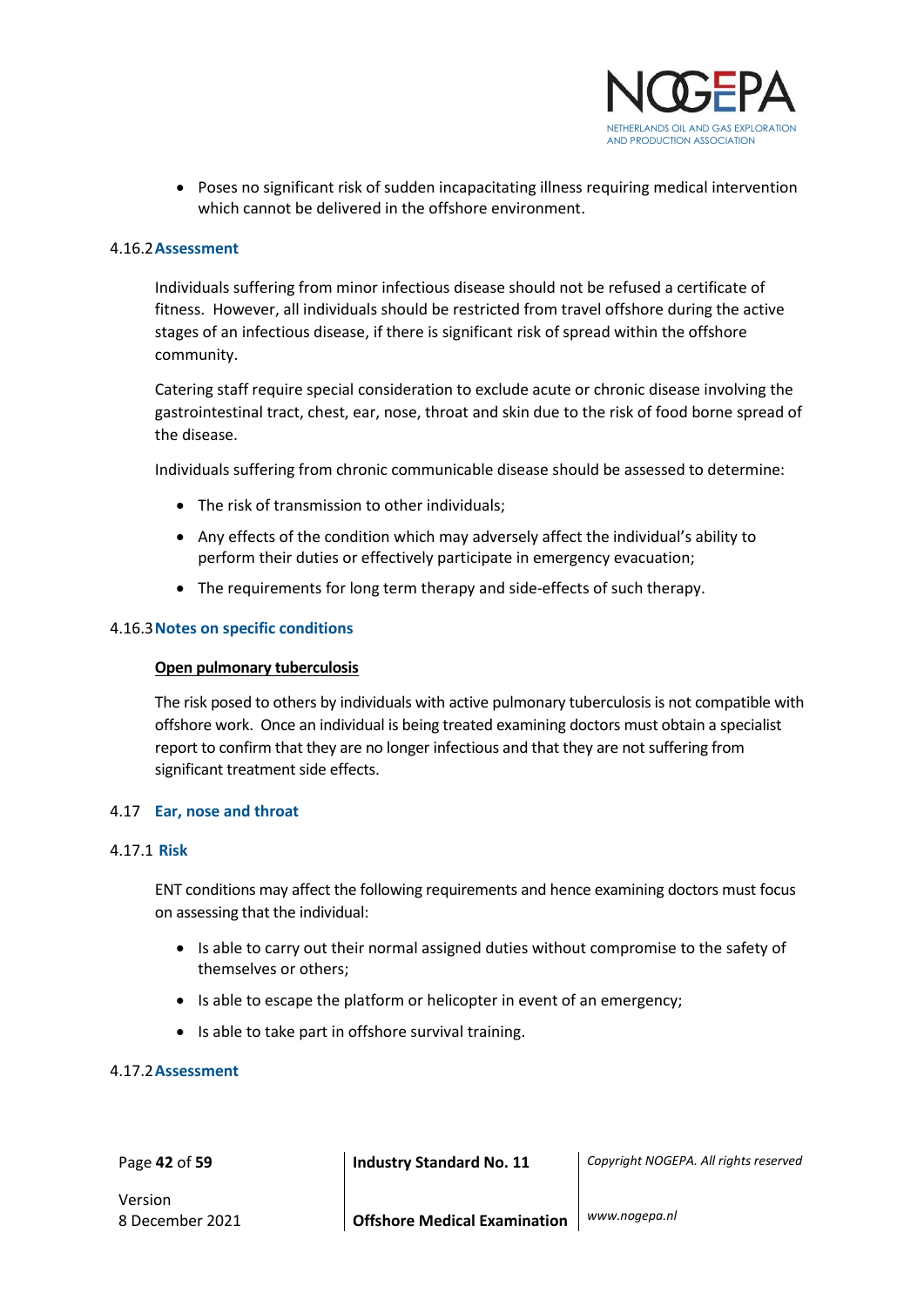

Conditions of the ear nose and throat can impact on an individual's ability to perform safely in a working environment. The functional impact on the individual's ability to hear and communicate as well as any impact on balance must be assessed, in addition to considering any underlying pathological process.

#### **Hearing**

If an individual requires a hearing aid for normal conversational speech then the examining doctor must obtain confirmation that they are able to hear essential safety announcements in flight or on board a platform without a hearing aid. **Hearing aids must be certified as intrinsically safe.**

#### **Balance**

Where an individual has a history of a balance disorder sufficient to affect normal movement around the platform or impair ability to take part in emergency evacuation procedures they should be considered unfit for offshore working until such time as symptoms have resolved or are controlled by medication.

#### <span id="page-42-0"></span>4.18 **Eyes**

#### <span id="page-42-1"></span>4.18.1**Risk**

Ophthalmological conditions may affect the following requirements and hence examining doctors must focus on assessing that the individual:

- Is able to carry out their normal assigned duties without compromise to the safety of themselves or others;
- Is able to escape the platform or helicopter in event of an emergency;
- Poses no significant risk of sudden incapacitating illness requiring medical intervention which cannot be delivered in the offshore environment.

#### <span id="page-42-2"></span>4.18.2**Assessment**

Visual acuity adequate to permit the individual to mobilize and work safely in the offshore environment is essential and should be confirmed at each medical examination. Any eye disease or visual defect rendering, or likely to render, the applicant incapable of carrying out job duties efficiently and safely, gives rise to an unacceptable risk.

#### **Visual Acuity**

Corrected visual acuity must be sufficient to perform normal work duties. In addition individuals should have an uncorrected visual acuity sufficient to permit emergency mobilization around a location. Individuals with an acuity of at least 6/60 will normally meet this requirement. For individuals with an uncorrected acuity less than this the examining

Page **43** of **59 Industry Standard No. 11** *Copyright NOGEPA. All rights reserved*

Version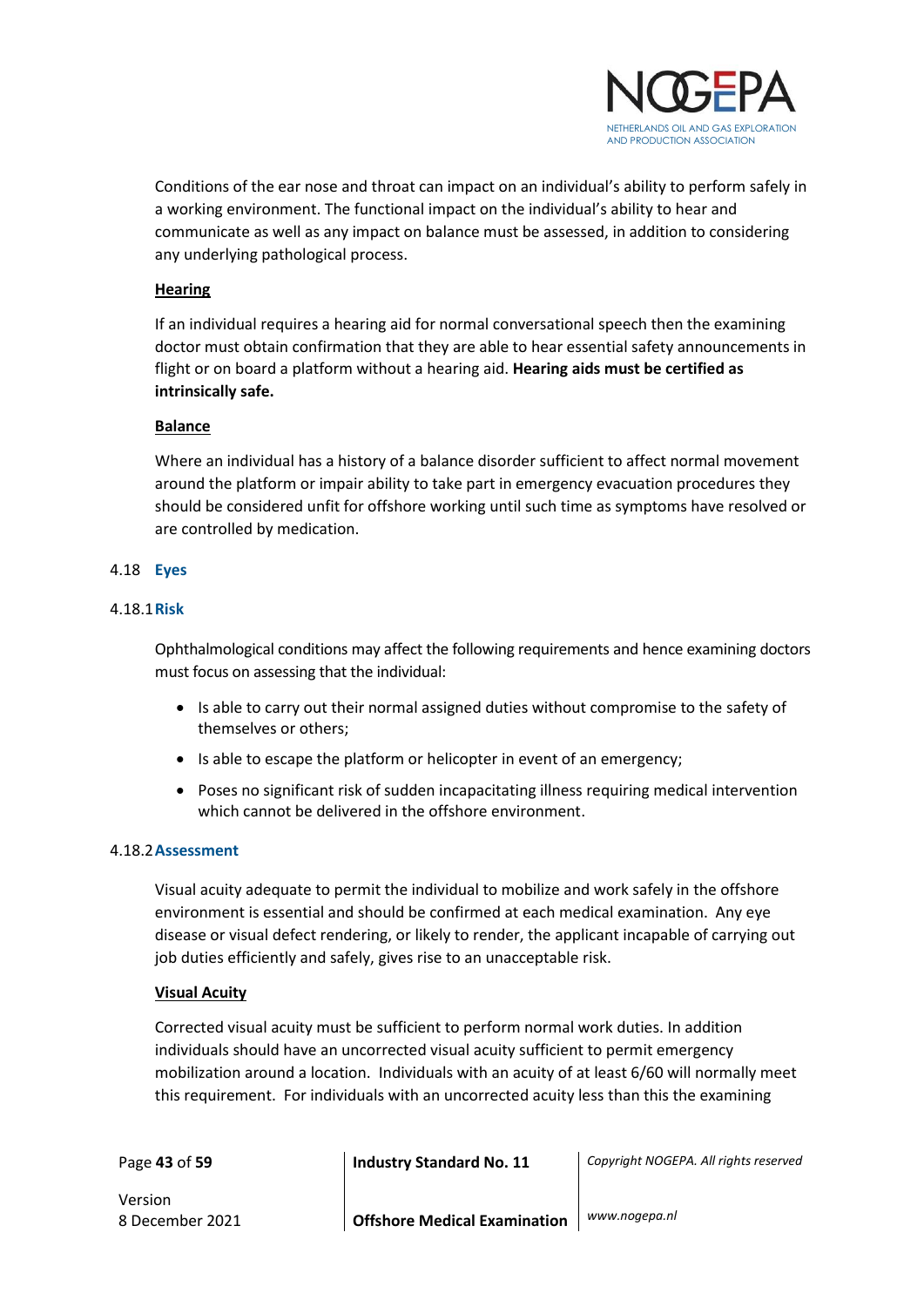

doctor must satisfy himself, by practical testing, that they have a sufficient acuity to effectively mobilize around the platform and escape in case of emergency without the use of corrective spectacles.

#### **Monocular Vision**

Monocular Vision is acceptable provided the above minimum standard of acuity is met and the individual shows appropriate adaptation to the loss of binocular vision.

#### **Diplopia**

Diplopia may pose a safety hazard and requires assessment in conjunction with the Employer's and Operator's medical advisor.

#### **Visual fields**

Individuals with significant field deficits should undergo a practical determination of their ability to perform their normal job function and ability to evacuate the platform in an emergency.

#### **Colour vision**

Colour vision is only required for specialist tasks such as electrical work and need not be assessed unless specifically required for this purpose or a similar colour dependant task.

#### <span id="page-43-0"></span>4.19 **Dental Health**

#### <span id="page-43-1"></span>4.19.1**Risk**

Dental conditions may affect the following requirements and, hence, examining doctors must focus on assessing that the individual:

• Poses no significant risk of sudden incapacitating illness requiring medical intervention which cannot be delivered in the offshore environment.

#### <span id="page-43-2"></span>4.19.2**Assessment**

Dental problems are a frequent cause of medevac from offshore, causing significant disruption to platform operations. Consequently a dental screening process is an important part of the offshore fitness for work certification process. The examining physician must make specific examination of the oral cavity to determine that the candidate is free from:

- Bleeding gums or periodontal disease;
- Broken teeth exposing root canals;
- Large missing fillings.

Page **44** of **59 Industry Standard No. 11** *Copyright NOGEPA. All rights reserved*

Version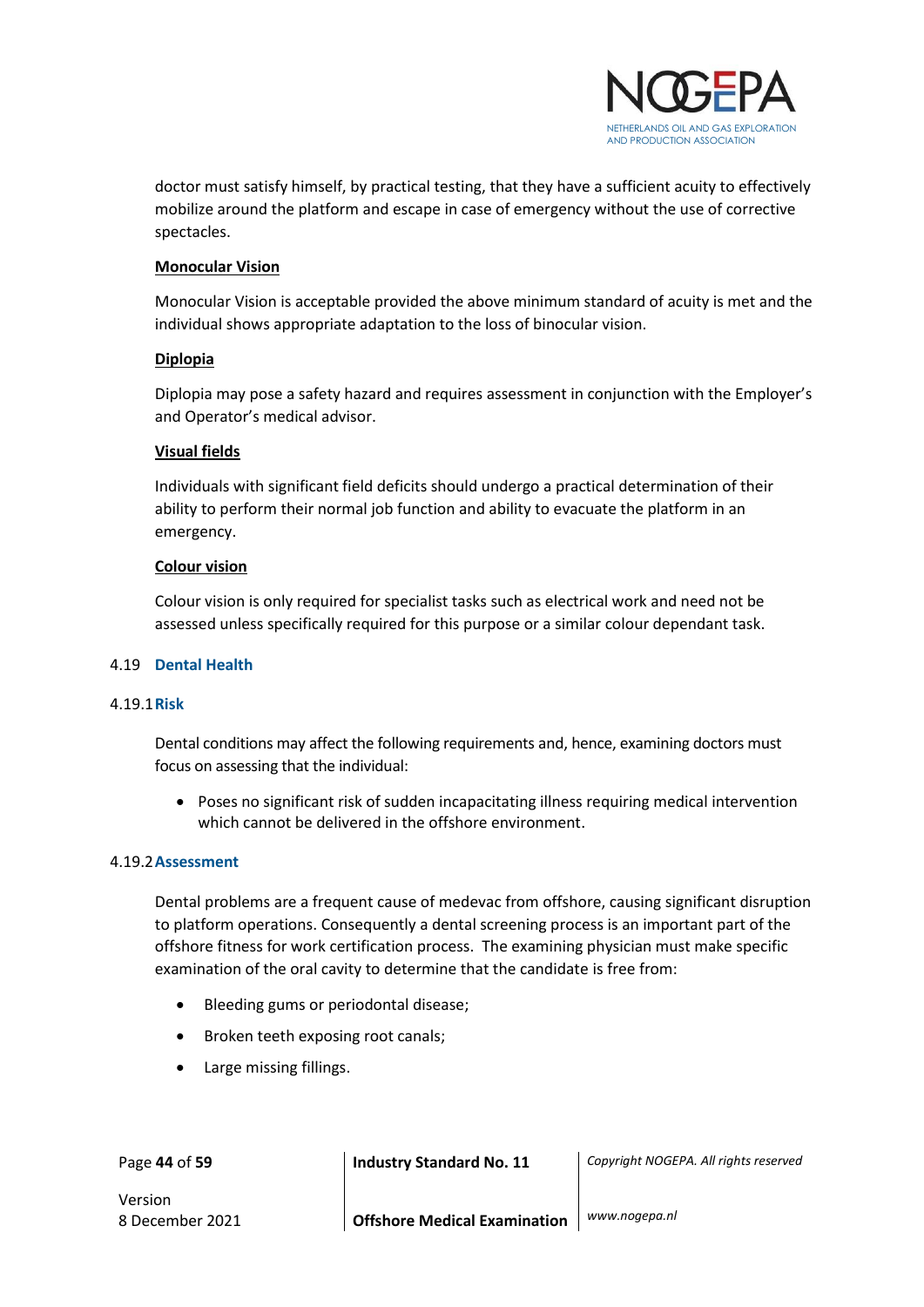

If the examiner thinks that there is sufficient dental pathology to present a risk of acute dental pain requiring emergency treatment, then certification of fitness for offshore work should be withheld pending a dental opinion and treatment if necessary.

Individuals medevaced for dental reasons may lose validity of their medical certificate of fitness, see also section 3.2.

#### <span id="page-44-0"></span>4.20 **Allergies and Anaphylaxis**

#### <span id="page-44-1"></span>4.20.1**Risk**

Allergies and consequent anaphylactoid reactions may affect the following requirements and hence examining doctors must focus on assessing that the individual:

- Requires no ongoing medical treatment which cannot be effectively delivered in the offshore environment;
- Does not require treatment which has significant side effects incompatible with offshore work;
- Poses no significant risk of sudden incapacitating illness requiring medical intervention which cannot be delivered in the offshore environment.

#### <span id="page-44-2"></span>4.20.2**Assessment**

Individuals with diagnosed allergies cover a wide range of allergens and potential reactions. In making an assessment the examining physician should therefore consider the following:

- The nature of the allergen, the likelihood of exposure offshore and the potential for preventing exposure;
- The nature and severity of the reaction;
- The frequency of attacks and time since last attack;
- The medication required and the ability of the individual to self-administer.

#### <span id="page-44-3"></span>4.21 **Medications**

Individuals taking regular medication either prescription or non-prescription (including Chinese herbal and health supplements) must be assessed with regard to:

- The nature of the underlying condition, whether this is fully controlled by the medication or whether there are residual symptoms which may affect the individual's fitness to work offshore (see notes under relevant category);
- The nature of any side effects, paying particular attention to altered levels of consciousness, impairment of memory, concentration or alertness or extra pyramidal side effects;

Page **45** of **59 Industry Standard No. 11** *Copyright NOGEPA. All rights reserved* Version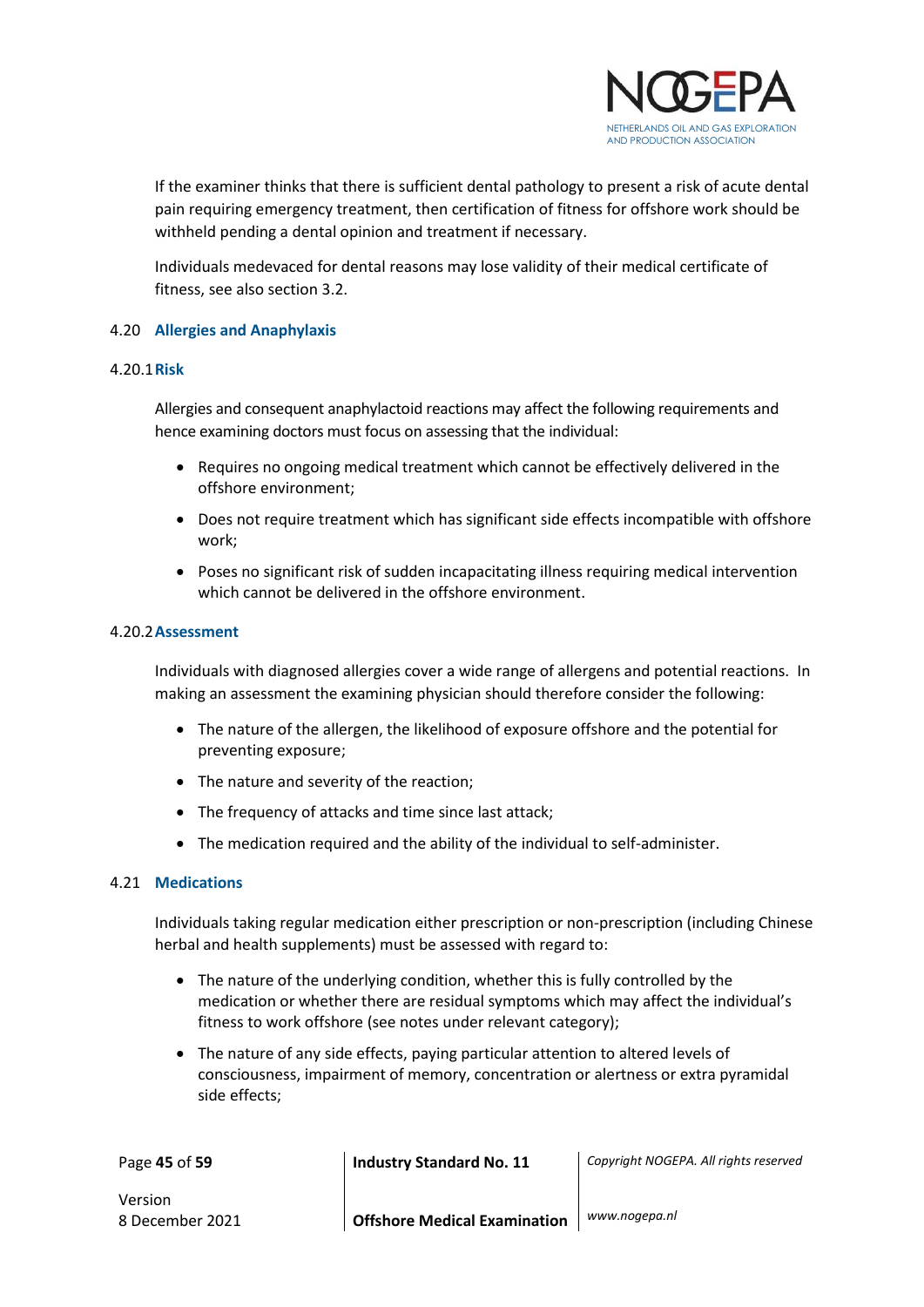

- The nature of any therapeutic or side effects which may result in a medical emergency (e.g. prolonged bleeding time leading to haemorrhage), the ability of the installation to deal with such emergency and likelihood of successful evacuation;
- Issues surrounding compliance in taking medication and likely effects of sudden withdrawal.

Individuals with significant issues in any of the above categories will normally not be fit for unrestricted offshore work but may be considered for travel to specific installations following discussion with the medical advisor of the employer and operator.

#### <span id="page-45-0"></span>4.21.1**Specific considerations for medication**

Individuals on anticoagulants, cytotoxic agents, anticonvulsants, immune suppressants, systemic anti-viral agents and on oral steroids are generally unacceptable. For more details see notes on specific medical conditions: section 4.

#### **Individuals on anticoagulant medicines are generally unacceptable.**

A tailor made solution may be considered for individuals. A restricted certification of fitness to work offshore on designated offshore installations, provided the following requirements are met:

- For individuals under vitamin K inhibitor type medication only, the following must be considered as a proviso:
- The working conditions are approved by the Haematological Specialist
- Antidote travel with the patient (2 ampulles Konakion, @ 1ml 10 mg vit.K), therefore a signed and stamped letter (with registration number of the NOGEPA examining physician), is to be handed out by the examining physician to facilitate helicopter travel with otherwise restricted medication."Dutch Continental Shelf only, Installation with Medic only" to be mentioned in PSL by the examining doctor."Only on platforms with a medic in immediate presence.

Note: to be confirmed by the examining physician prior to the posting through the company doctor.

- The medic should be pre informed
- Patients do self-controls
- Pre information to the medic offshore
- Only for low risk jobs
- Medics are to be trained in First Aid for hemodynamic complications and in dosing of antidote(s)

Remark: NOAC's (new oral anticoagulants) e.g.: dabigatran (Pradaxa), rivaroxaban (Xarelto) and apixaban (Eliquis) are generally unacceptable for working offshore.

Page **46** of **59 Industry Standard No. 11** *Copyright NOGEPA. All rights reserved*

Version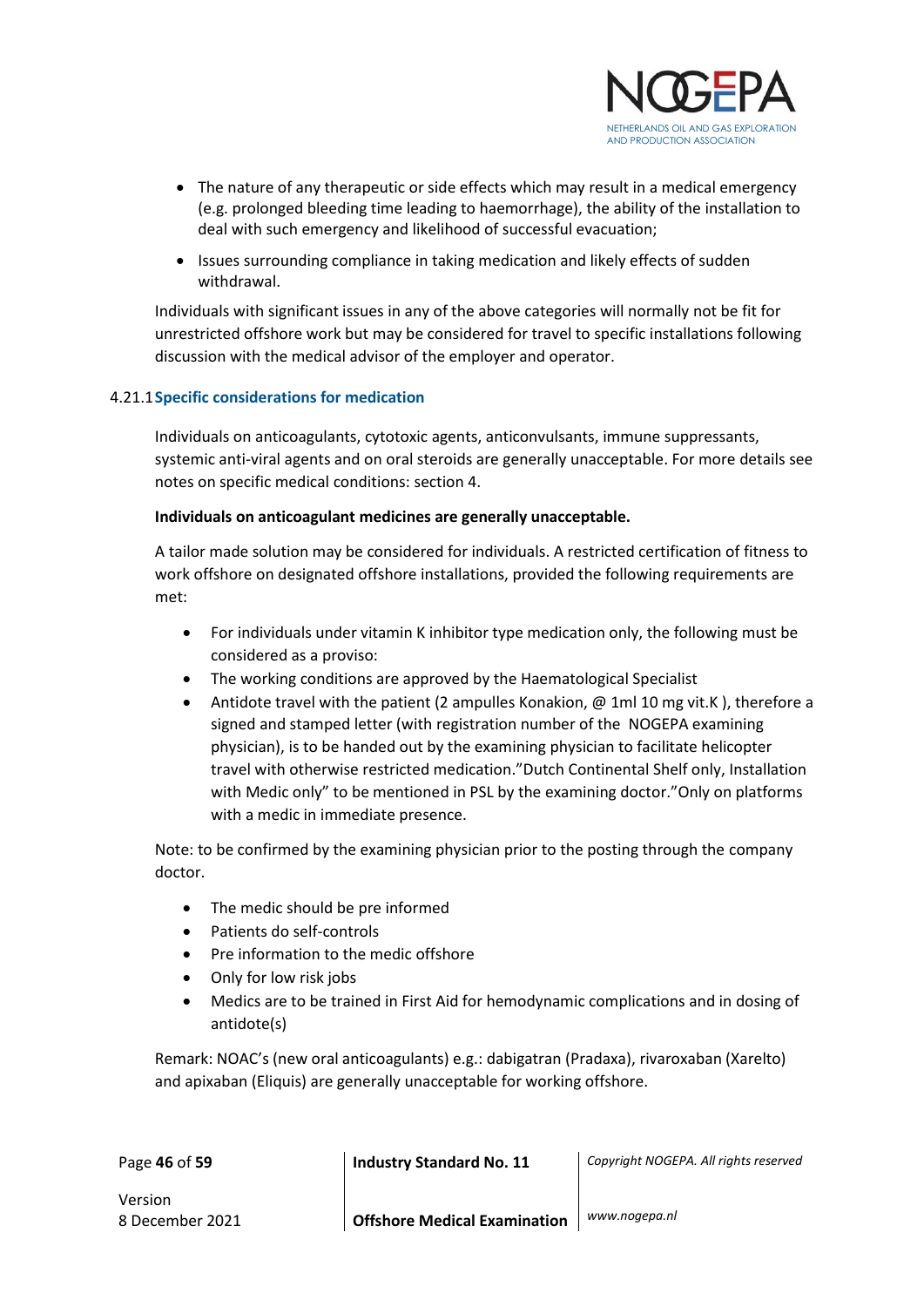

#### <span id="page-46-0"></span>4.21.2**General considerations for medication**

- All medication (both prescription and non-prescription) must be reported to the Offshore Medic (if available) or the Offshore Installation Manager on arrival at a platform or location. It is advised to take a printout from your pharmacy or a doctor's statement of the medication<sup>1</sup>;
- All offshore workers must take sufficient medication for their requirements for the duration of their trip plus a small contingency supply in the event of a location becoming fog bound.

Unidentified substances such as Chinese herbal medications, dietary supplements or similar are liable to confiscation by security under the industry substance abuse control measures. Where these substances are being legitimately used, the individual should carry appropriate identification and prescription details to verify legal and appropriate use thereof.

#### <span id="page-46-1"></span>4.22 **Pregnancy and offshore work**

NOGEPA clearly recognizes that pregnancy is not a medical condition and is a normal physiological state. It is, however, appropriate to consider any additional medical risks faced by the pregnant worker in an offshore environment. The employer of any employee who wishes to work offshore whilst pregnant should conduct a risk assessment and discuss the findings with the employee. On the basis of the consideration of this risk, a decision about the suitability of offshore working whilst pregnant must be recorded in writing. Factors to be considered during this risk assessment include:

- Previous obstetric history, particularly any risk factors or history of ectopic pregnancy, hyperemesis, pre-eclampsia, premature labour or pregnancy induced diabetes;
- Any relevant medical conditions which may complicate pregnancy including endocrine disease, cardiovascular disease or epilepsy;
- Proposed location and means of medevac should this be necessary;
- The nature of the work and potential for exposure to physical, biological or chemical agents which could be harmful to the foetus;
- The need for regular clinical review of the employee and any additional logistical requirements this imposes.

Contraindications to working offshore whilst pregnant include:

Page **47** of **59 Industry Standard No. 11** *Copyright NOGEPA. All rights reserved*

 $1$  With the entry into force of the AVG (General Data Protection Regulation), the rules on personal data protection have been tightened. However, it remains important to know when a person is taking high-risk medicines.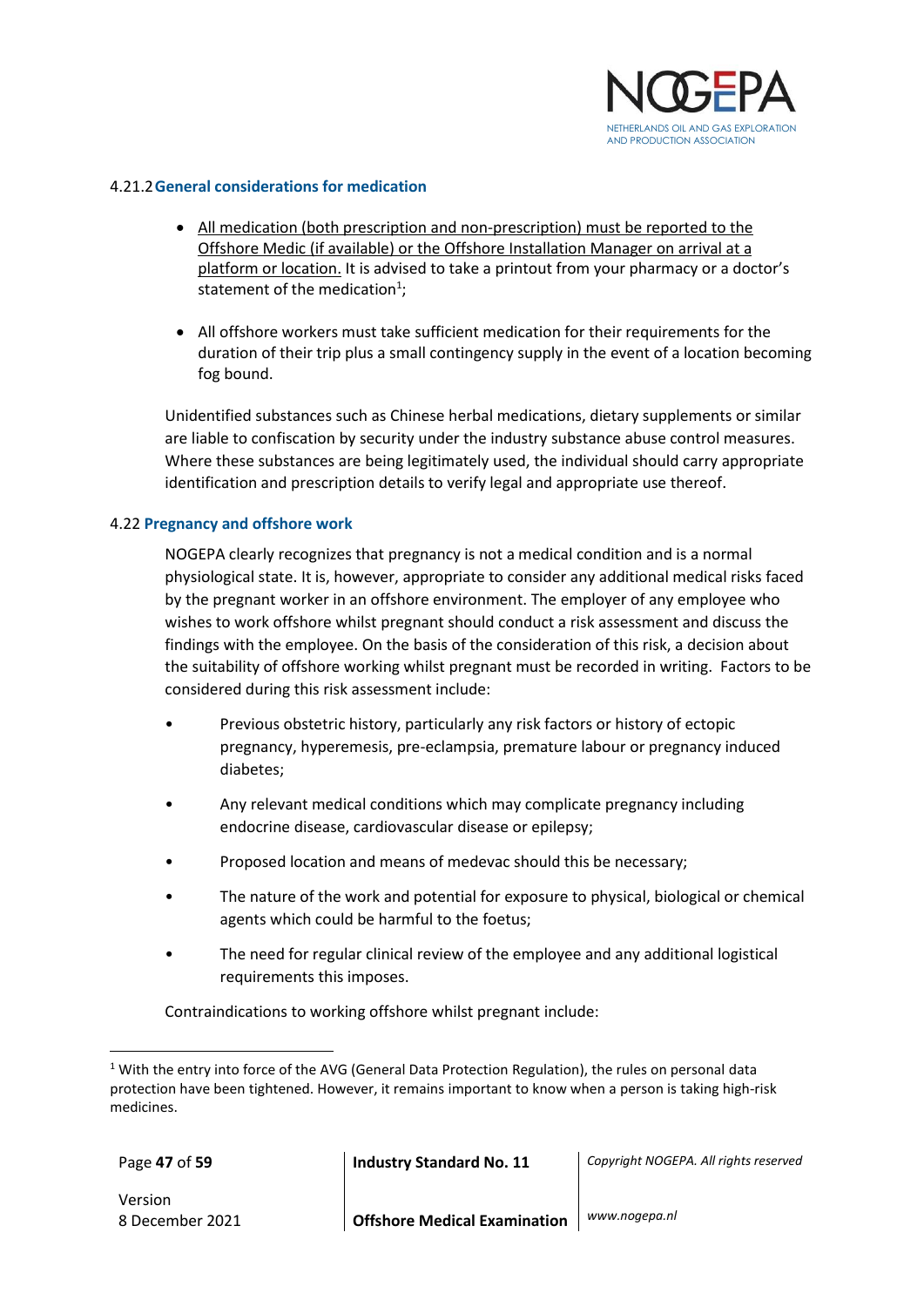

- Active complication of current pregnancy including threatened miscarriage and hyperemesis;
- Any concomitant complicating medical condition such as cardiac disease or diabetes which would preclude offshore work when assessed under the relevant section above.

Following a risk assessment it may be reasonable to consider offshore working but in all cases the following must be satisfied:

- The pregnancy has been assessed by a physician as low risk and confirmed at ultrasound as intrauterine;
- The employee understands and accepts the additional risks entailed in working offshore whilst pregnant;
- The company doctor has been informed and agrees to offshore working for the named worker.

Version

Page **48** of **59 Industry Standard No. 11** *Copyright NOGEPA. All rights reserved*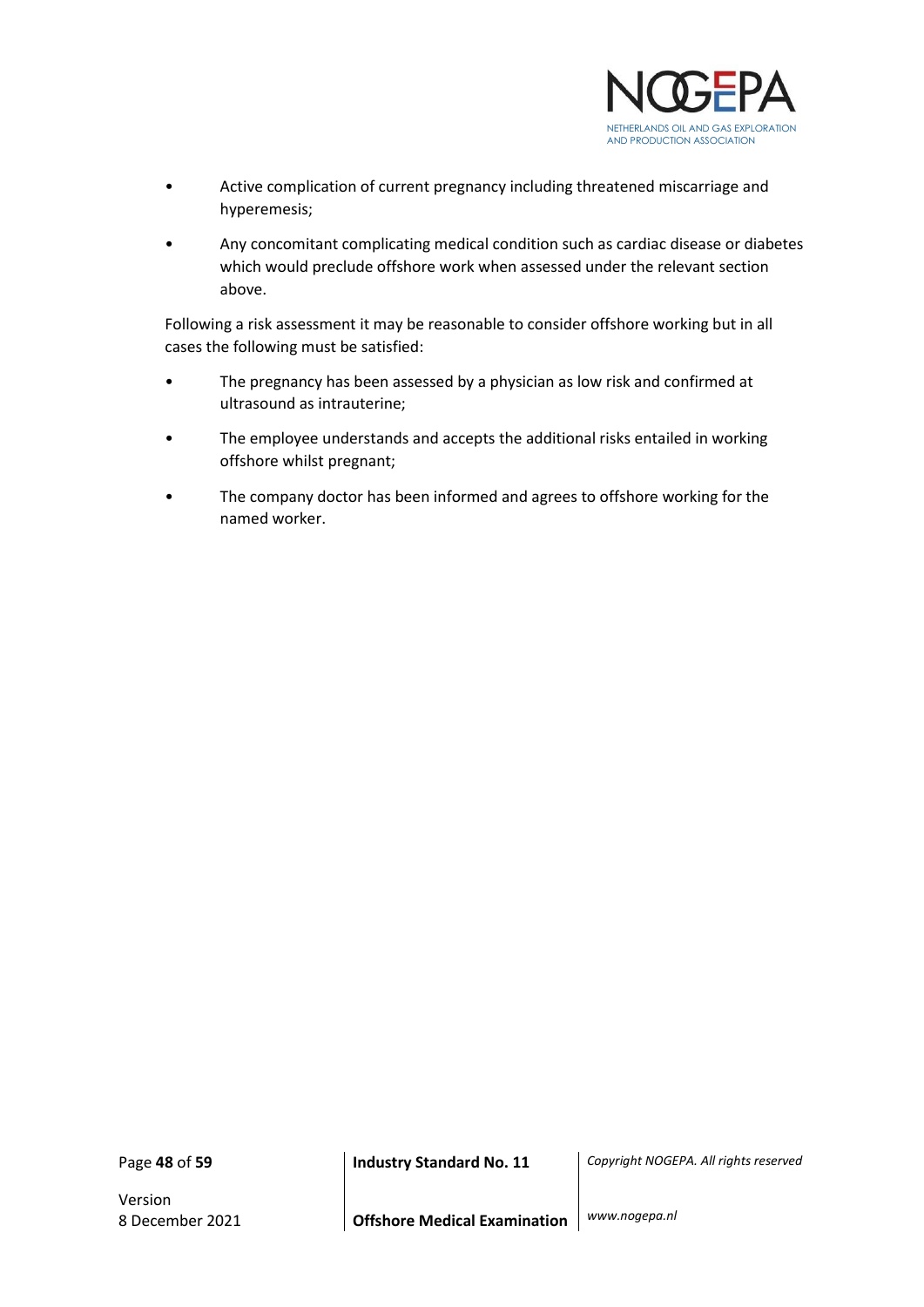

## <span id="page-48-0"></span>**5. Special Employment Groups**

#### <span id="page-48-1"></span>5.1 **Emergency response teams**

#### <span id="page-48-2"></span>5.1.1 **Introduction**

Operators are required to have arrangements in place to provide for an effective response in the event of an offshore emergency. This is achieved by a series of measures summarized in the safety case and includes preventative and reactive measures.

One element of the response is a trained emergency response team (ERT) some of whom will have a range of duties including firefighting, assisting with a controlled platform evacuation and casualty search and rescue.

Participation in emergency response could require engaging in significant physical activity suddenly and without warning, working in a variety of potentially stressful environmental conditions, sometimes with long hours and extended physical demands in situations significantly beyond the individual's routine job duties.

The roles of some of the ERT members will involve wearing protective clothing and breathing apparatus that further add to the physical load**.** Such activities are likely to put additional physiological burdens on the individual and therefore require higher standards of medical fitness.

Some designated team members will have sedentary functions such as Radio Operator and Control Room Operator and would not require this higher standard of physical fitness beyond the standard NOGEPA medical assessment.

Because the duties required of ERT members may involve a higher level of physical exertion than that required in their normal job function employers need to establish that such individuals will be physically capable of carrying out such duties.

NOGEPA therefore recommend that ERT members tasked with physically strenuous activities undergo regular:

#### **Medical examination**

A medical evaluation should be conducted to ensure that the individual does not have a medical or physical condition that would preclude them from safely performing the essential job functions, and is able to safely complete the essential physical requirements of their emergency response role.

The examination requires the attainment of standards specific to the ERT function, as described in Section 5.1.2.

Page **49** of **59 Industry Standard No. 11** *Copyright NOGEPA. All rights reserved*

Version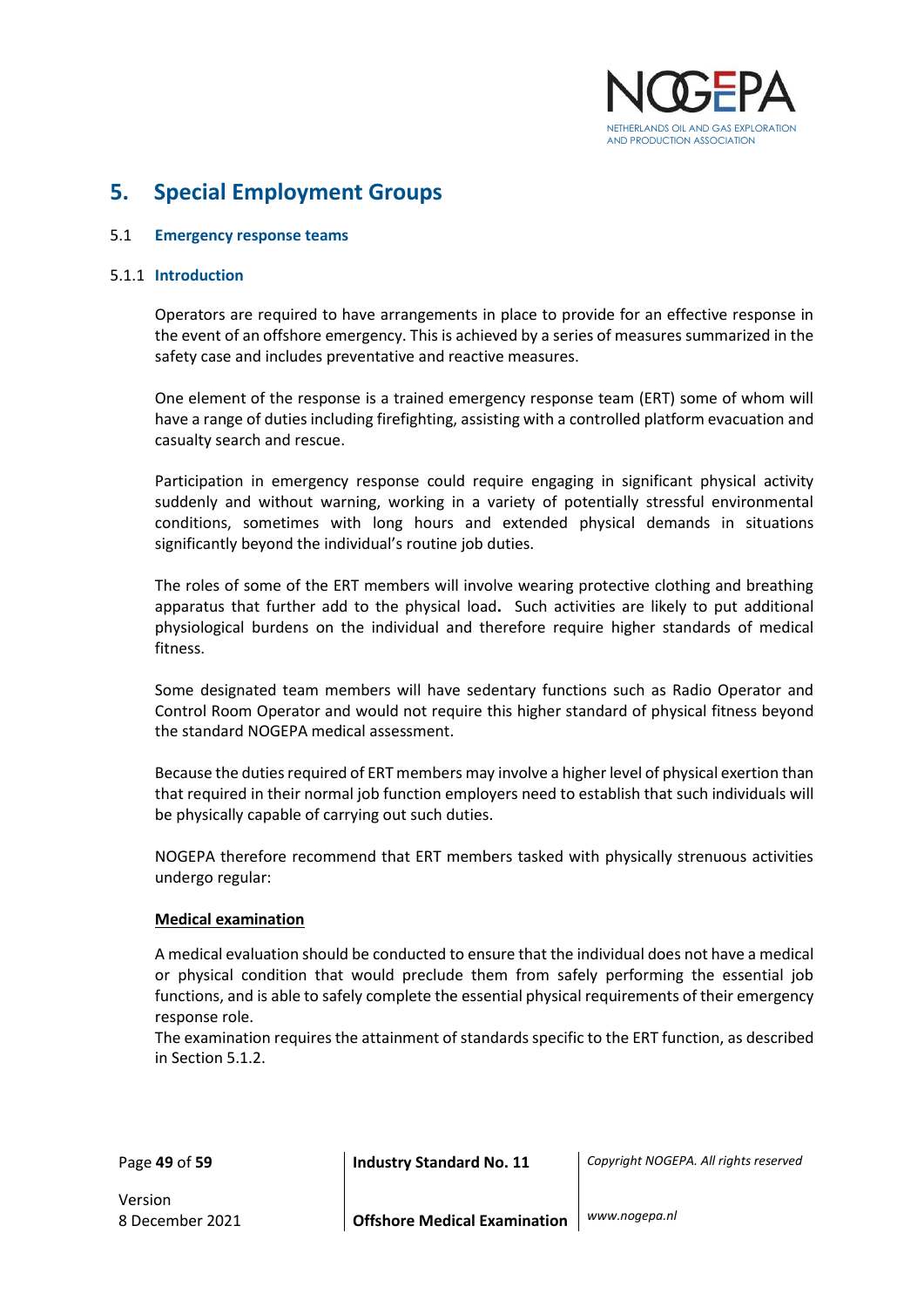

#### **Aerobic Capacity Assessment**

ERT members will be required to undergo aerobic capacity assessment to ensure they have the stamina to engage in sudden and sustained physical activity. The standards are related to the physical requirements of the various emergency responder groups related to the riskassessment for each installation or location.

The standards detailed in section 5.1.3 relate to those required for installations or location using fixed Fire-Fighting Apparatus. For other types of fire-fighting on installations or locations whose risks assessment identifies more extensive response, a higher aerobic capacity standard will be required to match the essential physical requirements of each role.

#### <span id="page-49-0"></span>5.1.2 **Medical fitness standards**

Examining doctors must satisfy themselves that the individual does not have any medical condition which is likely to impair his ability to perform the essential duties required for their emergency response role, and that the performance of such duties is unlikely to have significant adverse effect on the medical condition. The examining physician should, in particular, consider the following when making their assessment:

#### Respiratory function

All emergency response team members who may wear BA must have their respiratory function tested and meet the minimum standards as defined in the IP standards Guidance for Physicians for RPE Use and specifically :

Measured FEV<sub>1</sub> and FVC must be 80% of predicted values. Measured FEV<sub>1</sub>/FVC ratio must be at least 70%.

#### Cardiovascular system

Any form of cardiac pathology including dysfunction or myocardial insufficiency will normally render an individual unacceptable for ERT duty. Mild hypertension, controlled if necessary by medication, may be acceptable providing the medication does not limit exercise tolerance.

Note that the use of some medication, for example Beta Blockers, may interfere with the standard evaluation of cardiovascular aerobic function and therefore alternative methods may need to be considered.

#### Nervous system

A history of epilepsy, recurrent impaired consciousness, vertigo or impaired coordination is unacceptable for ERT members.

Page **50** of **59 Industry Standard No. 11** *Copyright NOGEPA. All rights reserved*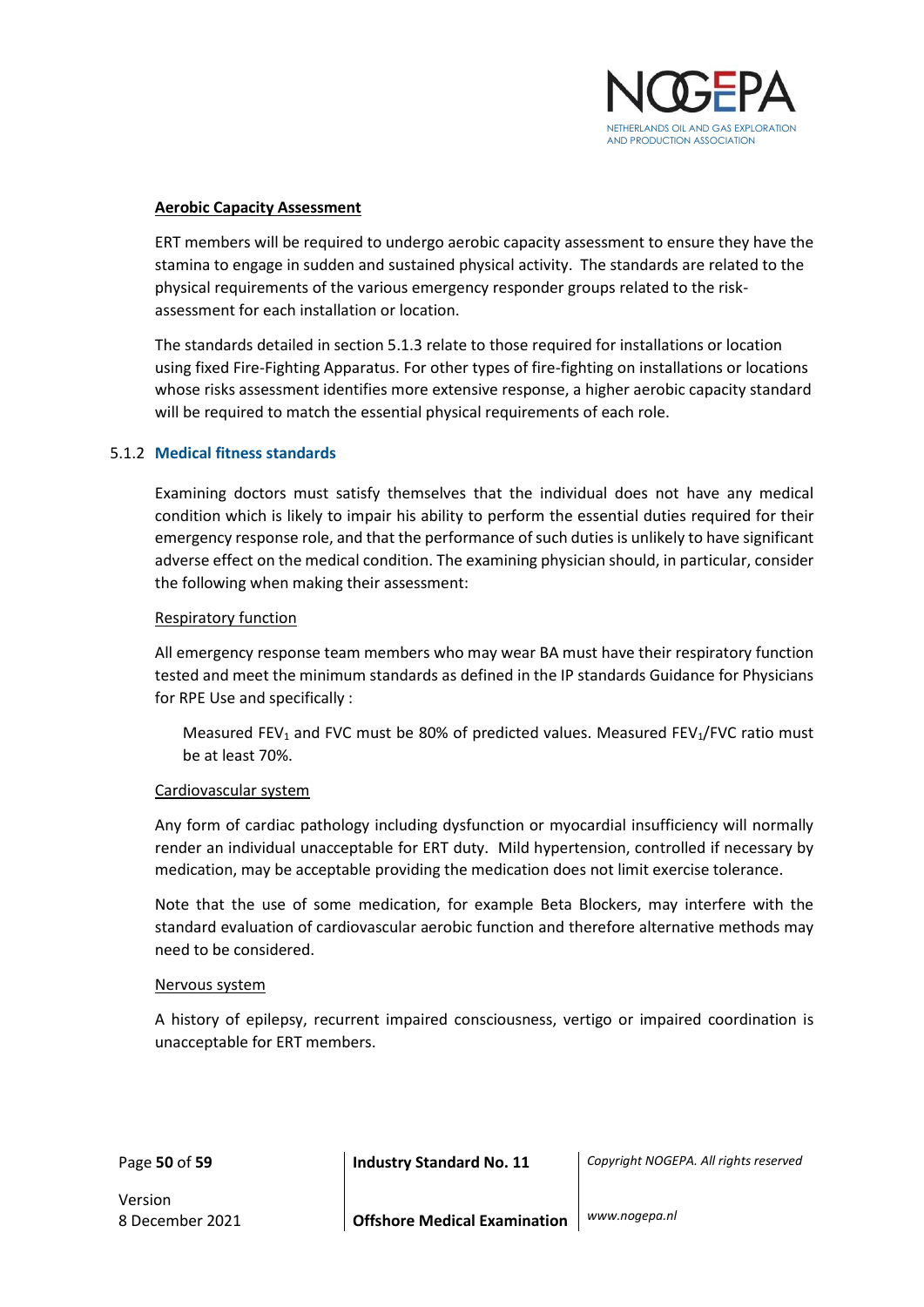

#### Psychological disorders

Phobic anxiety relating to heights or confined spaces is unacceptable. Evidence of current alcohol and or substance abuse is unacceptable. History of significant/recurrent anxiety and/or depression would normally be unacceptable.

#### Vision

A minimum standard of 6/9 with both eyes open is required if necessary using appropriate corrective lenses compatible with BA use. If visual correction is required an uncorrected visual acuity of 6/60 with both eyes open is appropriate to allow the safe escape of the individual following an event. Visual fields must be normal. Monocular vision is unacceptable.

#### Hearing impairment

Individuals should be able to hear conversational speech without difficulty. A hearing impairment in excess of 35dB in the better ear (averaged over 0.5, 1,2 kHz) may raise doubts about the ability of an individual to hear in a hazardous environment. Such cases should be individually assessed by the examining physician but are normally unlikely to be fit for unrestricted ERT membership.

#### Endocrine disease

Significant endocrine disease requiring ongoing treatment will normally render an individual unfit to participate in an ERT.

#### Medication

Individuals dependent on medication required to control an identified medical condition that would deteriorate significantly should a dose be missed will normally be unfit for ERT membership as will those taking medication that causes side effects that would interfere with any of the ERT functions.

#### Musculoskeletal system

The examining physician should examine the musculoskeletal system to exclude any pathology that would interfere with the execution of the individual's essential job functions in the ERT. At a minimum, this evaluation will include confirmation that the following are within the normal range: active range of motion, limb strength, reflexes, flexibility, and joint integrity. In addition particular attention should be paid to any history of back disorders.

#### <span id="page-50-0"></span>5.1.3 **Aerobic Capacity Standards**

It is appropriate to use the measurement of maximal oxygen uptake ( $VO<sub>2</sub>$  max) to predict aerobic capability and resistance to fatigue. This  $VO<sub>2</sub>$  max may be determined either by performing a

Page **51** of **59 Industry Standard No. 11** *Copyright NOGEPA. All rights reserved*

Version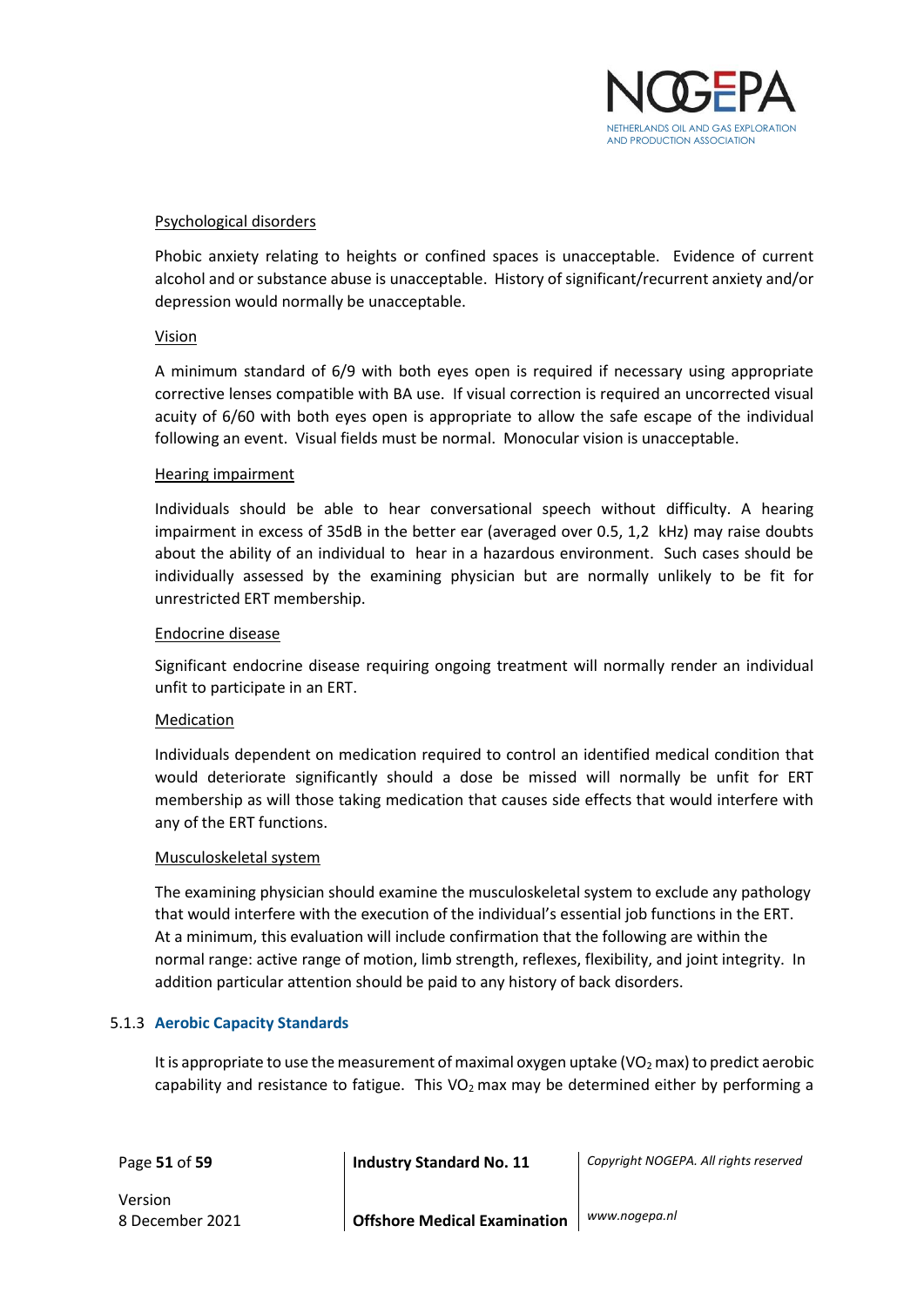

'shuttle run', by cycle ergonometer, or by using the Chester Step Test or formally by physiological laboratory testing. Experience in the offshore oil industry has shown the Chester Step Test is an acceptable and reasonably reproducible method (see Appendix I).

Based on the experience of other occupational groups, it has been determined that a  $VO<sub>2</sub>$  max of 35 mls/Kg/min is the minimum that would indicate that individuals will have a physical capability adequate for normal ERT duties as described in section 3.2.1 (applicable to installations and locations with fixed fire-fighting apparatus). In the Dutch offshore in general VO<sup>2</sup> max of 35 mls/Kg/min will be adequate.

Certain installations may, on the basis of risk assessment, define more extensive physical requirements where a higher physical standard is required. In these cases a  $VO<sub>2</sub>$  max of 40 mls/Kg/min or greater may be appropriate as assessed by the Operator.

#### <span id="page-51-0"></span>5.1.4 **Frequency of assessment**

Formal medical examinations and aerobic capacity assessment must follow the normal NOGEPA periodicity of two years.

#### <span id="page-51-1"></span>5.1.4 **Roles and responsibilities**

Medical examination should be performed by a NOGEPA approved physician in possession of a valid NOGEPA stamp and PIN.

The aerobic capacity assessment may be carried out by a NOGEPA approved physician or by an offshore medic, a nurse or other suitably trained person working under the supervision of a NOGEPA approved physician.

#### <span id="page-51-2"></span>5.1.5 **Certification of fitness for ERT duties**

Following successful completion of the medical examination, for candidates whose duties contain a physical component, the examining physician must enter this in the Personal Safety Log book.

In addition to confirming fitness to participate in ERT duties, operating companies may wish to use this certificate as confirmation of fitness for fire-fighting training.

#### <span id="page-51-3"></span>5.2 **Catering crews**

The following initial health assessment must be undertaken on all catering workers. Validity of medical is like the other personnel working in the Dutch offshore 2 years.

The assessment can be undertaken by a doctor, nurse or medic with appropriate experience and should be performed pre-employment and, following a suitable risk assessment, as required thereafter.

Page **52** of **59 Industry Standard No. 11** *Copyright NOGEPA. All rights reserved*

Version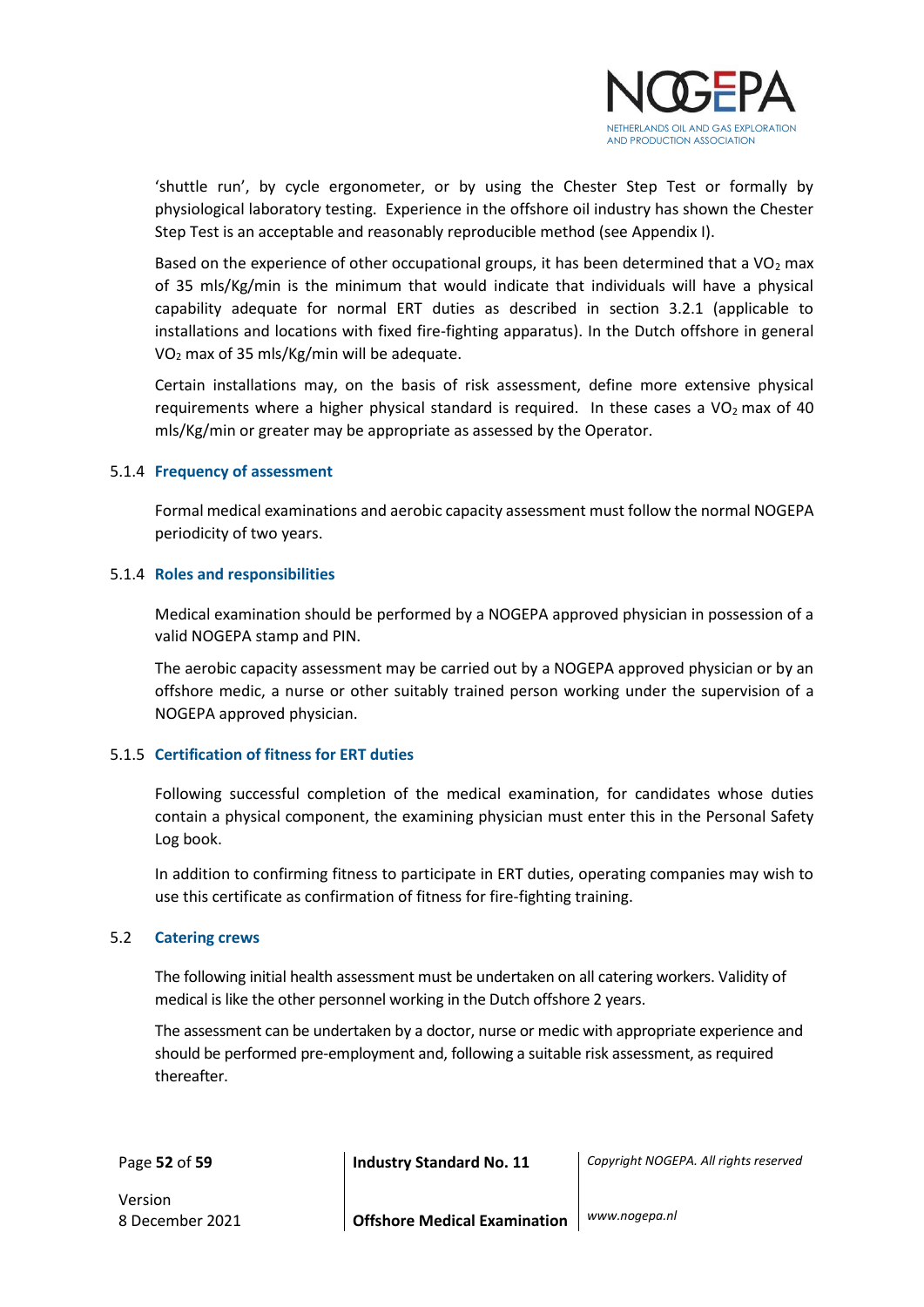

A catering worker is someone involved in the preparation of food or who spends a substantial period of time within the galley. This includes those involved in the cleaning of utensils, maintenance of equipment or undertaking supervisory duties.

The assessment will normally consist of the following:

- A questionnaire, specifically related to symptoms of enteric illness and communicable disease;
- An assessment of current hygiene practices. The assessment also provides an opportunity to re-emphasise the principles of basic food hygiene;
- Thorough clinical examination of potential communicable disease sites, for example skin, ears, upper respiratory tract and gastrointestinal tract;
- Special attention should be paid upon return from a period of sickness absence related to a gastro-enteritis;
- Laboratory examination of stool specimens should only be undertaken where this is considered clinically appropriate.

Further assessment of individual catering workers will be required under the following circumstances:

- Frank or suspected infectious gastrointestinal disease;
- Close contact with an individual known to be suffering from gastro-enteritis;
- Upon return from a visit to an area with known high endemic incidence of infectious gastrointestinal disease.

#### <span id="page-52-0"></span>5.3 **Crane operators**

In addition to the standard NOGEPA requirements the following standards are required for crane operators:

- Have a minimum corrected visual acuity of 6/9 with both eyes open. In addition the corrected visual acuity must be no worse than 6/18 in each eye separately;
- Monocular vision is unacceptable for crane driving because of the lack of stereoscopic vision and the impact on field of vision;
- Candidates should be screened for loss of visual field by confrontation to exclude major defects;
- Diplopia is unacceptable;
- Colour vision need only be tested if crane operations are colour dependent (e.g. red/green signal lamps controlling movements);
- Depth perception is necessary for safe crane movements. In most cases this will be effectively established by demonstration of competence during onshore training and

Page **53** of **59 Industry Standard No. 11** *Copyright NOGEPA. All rights reserved*

Version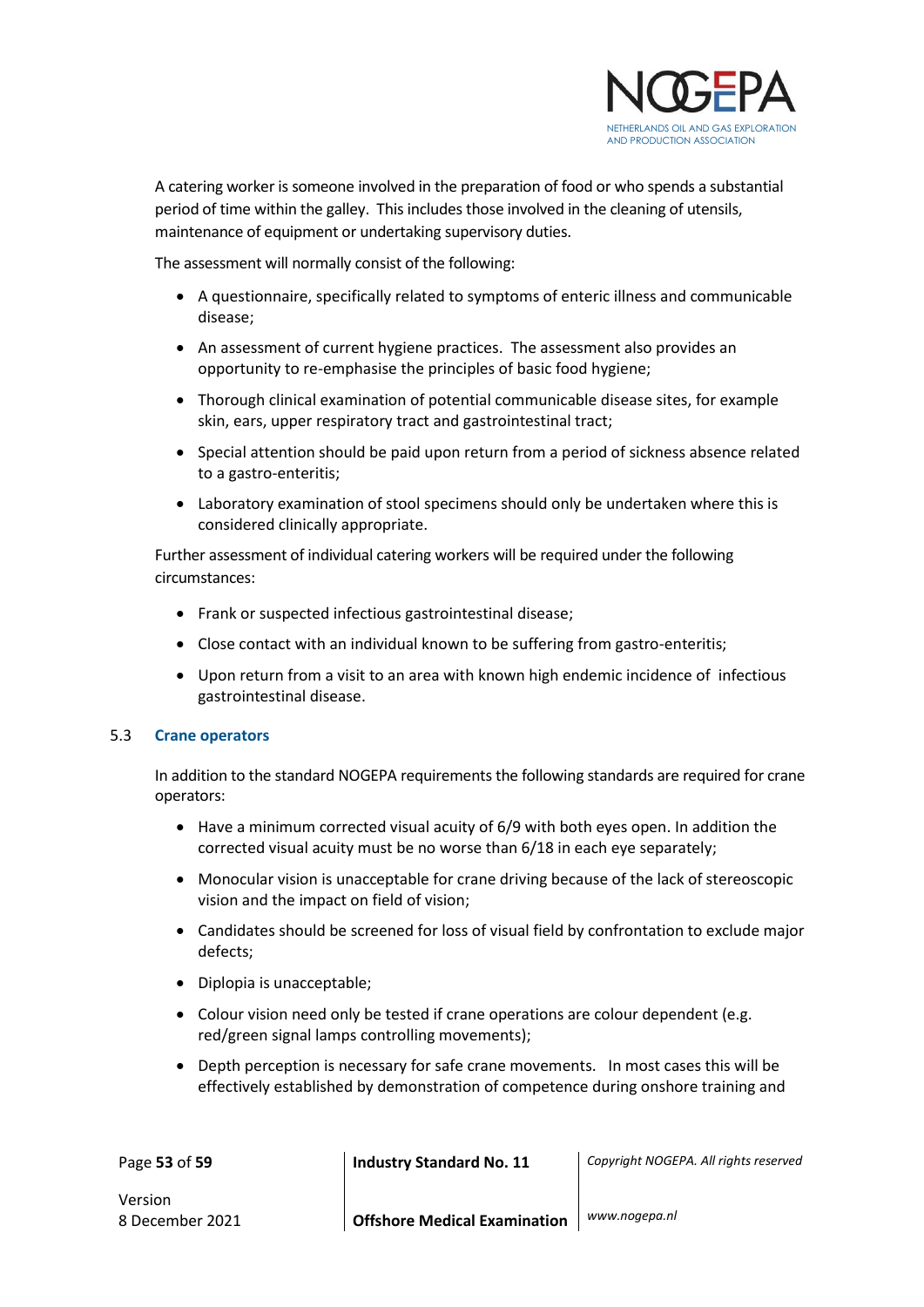

consequently medical examination to establish stereoscopic depth perception will not normally be necessary. Medical examiners who choose to use stereoscopic screening procedures prior to attending training should be aware of the potential for false positive results.

#### <span id="page-53-0"></span>5.4 **Air crew and commercial divers**

Workers subject to the statutory medical examination requirements for aircrew and commercial divers and in possession of a valid certificate do not require a further specific examination for offshore medical fitness.

Version

Page **54** of **59 Industry Standard No. 11** *Copyright NOGEPA. All rights reserved*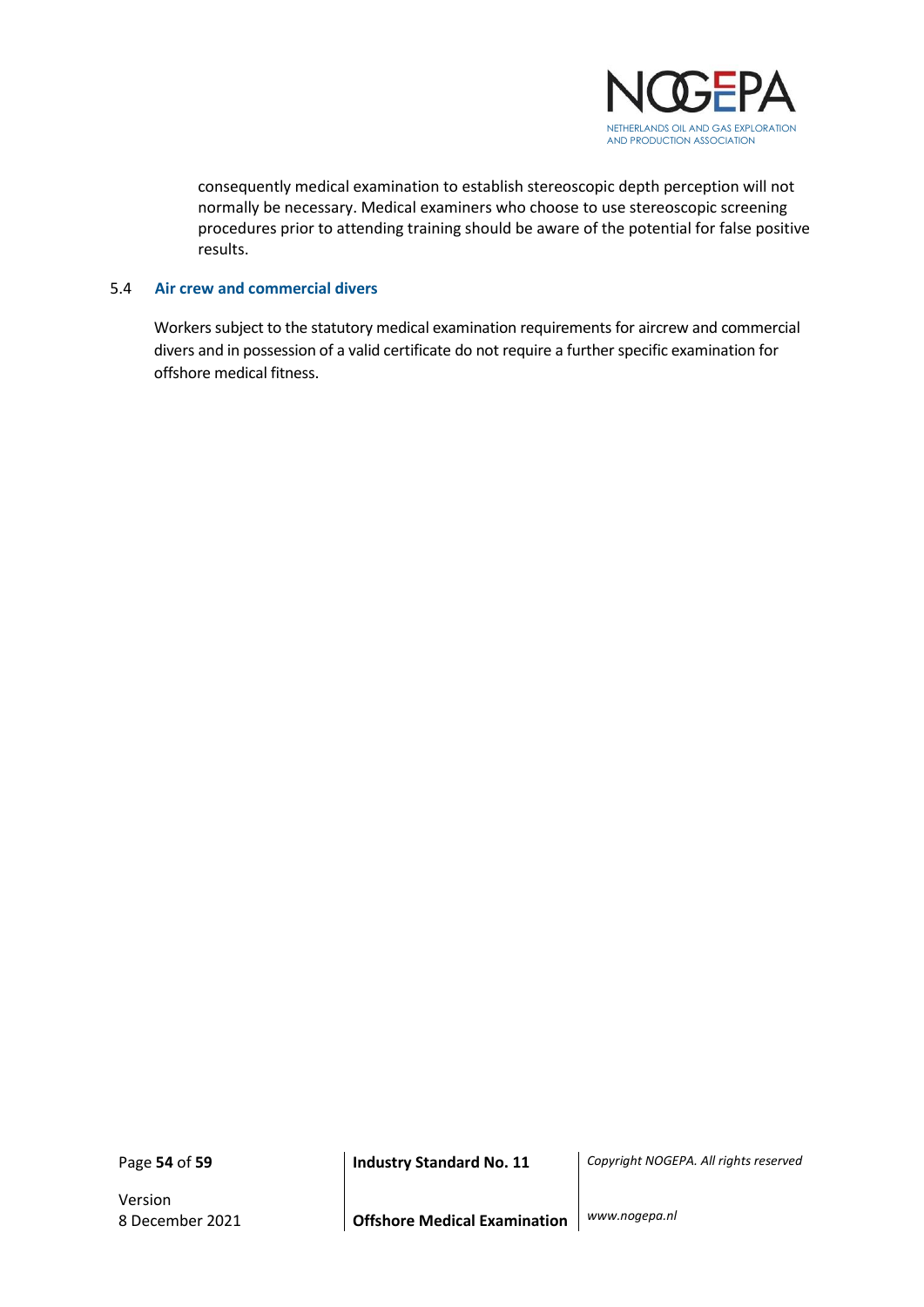

## **Annex I Protocol for a Chester Step Test**

#### **EQUIPMENT**

- i) A bench or step 30cm high
- ii) A metronome
- iii) A heart rate monitor
- iv) A stopwatch
- v) Borg scale showing Rate of Perceived Exertion (6) (Figure 1)
- vi) A room thermometer

#### **PRE-TEST CHECK**

The subject should not:

- i) have any medical contraindication to performing the test
- ii) have eaten, smoked or drunk coffee or tea for at least 2 hours before the test
- iii) be suffering from any debilitating illness

#### **TEST PROCEDURE**

Room temperature should be between 18° and 22°C and the subject should wear loose clothing.

Calculate the subject's maximum heart rate (MHR) by subtracting the subjects age from 220. Calculate 80% of the MHR.

Draw two horizontal lines on the graph (Table 1) to represent these values.

Attach the heart rate monitor to the subject and demonstrate the initial stepping rate of 15 steps per minute (60 beats/min). **Stage 1**

The subject should commence stepping to the following sequence:

| First foot onto step  | $\overline{\phantom{0}}$ | $1st$ beat    |
|-----------------------|--------------------------|---------------|
| Second foot onto step | $\overline{\phantom{0}}$ | $2^{nd}$ beat |

| Page 55 of 59   | <b>Industry Standard No. 11</b>     | Copyright NOGEPA. All rights reserved |  |  |
|-----------------|-------------------------------------|---------------------------------------|--|--|
| Version         |                                     |                                       |  |  |
| 8 December 2021 | <b>Offshore Medical Examination</b> | www.nogepa.nl                         |  |  |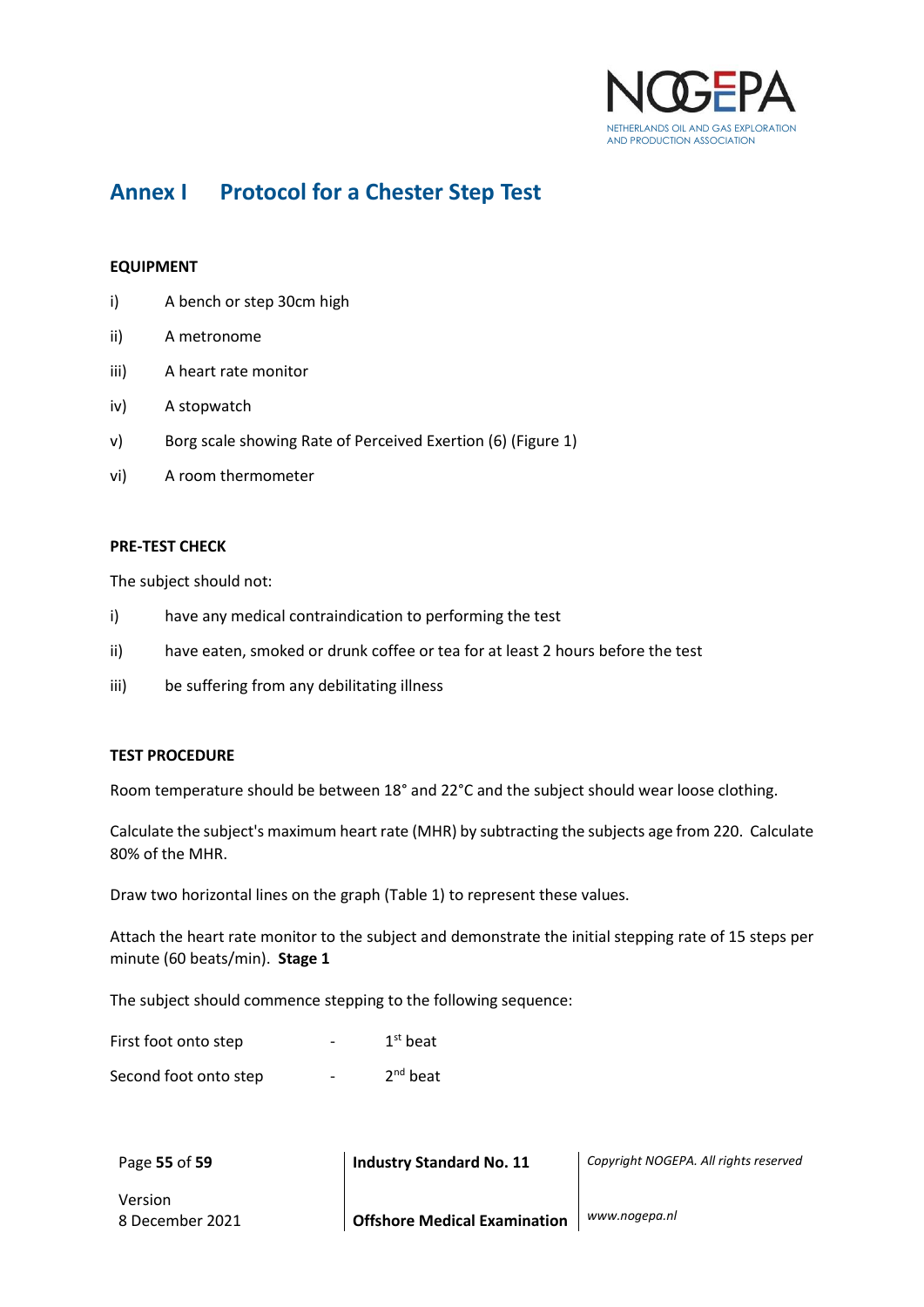

First foot returned to floor 3<sup>rd</sup> beat Second foot returned to floor - $4<sup>th</sup>$  beat

The subject should commence stepping at this stepping rate and continue for two minutes.

After two minutes record the heart rate on the graph and ask the subject to indicate their rate of perceived exertion (RPE) on the Borg scale.

Providing the heart rate is below 80% of MHR and the RPE is below 14, the stepping rate can be increased to 20 steps per minute (80 beats/min). **Stage 2**

After a further two minutes record the heart rate and ask the subject to indicate their level of exertion on the Borg scale.

Providing the heart rate is below 80% of MHR and the RPE is below 14 the stepping rate can be increased to 25 steps per minute (100 beats/min). **Stage 3**

Continue to increase the stepping rate every 2 minutes until either the subject reports an exertion level greater than 14 and/or a heart rate greater than 80% MHR. Record the heart rate every 2 minutes. Normally the individual would be permitted to finish the 2 minute stage even if the heart rate was slightly above the 80% target, providing the exertion level was below 14.

**Stage 4** = 30 steps per minute (120 beats/min)

**Stage 5** = 35 steps per minute (140 beats/min)

Version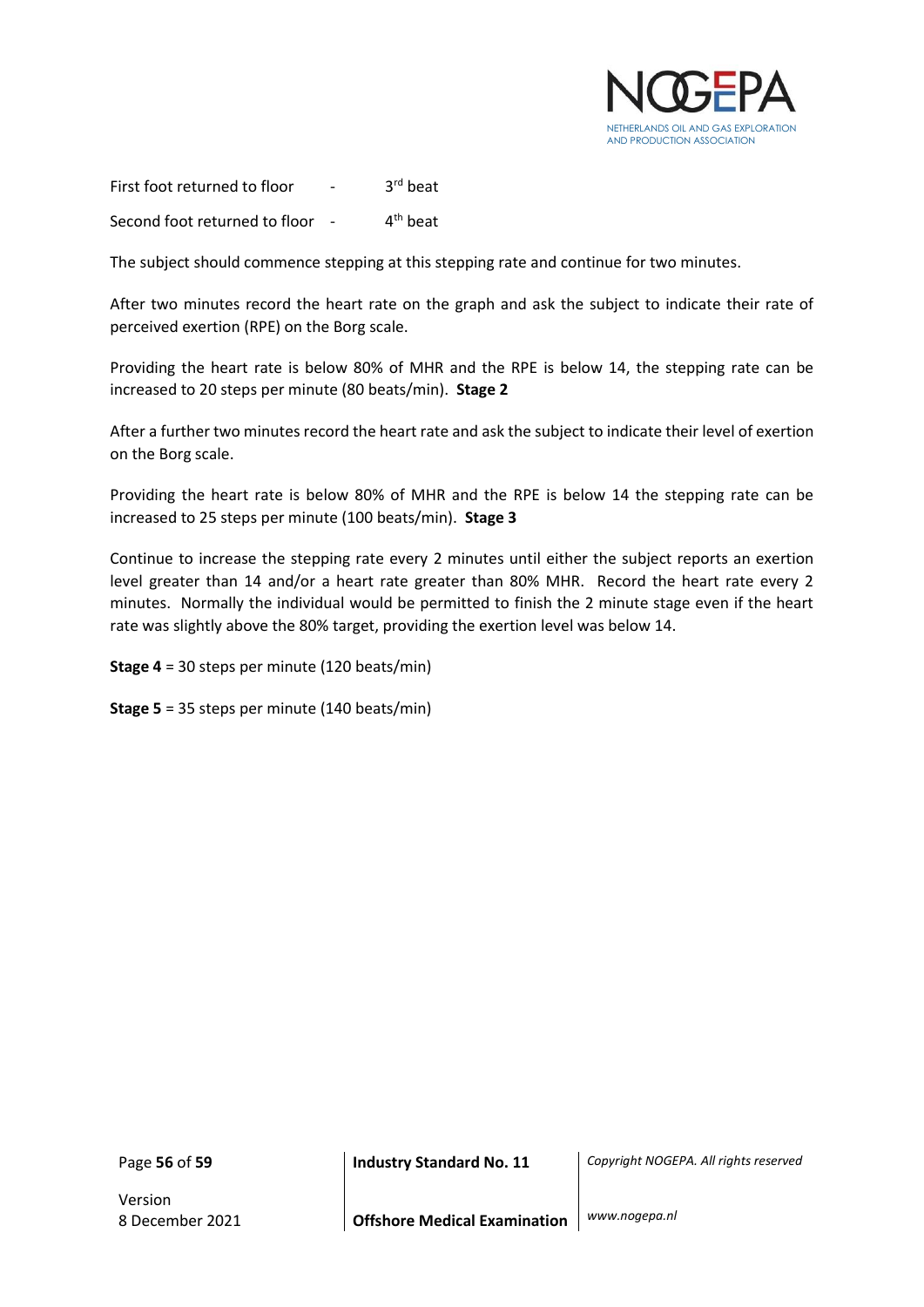

#### **SCORING THE TEST**

Draw the best visually straight line through the points on the graph up to MRH.

At this intersection drop a perpendicular line down to predict  $V0<sub>2</sub>$ .

The nomogram can be used to give a fitness rating.

| Rate of Perceived Exertion (RPE) |
|----------------------------------|
|                                  |
| Very, very light                 |
|                                  |
| Very light                       |
|                                  |
| Fairly light                     |
|                                  |
| Moderately light                 |
|                                  |
| Hard                             |
|                                  |
| Very hard                        |
|                                  |
| Very, very hard                  |
| Exhaustion                       |
|                                  |

#### **Borg Scale**

**Figure 1 - Rate of Perceived Exertion**

Version

Page **57** of **59 Industry Standard No. 11** *Copyright NOGEPA. All rights reserved*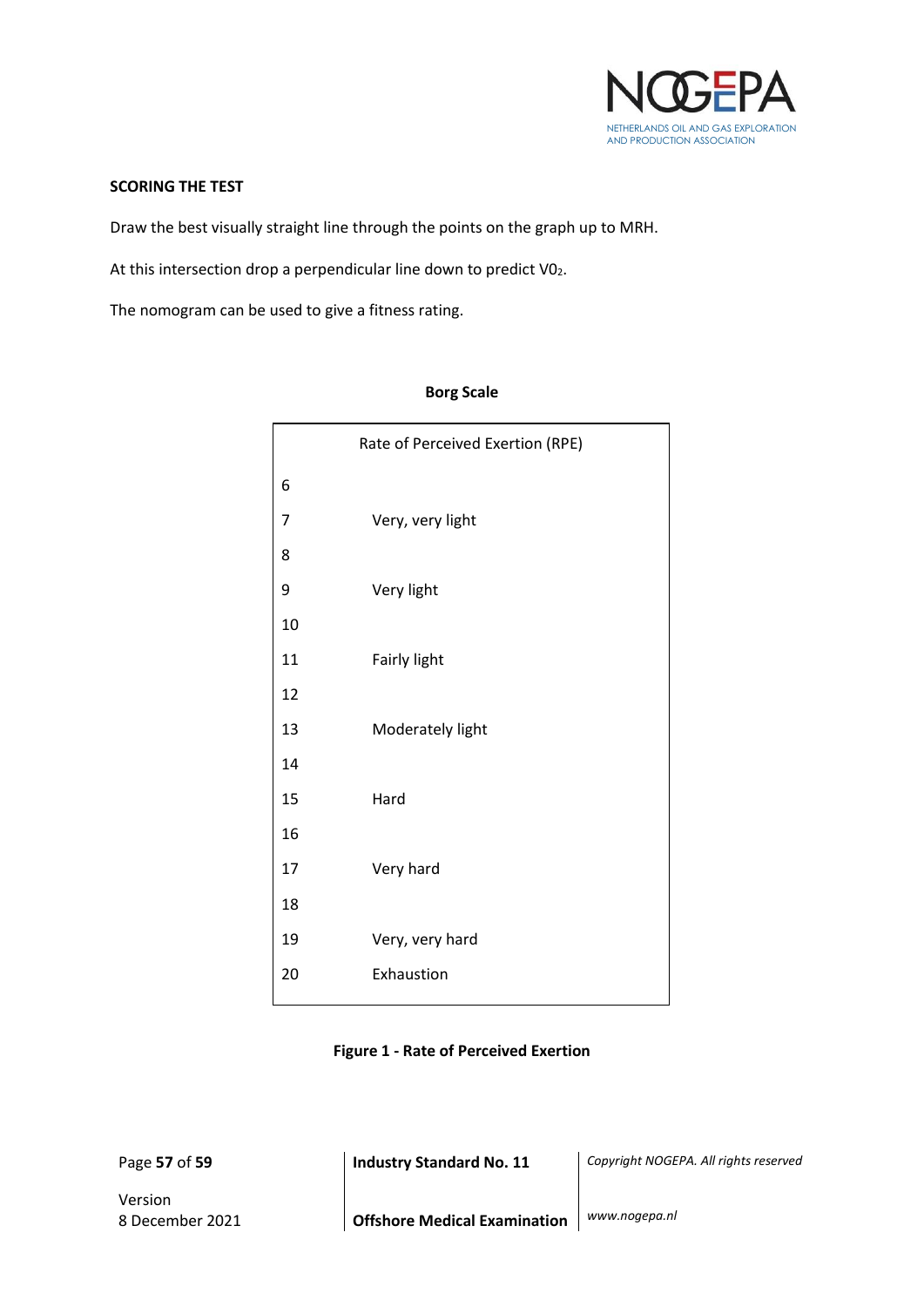

#### **Table 1**

Heart rate (beats/min)

| 210                                        |    |                   |             |    |                                    |    |            |    |               |    |    |    |        |    |    |    |    |    |    |    |
|--------------------------------------------|----|-------------------|-------------|----|------------------------------------|----|------------|----|---------------|----|----|----|--------|----|----|----|----|----|----|----|
| 200                                        |    |                   |             |    |                                    |    |            |    |               |    |    |    |        |    |    |    |    |    |    |    |
| 190                                        |    |                   |             |    |                                    |    |            |    |               |    |    |    |        |    |    |    |    |    |    |    |
| 180                                        |    |                   |             |    |                                    |    |            |    |               |    |    |    |        |    |    |    |    |    |    |    |
| 170                                        |    |                   |             |    |                                    |    |            |    |               |    |    |    |        |    |    |    |    |    |    |    |
| 160                                        |    |                   |             |    |                                    |    |            |    |               |    |    |    |        |    |    |    |    |    |    |    |
| 150                                        |    |                   |             |    |                                    |    |            |    |               |    |    |    |        |    |    |    |    |    |    |    |
| 140                                        |    |                   |             |    |                                    |    |            |    |               |    |    |    |        |    |    |    |    |    |    |    |
| 130                                        |    |                   |             |    |                                    |    |            |    |               |    |    |    |        |    |    |    |    |    |    |    |
| 120                                        |    |                   |             |    |                                    |    |            |    |               |    |    |    |        |    |    |    |    |    |    |    |
| 110                                        |    |                   |             |    |                                    |    |            |    |               |    |    |    |        |    |    |    |    |    |    |    |
| 100                                        |    |                   |             |    |                                    |    |            |    |               |    |    |    |        |    |    |    |    |    |    |    |
| $90\,$                                     |    |                   |             |    |                                    |    |            |    |               |    |    |    |        |    |    |    |    |    |    |    |
| $80\,$                                     |    |                   |             |    |                                    |    |            |    |               |    |    |    |        |    |    |    |    |    |    |    |
| $70\,$                                     |    |                   |             |    |                                    |    |            |    |               |    |    |    |        |    |    |    |    |    |    |    |
| 60                                         |    |                   |             |    |                                    |    |            |    |               |    |    |    |        |    |    |    |    |    |    |    |
| $ml$ O <sub>2</sub> /kg/<br>$\mathsf{min}$ | 14 | 17                | $20\,$      | 23 | 26                                 | 29 | 32         | 35 | 38            | 41 | 44 | 47 | $50\,$ | 53 | 56 | 59 | 62 | 65 | 68 | 71 |
| Step Level                                 |    | <b>The Common</b> | $\mathbf H$ |    | $\ensuremath{\mathsf{III}}\xspace$ |    | ${\sf IV}$ |    | ${\mathsf v}$ |    |    |    |        |    |    |    |    |    |    |    |

| Date of Test:                        |  |  |
|--------------------------------------|--|--|
| Aerobic Capacity (ml $O_2/kg/min$ ): |  |  |
| Fitness Rating:                      |  |  |

Page **58** of **59 Industry Standard No. 11** *Copyright NOGEPA. All rights reserved*

Version